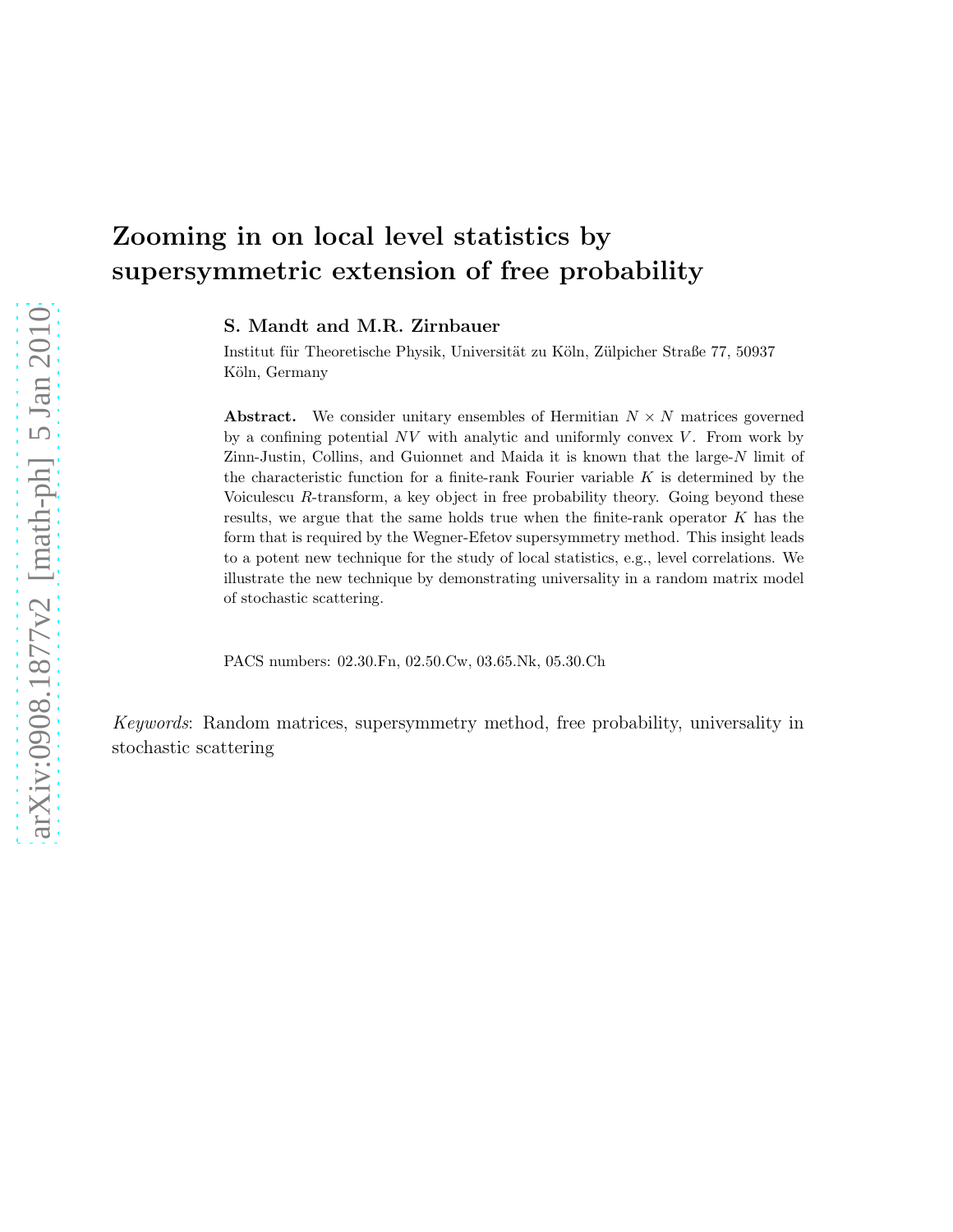# 1. Introduction

The notions of 'free probability' and 'freeness' of non-commutative random variables were introduced by Voiculescu in the study of certain algebras of bounded operators [\[25\]](#page-37-0). The word freeness in this context means a kind of statistical independence of operators. The algebraic concept of freeness of random variables has a natural realization by random matrices in the limit of infinite matrix dimension [\[24\]](#page-37-1); this realization is what we study, develop, and apply in the present paper.

A central tool of the free probability formalism is the so-called R-transform, which resembles the logarithm of the characteristic function for commutative random variables. Voiculescu [\[23\]](#page-37-2) defined it by the functional inverse of the average trace of the resolvent operator. A second approach to the subject is due to Speicher [\[19\]](#page-37-3), who expressed the moments of the random matrix directly in terms of the Taylor coefficients of the R-transform. Speicher's concept of non-crossing partition is a mathematical expression of the dominance of planar Feynman graphs (using physics parlance) in the large-N limit. In the present paper we will encounter both approaches: the analytical one of Voiculescu, and the combinatorial one of Speicher.

Our long-term goal is a comprehensive description of the spectral correlation functions and, ultimately, a proof of the universality hypothesis which is expected for certain random matrix ensembles in the large- $N$  limit. Although the  $R$ -transform is a powerful tool to tackle density-of-states questions, it is fair to say that free probability theory has not yet contributed much to our understanding of the universality of spectral correlation functions at the scale of the level spacing.

Bearing this in mind, we now change subject and turn to the so-called supersymmetry method, by which we mean the technique of integration over commuting and anti-commuting variables pioneered by Wegner [\[26\]](#page-37-4) and Efetov [\[10\]](#page-36-0). In its original formulation (using the Hubbard-Stratonovich transformation) this method was limited to Gaussian disorder distributions. Nonetheless, with this limitation it has enjoyed great success in producing non-trivial results for a number of physics problems, e.g., level statistics of small metallic grains, localization in thick disordered wires, scaling exponents at the Anderson transition, etc. In the present paper we will take advantage of a recent variant, called superbosonization, which makes it possible in principle to treat a class of disorder distributions much wider than the Gaussian one.

Since their inception in the 1980's, free probability theory and the supersymmetry method have coexisted with little or no mutual interaction. Forecast in a prescient remark by P. Zinn-Justin [\[30\]](#page-37-5), the message of the present paper is that a new quality emerges when the two formalisms are combined. More specifically, we will show that the characteristic function of the probability law of the random matrix ensemble – an object of central importance to superbosonization – has a large- $N$  limit which is determined by the R-transform. This result paves the way for a number of applications. As a first application, we will illustrate the new method by demonstrating universality for a random matrix model of stochastic scattering.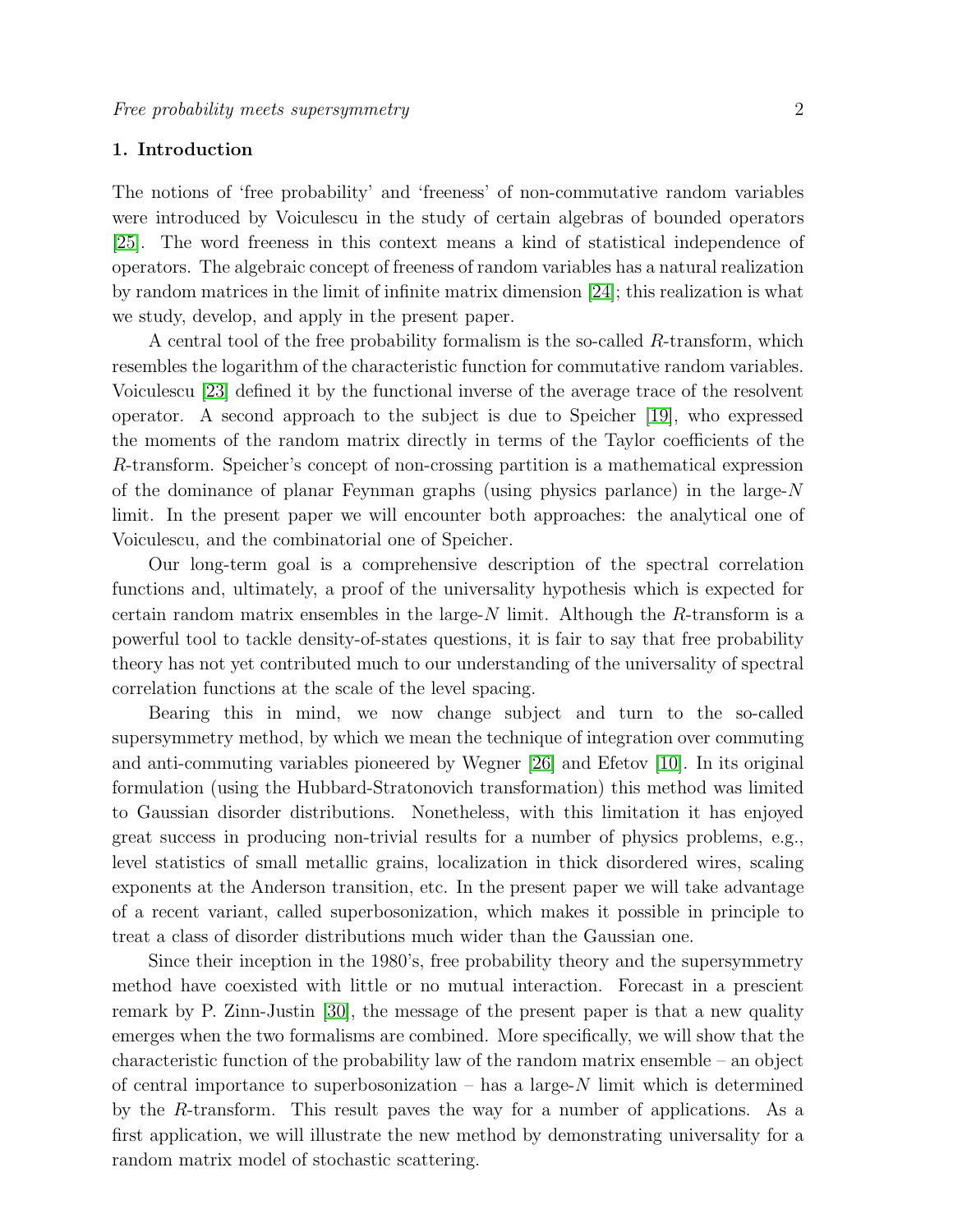### 1.1. Summary of results

Our results make reference to the R-transform, which we now introduce in more detail. Consider the average trace of the resolvent operator,  $g(z) := \lim_{N \to \infty} N^{-1} \langle \text{Tr} (z - H)^{-1} \rangle$ ,  $z \in \mathbb{C} \setminus \mathbb{R}$ , of the random matrix H. Voiculescu inverts the function  $z \mapsto g(z)$  to define the R-transform as the regular part of  $g(z) = k \mapsto k^{-1} + R(k) = z$ . It has a power series  $R(k) = \sum_{n\geq 1} c_n k^{n-1}$  whose coefficients  $c_n$  are called free cumulants. These are analogs (in the non-commutative setting) of the usual cumulants in that they are linear with respect to free convolution.

In the present paper, we consider  $U_N$ -invariant probability measures  $\mu_N$  with a density of the form

<span id="page-2-4"></span>
$$
d\mu_N(H) := \mathrm{e}^{-N \operatorname{Tr} V(H)} dH \;, \tag{1.1}
$$

where  $dH$  denotes Lebesgue measure on the linear space of Hermitian  $N \times N$  matrices, and  $\mathbb{R} \ni x \mapsto V(x)$  is analytic and uniformly convex. The focus of our analysis is the characteristic function

<span id="page-2-1"></span>
$$
\Omega(K) = \int e^{\text{Tr} HK} d\mu_N(H) \,. \tag{1.2}
$$

Note that  $\Omega(K)$  is invariant under conjugation  $K \mapsto g^{-1}Kg$  by  $g \in GL_N$ .

Motivated by the supersymmetry method as reviewed in Section [2,](#page-4-0) we make a study of  $\Omega(NK)$  for linear operators K of the form

<span id="page-2-3"></span>
$$
K = \sum_{a=1}^{p} \varphi_a \otimes \widetilde{\varphi}_a + \sum_{b=1}^{q} \psi_b \otimes \widetilde{\psi}_b , \qquad (1.3)
$$

with  $p, q$  kept fixed in the limit  $N \to \infty$ . Here  $\varphi_a, \psi_b \in \mathbb{C}^N$  are vectors, while  $\widetilde{\varphi}_a$ ,  $\widetilde{\psi}_b \in (\mathbb{C}^N)^*$  are co-vectors. The components of  $\widetilde{\varphi}_a$  are complex commuting variables or generators of the symmetric algebra  $S(\mathbb{C}^N)$ , whereas the components of  $\widetilde{\psi}_b$  are complex anti-commuting variables or generators of the exterior algebra  $\wedge(\mathbb{C}^N)$ . The same statement, albeit with  $\mathbb{C}^N$  replaced by  $(\mathbb{C}^N)^*$ , applies to  $\varphi_a$  and  $\psi_b$  respectively. All inner products  $\langle \tilde{\varphi}_a, \varphi_b \rangle$  for  $a, b = 1, \ldots, p$  are kept fixed in the large-N limit.

For such  $K$  we argue that the following holds:

<span id="page-2-0"></span>
$$
\lim_{N \to \infty} N^{-1} \ln \Omega(NK) = \sum_{n=1}^{\infty} \frac{c_n}{n} \text{Tr } K^n \ . \tag{1.4}
$$

We note that this formula makes perfect sense as long as the power series of the Rtransform has infinite radius of convergence. The latter property is ensured by our assumptions on  $V$ .

1.1.1. Related mathematical work. To put the result [\(1.4\)](#page-2-0) into context, we now mention related mathematical work on the large-N asymptotics of the following spherical integral (known in the physics literature as the Itzykson-Zuber integral):

<span id="page-2-2"></span>
$$
I_{X_N}(k) = \int_{U_N} e^{k \operatorname{Tr}(X_N g \Pi g^{-1})} dg , \qquad (1.5)
$$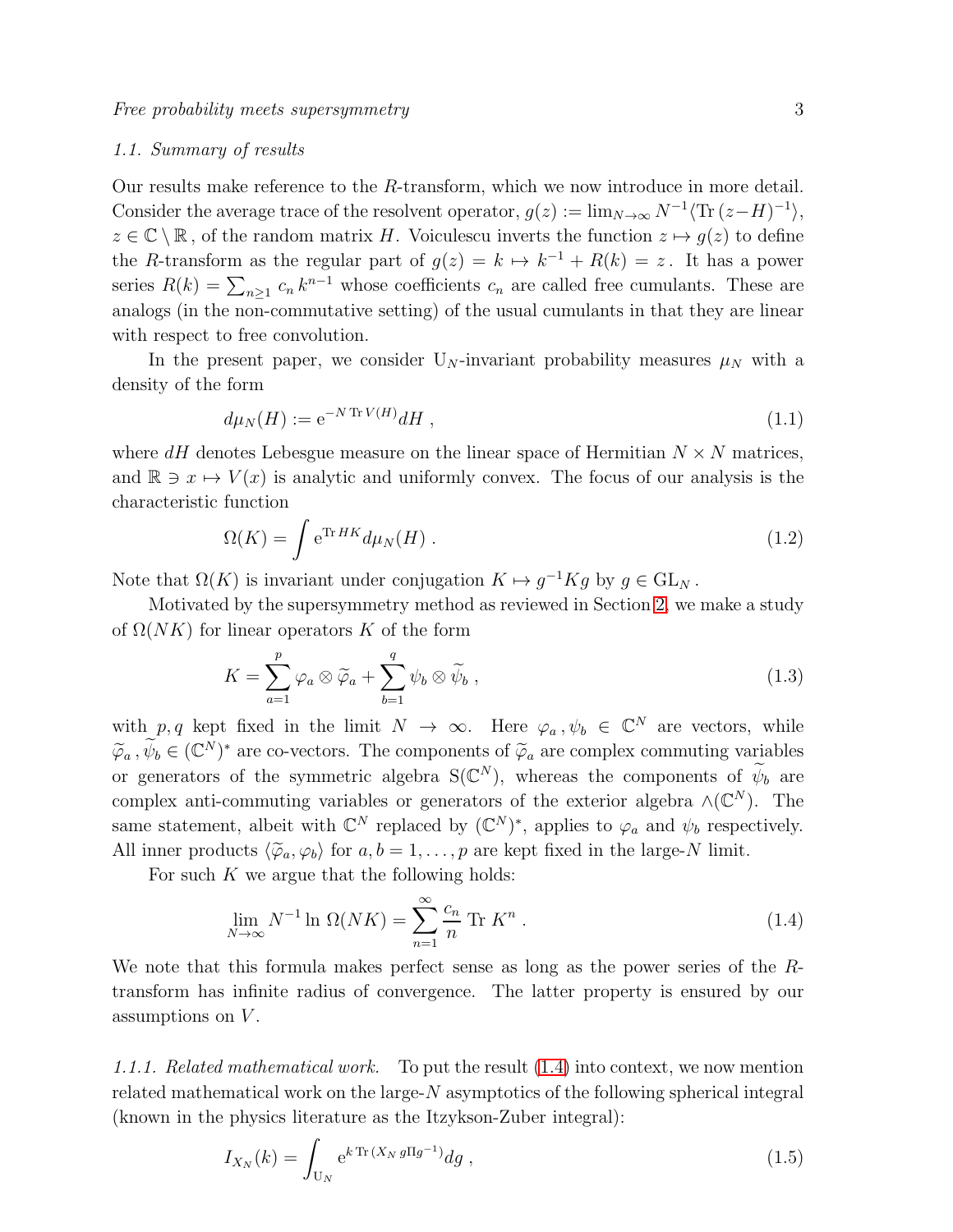for the case of a rank-one projector Π. Let the eigenvalues  $x_{1,N}, \ldots, x_{N,N}$  of the Hermitian matrices  $X_N$  be confined to a *finite* interval [a, b] and assume that the empirical measure  $N^{-1}\sum_j \delta(x - x_{j,N})$  converges weakly to a measure with support in  $[a, b]$ . Under these conditions the following is known.

Collins  $[6]$  differentiates the scaled logarithm of the spherical integral n times at zero to show that

<span id="page-3-1"></span>
$$
\lim_{N \to \infty} N^{-1} \frac{d^n}{dk^n} \ln I_{X_N}(Nk) \Big|_{k=0} = (n-1)! \, c_n \,, \tag{1.6}
$$

i.e., he establishes convergence to the  $n<sup>th</sup>$  free cumulant (times a factorial). A stronger version of this result,

<span id="page-3-0"></span>
$$
\lim_{N \to \infty} N^{-1} \ln I_{X_N}(Nk) = \int_0^k R(k') \, dk' = \sum_{n=1}^\infty \frac{c_n}{n} k^n \,, \tag{1.7}
$$

was proved by Guionnet and Maida [\[15\]](#page-36-2) under the condition that  $k \in \mathbb{C}$  is small enough. (Notice that  $(1.7)$  implies  $(1.6)$ .) For k real and large, however, the authors of [\[15\]](#page-36-2) obtain a different behavior, separated from the small-k regime by a phase transition.

These results have a bearing on  $(1.4)$  for  $p = 1, q = 0$  because the integral  $(1.2)$  can be done in two steps: fixing some set of eigenvalues for  $H$  we first do the integral over  $U_N$  orbits – that's precisely the spherical integral  $(1.5)$  – and afterwards we take the average over the fluctuating eigenvalues. While it may seem puzzling at first sight that the authors of [\[15\]](#page-36-2) find a phase transition whereas we do not, Section [3.6](#page-16-0) explains that there is no contradiction here. The assumption of eigenvalues strictly confined to an interval [a, b] would mean in our context that the confining potential  $V(x)$  is infinitely high outside of [a, b]. In contradistinction, we assume that V is both uniformly convex and analytic. In the latter setting the existence of a phase transition is ruled out on physical and mathematical grounds. We in fact argue that the limit in [\(1.7\)](#page-3-0) is an entire function of  $k \in \mathbb{C}$ .

1.1.2. Towards applications. By the general principles of invariant theory, the characteristic function  $\Omega(K) = \Omega(g^{-1}Kg)$   $(g \in GL_N)$  lifts to a function  $\Omega(Q)$  of the supermatrix of  $GL_N$ -invariants

$$
Q = \begin{pmatrix} \langle \widetilde{\varphi}_a , \varphi_{a'} \rangle & \langle \widetilde{\varphi}_a , \psi_{b'} \rangle \\ \langle \widetilde{\psi}_b , \varphi_{a'} \rangle & \langle \widetilde{\psi}_b , \psi_{b'} \rangle \end{pmatrix}_{a, a'=1, \dots, p; b, b'=1, \dots, q} .
$$
 (1.8)

The angular brackets still mean contraction of the vector with the co-vector. By the relation Tr  $K^n = \text{STr } Q^n$  (where STr denotes the supertrace) it follows from [\(1.4\)](#page-2-0) that

<span id="page-3-2"></span>
$$
\lim_{N \to \infty} N^{-1} \ln \widehat{\Omega}(NQ) = \sum_{n=1}^{\infty} \frac{c_n}{n} \operatorname{STr} Q^n . \tag{1.9}
$$

The lifted function  $\widehat{\Omega}$  is input required by the superbosonization method (Section [2\)](#page-4-0); in the past this input was the link missing for applications. With [\(1.9\)](#page-3-2) established, we now have at our disposal a powerful new method for the treatment of random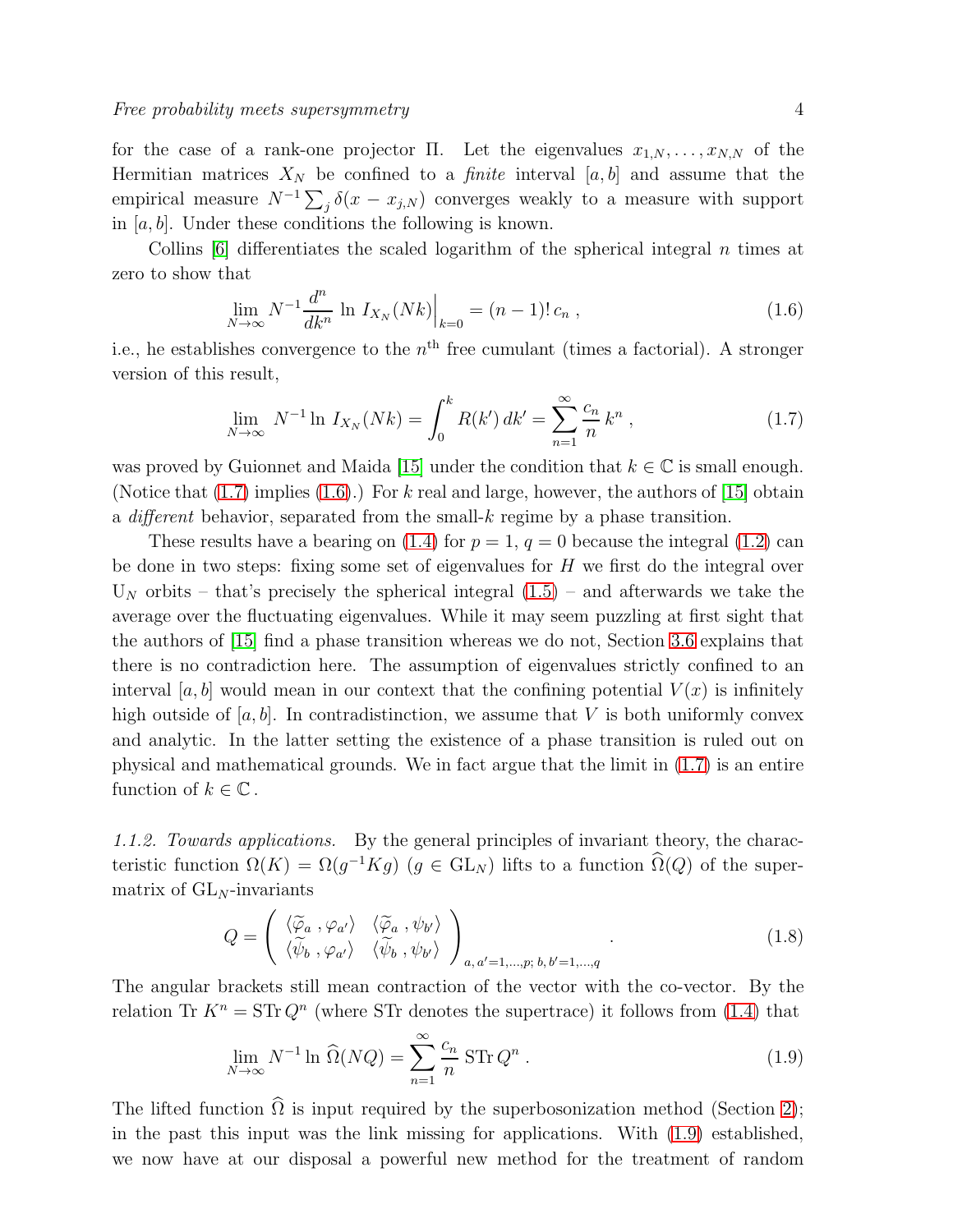matrix problems. In the present paper we illustrate the new method by demonstrating universality for a random matrix model of stochastic scattering. In particular, we point out that the pertinent large- $N$  saddle-point equation for  $Q$  is Voiculescu's equation  $k^{-1} + R(k) = z$  generalized to the (super-)matrix case:

<span id="page-4-1"></span>
$$
Q^{-1} + R(Q) = z \operatorname{Id}_{p|q} . \tag{1.10}
$$

While the present paper addresses only the case of unitary symmetry, our treatment is robust and readily extends to ensembles with orthogonal or symplectic symmetry.

# 1.2. Outline

An outline of the contents of the paper is as follows. Section [2](#page-4-0) provides background and motivation by introducing the characteristic function  $\Omega(K)$  as a key object of the supersymmetry method. For the special case of  $K = \varphi \otimes \widetilde{\varphi} = k\Pi$  with  $k \in \mathbb{R}$  and a rank-one projector  $\Pi$ , the large-N asymptotics of  $\Omega(NK)$  is computed in Section [3](#page-9-0) using Dyson Coulomb gas methods. Particular attention is paid to the fact that the asymptotics for small and large k match perfectly to give an answer which is smooth as a function of k. The fermionic analog  $K = \psi \otimes \widetilde{\psi}$  with anti-commuting  $\psi, \widetilde{\psi}$  is treated by drawing on information from representation theory in Section [4.](#page-18-0) By using standard perturbation theory in the large-N limit we then develop in Section [5](#page-21-0) a combinatorial description of the full superfunction  $\Omega(NK)$ . The resulting formalism is applied to a model of stochastic scattering in Section [6.](#page-30-0) An outlook is given in Section [7.](#page-35-0)

### <span id="page-4-0"></span>2. Review: supersymmetry method

We begin the paper with a concise review of the supersymmetry method and, in particular, of superbosonization. In this way, we shall introduce and motivate the Fourier transform  $\Omega(K) = \int e^{Tr HK} d\mu_N(H)$  with K given by [\(1.3\)](#page-2-3), which is a superfunction with symmetries and the key object to be analyzed in the sequel.

# 2.1. First steps

Consider the Hermitian vector space  $\mathbb{C}^N$  with its standard Hermitian scalar product  $h: \mathbb{C}^N \times \mathbb{C}^N \to \mathbb{C}$ , which determines a C-antilinear bijection

$$
\dagger : \mathbb{C}^N \to (\mathbb{C}^N)^*, \quad v \mapsto v^{\dagger} := h(v, \cdot) , \tag{2.1}
$$

between  $\mathbb{C}^N$  and its dual vector space  $(\mathbb{C}^N)^*$ . Following standard physics conventions, we denote by the same symbol (dagger) the operation  $L \mapsto L^{\dagger}$  of taking the Hermitian conjugate of a linear operator  $L \in \text{End}(\mathbb{C}^N)$ .

In the following the Hamiltonian  $H$  will always be a random Hermitian operator:

$$
End(\mathbb{C}^N) \ni H = H^{\dagger},\tag{2.2}
$$

distributed according to some probability measure  $\mu_N$ . Our goal is to study the spectral correlation functions which are defined as averages with respect to  $\mu_N$ . For this purpose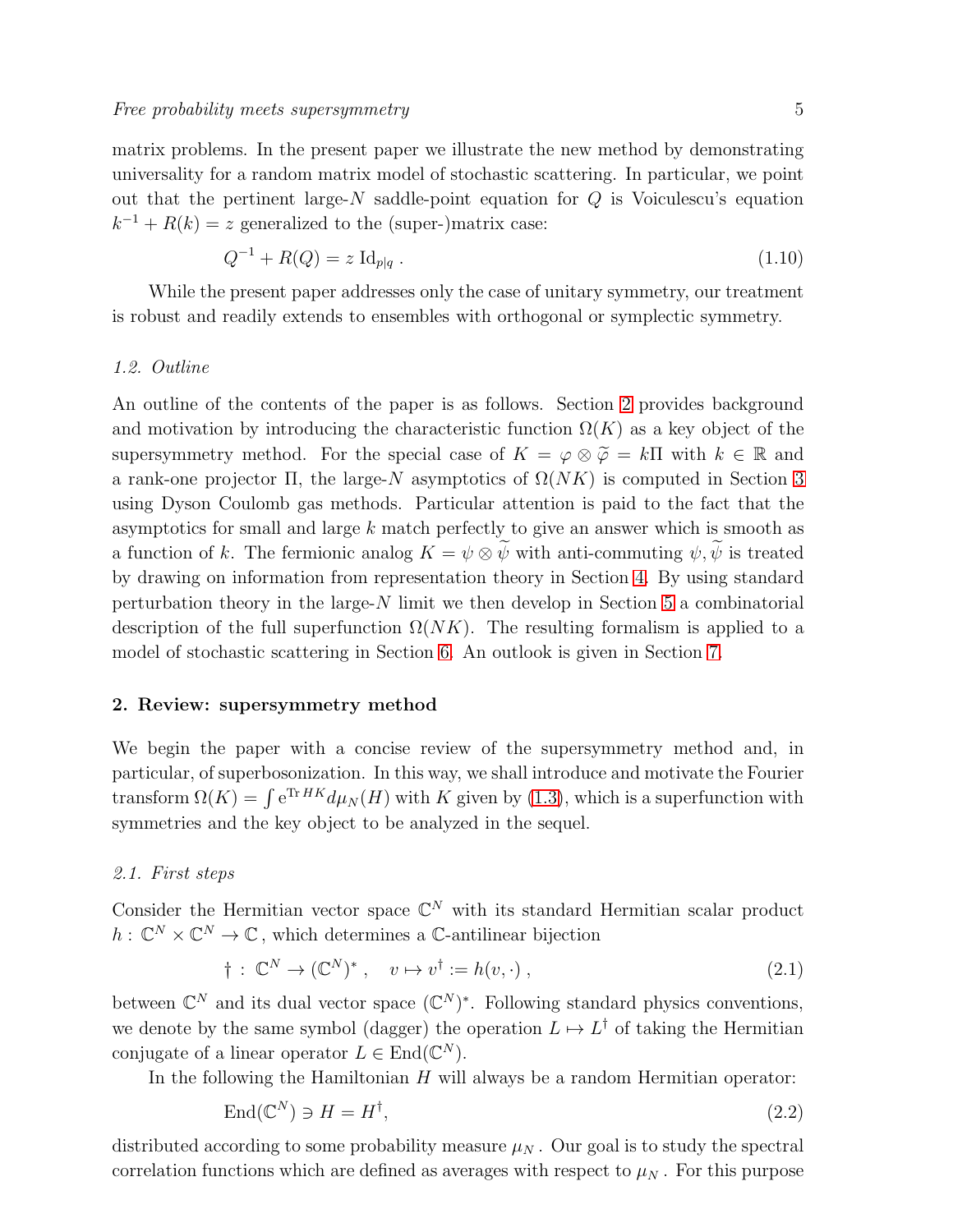we consider the characteristic polynomial  $z \mapsto \text{Det}(z - H)$  associated with H. The supersymmetry method allows us to compute expectations of products of ratios of such polynomials, and hence of products of resolvent traces  $\prod_a Tr (z_a - H)^{-1}$ , as follows.

Let us denote the canonical pairing  $(\mathbb{C}^N)^* \otimes \mathbb{C}^N \to \mathbb{C}$  (i.e., evaluation of a linear form  $\widetilde{\varphi} \in (\mathbb{C}^N)^*$  on a vector  $\varphi \in \mathbb{C}^N$ ) by

$$
\widetilde{\varphi} \otimes \varphi \mapsto \langle \widetilde{\varphi}, \varphi \rangle \tag{2.3}
$$

With the resolvent operator  $(z-H)^{-1}$  for  $z \in \mathbb{C} \setminus \mathbb{R}$  we associate a holomorphic function  $\gamma$ :  $(\mathbb{C}^N)^* \times \mathbb{C}^N \to \mathbb{C}$  by

$$
\gamma(\tilde{\varphi}, \varphi) = e^{-\langle \tilde{\varphi}, \varphi z - H\varphi \rangle}.
$$
\n(2.4)

Now let  $V_{\mathbb{R}}^{z} \subset (\mathbb{C}^{N})^{*} \times \mathbb{C}^{N}$  be the graph of the R-linear mapping

$$
\mathbb{C}^N \to (\mathbb{C}^N)^*, \quad \varphi \mapsto -is\varphi^\dagger \;, \quad s := \text{sign}(\mathfrak{Im}\, z) \in \{\pm 1\} \;. \tag{2.5}
$$

Thus  $V_{\mathbb{R}}^z$  is the real vector space of all pairs  $(\tilde{\varphi}, \varphi) = (-is\varphi^{\dagger}, \varphi)$  for  $\varphi \in \mathbb{C}^N$ . The Gaussian  $\gamma$  decreases rapidly along  $V_{\mathbb{R}}^z$ . Indeed,

$$
\Re\mathfrak{e}\left\langle\widetilde{\varphi},\varphi\,z-H\varphi\right\rangle\Big|_{V^z_{\mathbb{R}}}=\Re\mathfrak{e}\,h(\varphi,-\mathrm{i} s(z-H)\varphi)=|\mathfrak{Im}\,z|\,h(\varphi,\varphi)\geq 0,\tag{2.6}
$$

so we may integrate  $\gamma$  along  $V_{\mathbb{R}}^z$ . By a standard formula for Gaussian integrals we have

<span id="page-5-0"></span>
$$
\int_{V_{\mathbb{R}}^z} e^{-\langle \tilde{\varphi}, \varphi z - H\varphi \rangle} = \text{Det}^{-1}(z - H) ,
$$
\n(2.7)

where the integral is over  $V_{\mathbb{R}}^z$  with (iR-valued) Lebesgue measure normalized by the condition  $\int_{V_{\mathbb{R}}^z} e^{-\langle \widetilde{\varphi}, \varphi \rangle} = 1$ . (This measure is not made explicit in our notation.)

Expressing Tr  $(z - H)^{-1}$  as a logarithmic derivative,

$$
\text{Tr}(z - H)^{-1} = \frac{d}{dz} \ln \text{Det}(z - H) = \frac{\text{Det}'(z - H)}{\text{Det}(z - H)},
$$
\n(2.8)

we see that we need a Gaussian integration formula for  $Det(z - H)$  (where  $z \in \mathbb{C}$ ) in addition to that for reciprocals  $\text{Det}^{-1}(z-H)$ . Such a formula can be had by replacing commuting variables  $\varphi$  by anticommuting variables  $\psi$ ; i.e., we view

$$
\langle \widetilde{\psi}, \psi \, z - H \psi \rangle \in \wedge^2(\mathbb{C}^N \oplus (\mathbb{C}^N)^*)
$$
\n
$$
(2.9)
$$

as a quadratic element of the exterior algebra generated by the direct sum  $\mathbb{C}^N \oplus (\mathbb{C}^N)^*$ . The precise meaning is this. Let  $\{e_i\}$  be a basis of  $\mathbb{C}^N$  and  $\{e^i\}$  be the dual basis of  $(\mathbb{C}^N)^*$ . Let  $\ell : \mathbb{C}^N \oplus (\mathbb{C}^N)^* \to \wedge (\mathbb{C}^N \oplus (\mathbb{C}^N)^*)$  be the canonical embedding; or simply put, view  $\psi_i \equiv \ell(e_i)$  and  $\psi^i \equiv \ell(e^i)$  as anticommuting variables or generators of the exterior algebras  $\wedge$ ( $\mathbb{C}^N$ ) and  $\wedge$ ( $(\mathbb{C}^N)^*$ ) respectively. Then we define  $\langle \widetilde{\psi}, \psi \, z - H \psi \rangle$  to be the element of  $\wedge^2(\mathbb{C}^N \oplus (\mathbb{C}^N)^*)$  given by

$$
\langle \widetilde{\psi}, \psi \, z - H \psi \rangle := \sum_{i,j} \widetilde{\psi}_i \, \langle e^i, (z - H) \, e_j \rangle \psi^j \,. \tag{2.10}
$$

By exponentiating this expression we get a Gaussian element in (the even part of) the full exterior algebra:

$$
e^{\langle \widetilde{\psi}, \psi z - H\psi \rangle} \in \bigoplus_{k=0}^{N} \wedge^{2k} (\mathbb{C}^{N} \oplus (\mathbb{C}^{N})^{*}).
$$
\n(2.11)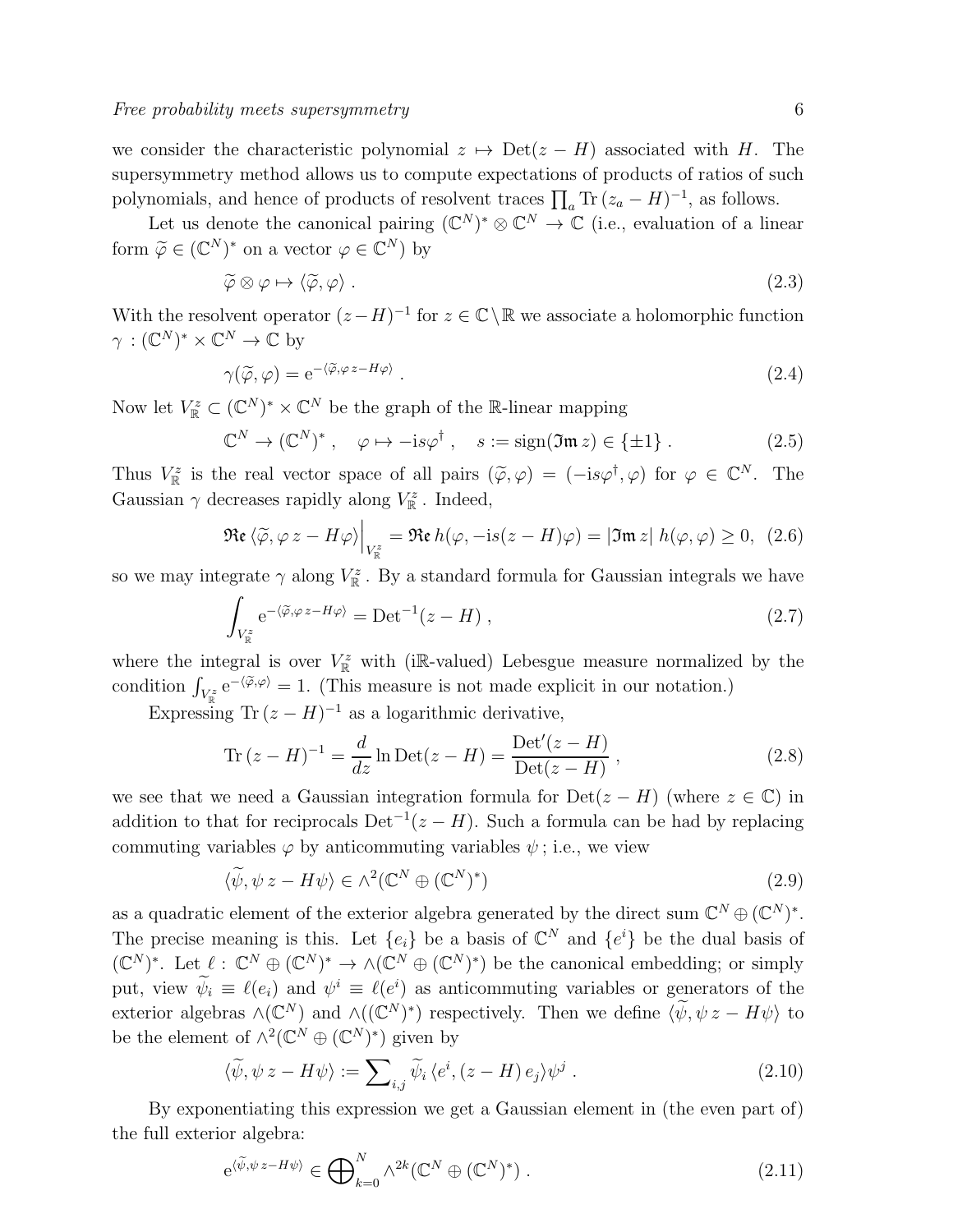The Berezin integral  $f \mapsto \int f$  for  $f \in \wedge (\mathbb{C}^N \oplus (\mathbb{C}^N)^*)$  is, by definition, projection on the one-dimensional subspace  $\wedge^{2N}(\mathbb{C}^N \oplus (\mathbb{C}^N)^*)$  of top degree. In the case of our Gaussian integrand the result of this projection is known to be proportional to the determinant of the operator  $z - H$ . We normalize the Berezin integral in such a way that the constant of proportionality is unity:

<span id="page-6-0"></span>
$$
\int e^{\langle \tilde{\psi}, \psi z - H\psi \rangle} = \text{Det}(z - H) . \qquad (2.12)
$$

To summarize the above, we have two Gaussian integration formulas: Eq. [\(2.12\)](#page-6-0) for the secular determinant Det( $z - H$ ), and Eq. [\(2.7\)](#page-5-0) for its reciprocal.

By multiplying these formulas, averaging the result with the given probability density  $d\mu_N$ , and interchanging the order of integrations, we obtain

<span id="page-6-1"></span>
$$
\int \frac{\text{Det}(w_1 - H)}{\text{Det}(w_0 - H)} d\mu_N(H) = \int_{V_{\mathbb{R}}^{w_0}} \Omega(\varphi \otimes \widetilde{\varphi} + \psi \otimes \widetilde{\psi}) e^{-w_0 \langle \widetilde{\varphi}, \varphi \rangle + w_1 \langle \widetilde{\psi}, \psi \rangle} (2.13)
$$

where  $w_1 \in \mathbb{C}$ ,  $w_0 \in \mathbb{C} \setminus \mathbb{R}$ , and  $\Omega$  is the characteristic function

$$
\Omega(K) = \int e^{\text{Tr}HK} d\mu_N(H) \,. \tag{2.14}
$$

Note that the formula [\(2.13\)](#page-6-1) requires the evaluation of  $\Omega$  for

$$
K = \varphi \otimes \widetilde{\varphi} + \psi \otimes \widetilde{\psi} = \sum_{i,j=1}^{N} (\varphi^i \widetilde{\varphi}_j + \psi^i \widetilde{\psi}_j) e_i \langle e^j, \cdot \rangle , \qquad (2.15)
$$

where  $\varphi^i: \mathbb{C}^N \to \mathbb{C}$  and  $\widetilde{\varphi}_j: (\mathbb{C}^N)^* \to \mathbb{C}$  are the linear coordinates associated with the bases  $\{e_i\}$  of  $\mathbb{C}^N$  and  $\{e^j\}$  of  $(\mathbb{C}^N)^*$ . Thus the operator K is an endomorphism of  $\mathbb{C}^N$ with coefficients in the tensor product

$$
S(\mathbb{C}^N \oplus (\mathbb{C}^N)^*) \otimes \wedge (\mathbb{C}^N \oplus (\mathbb{C}^N)^*)
$$
\n(2.16)

of the symmetric and exterior algebras of  $\mathbb{C}^N \oplus (\mathbb{C}^N)^*$ . It will be important that the numerical part of  $K = \varphi \otimes \widetilde{\varphi} + \psi \otimes \widetilde{\psi}$  has finite rank.

The relation [\(2.13\)](#page-6-1) transfers the integral over  $N \times N$  random matrices H to an integral over the variables  $\varphi, \psi$  constituting the bilinear K. This transfer will be a step forward if we can calculate the function  $\Omega(K)$  or, at least, gather enough information about it. For the case of a Gaussian probability measure  $\mu_N$ , the Fourier-Laplace transform  $\Omega(K)$  is also Gaussian. The supersymmetry formalism then takes its course and delivers results quickly. However, using the traditional version of the supersymmetry method one did not know how to proceed in the general case of non-Gaussian  $\mu_N$ .

### 2.2. Superbosonization

One way to proceed, as we shall now review, is to make a symmetry assumption about  $\Omega(K)$ . Let  $V := (\mathbb{C}^N)^* \oplus \mathbb{C}^N$ . Then  $e^{Tr HK}$  for  $K = \varphi \otimes \widetilde{\varphi} + \psi \otimes \widetilde{\psi}$  is a superfunction  $f: V \to \wedge (V^*)$ , and by making the identifications  $\psi^i \equiv d\varphi^i$  and  $\psi_i \equiv d\widetilde{\varphi}_i$  we may regard  $f = e^{Tr HK}$  as a holomorphic differential form on the complex vector space V. Let now  $\mu_N$  be invariant under conjugation  $H \mapsto gHg^{-1}$  by the elements g of some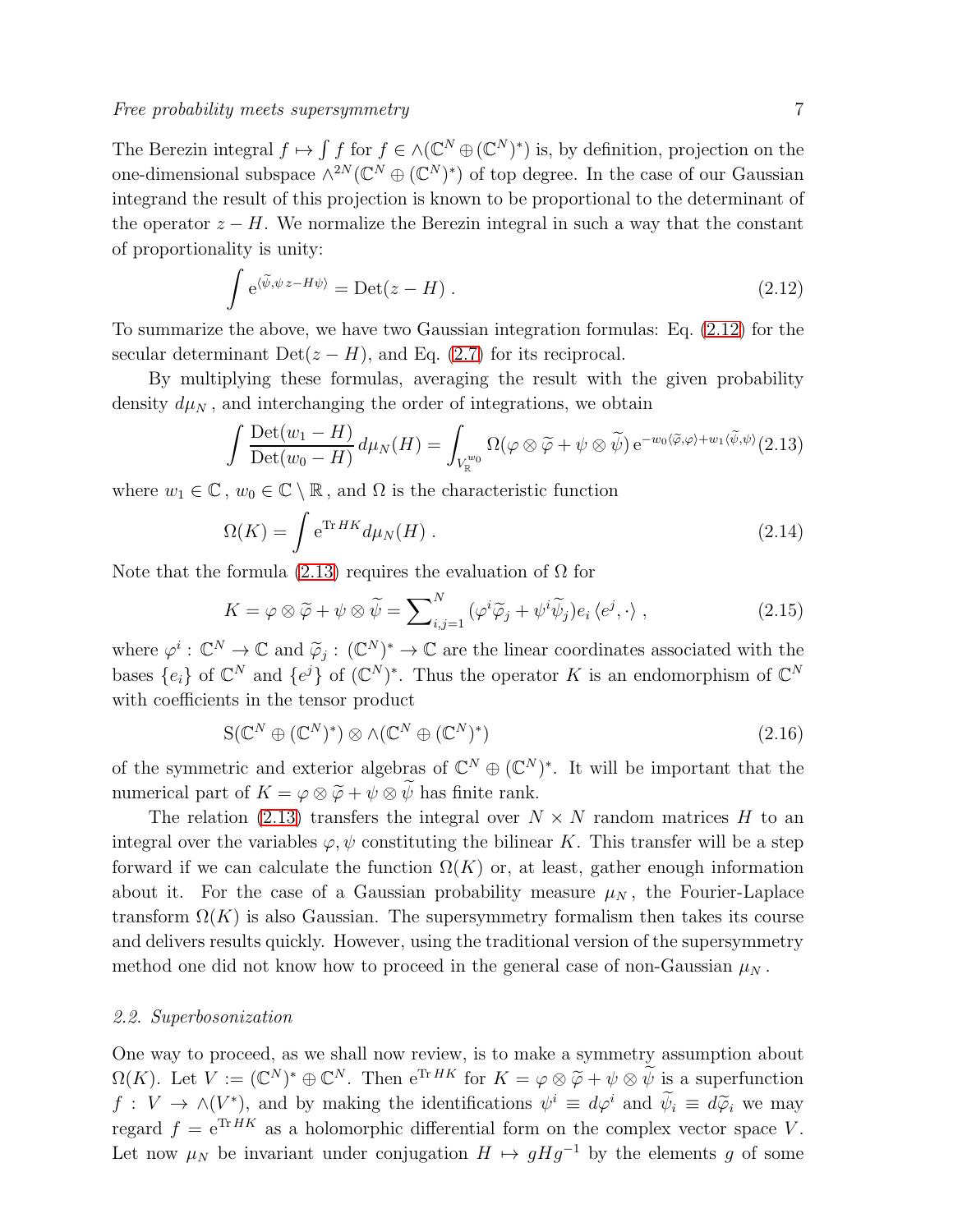compact group G. Then by integrating f against  $d\mu_N$  we obtain a differential form  $\Omega: V \to \wedge(V^*)$  which is *G*-equivariant, i.e.,

$$
\Omega(v) = g\Omega(gv) \tag{2.17}
$$

where  $(g, v) \mapsto gv$  and  $(g, \Omega) \mapsto g\Omega$  are the natural G-actions on V resp.  $\wedge (V^*)$ . Later we will write this equivariance property more intuitively as  $\Omega(K) = \Omega(gKg^{-1}).$ 

In such a setting, the superbosonization method offers a reduction step which is available [\[17\]](#page-37-6) for the classical Lie groups  $G = U_N$ ,  $O_N$ , and  $USp_N$ . For each of these groups, the algebra of  $G$ -equivariant differential forms on  $V$  is generated by (the dual of) the  $\mathbb{Z}_2$ -graded vector space  $W = W_0 \oplus W_1$  of quadratic G-invariants [\[16\]](#page-37-7). After lifting the differential form  $\Omega: V \to \wedge(V^*)$  to a superfunction  $\Omega: W_0 \to \wedge(W_1^*)$ , the step of 'superbosonization' transfers the integral on the r.h.s. of [\(2.13\)](#page-6-1) to an integral of the lifted superfunction over a (low-dimensional) Riemannian symmetric superspace.

We now reproduce from [\[17\]](#page-37-6) the details for the case of  $G = U_N$ , with a few notational adjustments to fit the present situation. By immediate generalization of  $(2.13)$  we have

$$
\int \frac{\prod_{b=1}^{q} \mathrm{Det}(w_{1,b} - H)}{\prod_{a=1}^{p} \mathrm{Det}(w_{0,a} - H)} d\mu_{N}(H) =
$$
\n
$$
\int \Omega \left( \sum_{a} \varphi_{a} \langle \widetilde{\varphi}_{a}, \cdot \rangle + \sum_{b} \psi_{b} \langle \widetilde{\psi}_{b}, \cdot \rangle \right) e^{-\sum w_{0,a} \langle \widetilde{\varphi}_{a}, \varphi_{a} \rangle + \sum w_{1,b} \langle \widetilde{\psi}_{b}, \psi_{b} \rangle}, \quad (2.18)
$$

where the  $\varphi$ -integral is over the real subspace

$$
\widetilde{\varphi}_a = -is_a \varphi_a^\dagger \,, \quad s_a = \text{sign}(\mathfrak{Im} \, w_{0,a}) \,, \quad a = 1, \dots, p \,. \tag{2.19}
$$

While intending to specialize to the case of  $p = q$  later, we here describe the general case  $p \neq q$  for a clear exposition of the formalism.

To simplify the notation, it is convenient to regard the vectors  $\varphi_1, \ldots, \varphi_p$  as the components of a linear mapping  $\varphi$  from  $\mathbb{C}^p$  to  $\mathbb{C}^N$ :

$$
\varphi := (\varphi_1, \dots, \varphi_p) \in \text{Hom}(\mathbb{C}^p, \mathbb{C}^N) . \tag{2.20}
$$

Similarly, we view  $\widetilde{\varphi} := (\widetilde{\varphi}_1, \ldots, \widetilde{\varphi}_p)$  as a linear mapping

$$
\widetilde{\varphi} \in \text{Hom}(\mathbb{C}^N, \mathbb{C}^p) \ . \tag{2.21}
$$

Using the same conventions on the anti-commuting side, we write our integral as

<span id="page-7-0"></span>
$$
\int \frac{\prod_{b=1}^{q} \text{Det}(w_{1,b} - H)}{\prod_{a=1}^{p} \text{Det}(w_{0,a} - H)} d\mu_N(H)
$$
\n
$$
= \int \Omega(\varphi \widetilde{\varphi} + \psi \widetilde{\psi}) e^{-\text{Tr}(\varphi w_0 \widetilde{\varphi} + \psi w_1 \widetilde{\psi})}.
$$
\n(2.22)

Here  $Tr = Tr_{\mathbb{C}^N}$ , and  $w_0 = diag(w_{0,1}, \ldots, w_{0,p}), w_1 = diag(w_{1,1}, \ldots, w_{1,q})$  are diagonal operators. The integral is over

$$
\widetilde{\varphi} = -is\varphi^{\dagger} , \quad s = \text{diag}(s_1, \dots, s_p) . \tag{2.23}
$$

It is evident that the integrand on the r.h.s. of [\(2.22\)](#page-7-0) has the invariance property

$$
f(\varphi, \widetilde{\varphi}, \psi, \widetilde{\psi}) = f(g\varphi, \widetilde{\varphi}g^{-1}, g\psi, \widetilde{\psi}g^{-1})
$$
\n(2.24)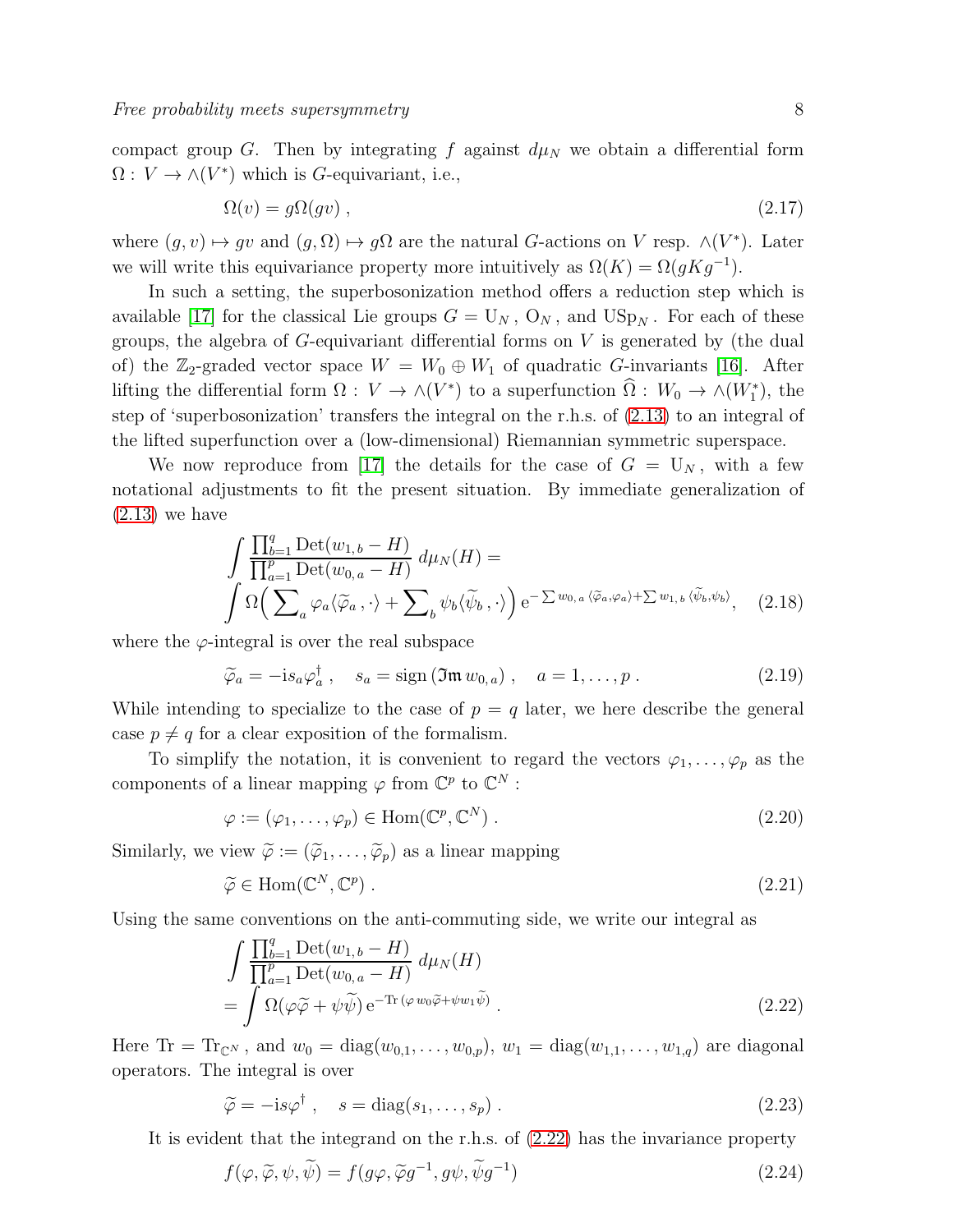for  $g \in U_N$  and hence, by holomorphic continuation, for  $g \in GL_N$ . This implies that there exists [\[17\]](#page-37-6) a (lifted) function  $f(Q)$  of a supermatrix  $Q =$  $\left(\begin{array}{cc} x & \sigma \\ \tau & y \end{array}\right)$ such that

$$
\widehat{f}\left(\begin{array}{cc}\widetilde{\varphi}\varphi & \widetilde{\varphi}\psi\\ \widetilde{\psi}\varphi & \widetilde{\psi}\psi\end{array}\right) = f(\varphi,\widetilde{\varphi},\psi,\widetilde{\psi})\ .
$$
\n(2.25)

Precisely speaking,  $\hat{f}$  :  $W_0 \to \wedge (W_1^*)$  is a function on the Z<sub>2</sub>-even vector space  $W_0 = \text{End}(\mathbb{C}^p) \oplus \text{End}(\mathbb{C}^q)$  (the diagonal blocks of Q) with values in the exterior algebra of the dual of the  $\mathbb{Z}_2$ -odd vector space  $W_1 = \text{Hom}(\mathbb{C}^p, \mathbb{C}^q) \oplus \text{Hom}(\mathbb{C}^q, \mathbb{C}^p)$  (the offdiagonal blocks of Q). The lift  $\widehat{f}(Q)$  turns into the given function  $f(\varphi, \widetilde{\varphi}, \psi, \widetilde{\psi})$  upon substituting for  $Q$  the quadratic  $GL_N$ -invariants,

$$
Q = \begin{pmatrix} x & \sigma \\ \tau & y \end{pmatrix} \rightarrow \begin{pmatrix} \tilde{\varphi}\varphi & \tilde{\varphi}\psi \\ \tilde{\psi}\varphi & \tilde{\psi}\psi \end{pmatrix}.
$$
 (2.26)

The ensuing step of superbosonization exploits the  $GL_N$ -symmetry of the integrand to implement a reduction: it transfers the integral over the variables  $\varphi, \psi$  to an integral over the supermatrices Q :

<span id="page-8-0"></span>
$$
\int f(\varphi, \widetilde{\varphi}, \psi, \widetilde{\psi}) = c_{p,q} \int DQ \, \text{SDet}^N(Q) \, \widehat{f}(Q) \, . \tag{2.27}
$$

The integral on the right-hand side is over

$$
H_p^s \times U_q \subset End(\mathbb{C}^p) \times End(\mathbb{C}^q) ,\qquad (2.28)
$$

where  $U_q \equiv U(\mathbb{C}^q)$  is the unitary group of  $\mathbb{C}^q$  and

<span id="page-8-3"></span>
$$
H_p^s := \{-isM \mid M = M^\dagger > 0\} \tag{2.29}
$$

is a space isomorphic to the positive Hermitian  $p \times p$  matrices (replacing the quadratic U<sub>N</sub>-invariant  $\varphi^{\dagger} \varphi$ ). With a natural choice [\[17\]](#page-37-6) of normalization for the Berezin integration form DQ the normalization factor is  $c_{p,q} = vol(U_n)/vol(U_{n-p+q})$ . In the important special case of  $p = q$  the Berezin integration form  $DQ$  is simply the product of differentials times the product of derivatives:

<span id="page-8-2"></span>
$$
DQ \propto \prod_{a,a'} dx_{aa'} \prod_{b,b'} dy_{bb'} \prod_{a,b} \frac{\partial^2}{\partial \sigma_{ab} \partial \tau_{ba}} \,. \tag{2.30}
$$

Finally, it should be stressed that the formula  $(2.27)$  is valid if and only if  $N \geq p$ .

Application of the superbosonization formula  $(2.27)$  to Eq.  $(2.22)$  yields the identity

<span id="page-8-1"></span>
$$
\int \frac{\prod_{b=1}^{q} \text{Det}(w_{1,b} - H)}{\prod_{a=1}^{p} \text{Det}(w_{0,a} - H)} d\mu_N(H)
$$
\n
$$
= c_{p,q} \int DQ \text{ SDet}^{N}(Q) \hat{\Omega}(Q) e^{-\text{STr} wQ},
$$
\n(2.31)

where STr  $wQ \equiv \text{Tr}_{\mathbb{C}^p}(w_0Q) - \text{Tr}_{\mathbb{C}^q}(w_1Q)$ . The function  $\widehat{\Omega}(Q)$  is a lift of the characteristic function  $\Omega(K)$  for  $K = \varphi \widetilde{\varphi} + \psi \psi$ .

In view of the result [\(2.31\)](#page-8-1) our short-term goals should now be well motivated: the key object to understand is the lifted characteristic (super-)function  $\Omega(Q)$ . If we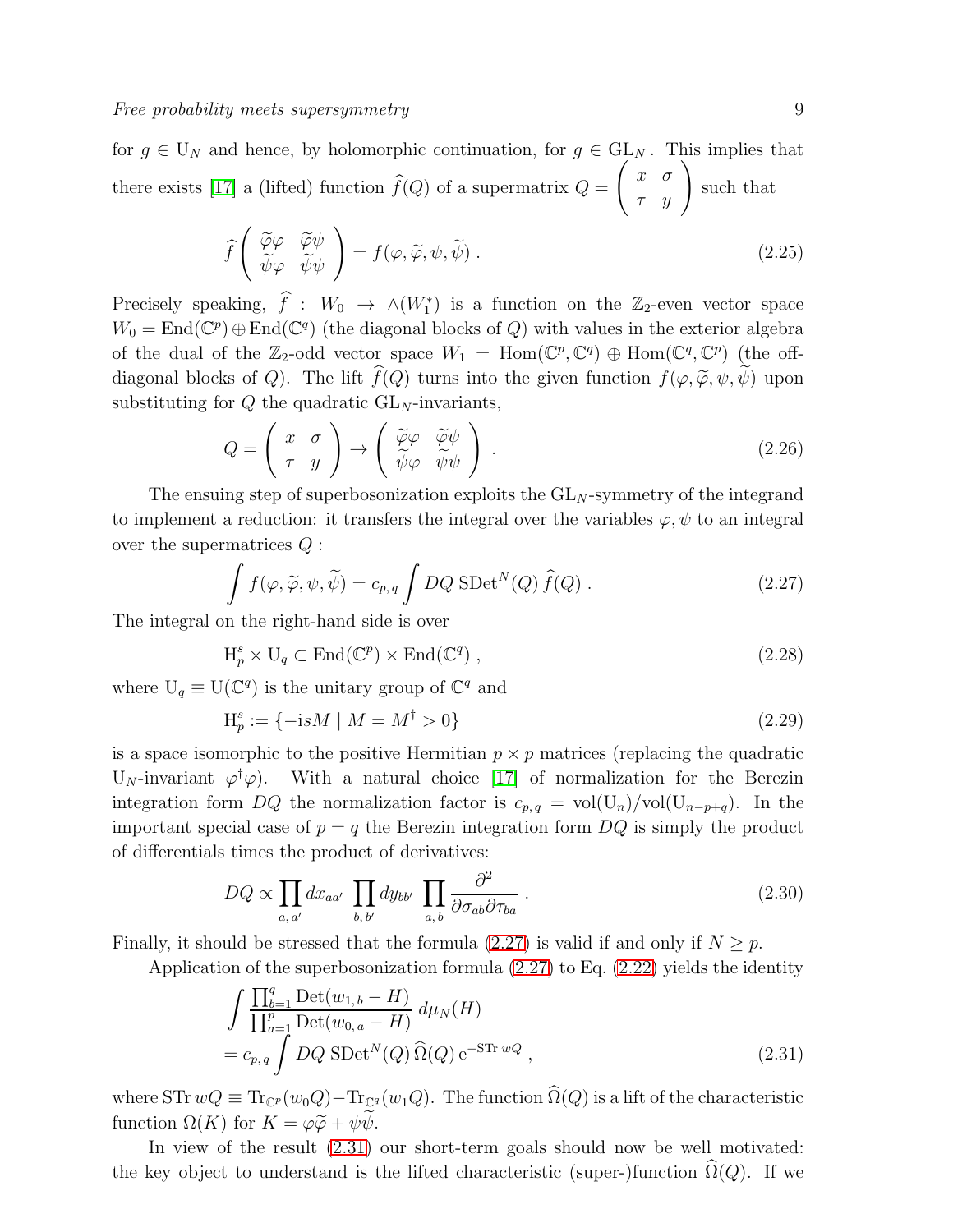can control  $\widehat{\Omega}$ , results for the level correlation functions will follow from a large-N asymptotic saddle analysis of the Q-integral.

# <span id="page-9-0"></span>3. Coulomb gas argument

Based on what is called the Dyson Coulomb gas, we are now going to study  $\Omega(K)$  for the rank-one case  $K = k\Pi$  with  $k \in \mathbb{R}$  and  $\Pi$  the projector on a one-dimensional subspace of  $\mathbb{C}^N$ . A related situation has been investigated in the work of P. Zinn-Justin [\[29,](#page-37-8) [30\]](#page-37-5), Collins [\[6\]](#page-36-1), and Guionnet & Maida [\[15\]](#page-36-2); we will comment on the literature as we go along. We begin by reviewing some basic material.

### 3.1. Voiculescu R-transform

As before, let  $\mu_N$  be a probability measure (with or without invariance properties) for Hermitian  $N \times N$  matrices H. Let

<span id="page-9-4"></span>
$$
m_{n,N} := N^{-1} \int \text{Tr} (H^n) d\mu_N(H)
$$
\n(3.1)

denote the  $n<sup>th</sup>$  moment of  $\mu_N$ . We shall assume that  $m_{n,N}$  has a limit,

$$
m_n := \lim_{N \to \infty} m_{n,N}, \qquad (3.2)
$$

and consider a generating function  $z \mapsto g(z)$  for these moments at  $N = \infty$ :

<span id="page-9-1"></span>
$$
g(z) := \sum_{n=0}^{\infty} m_n z^{-n-1} . \tag{3.3}
$$

This series (when it converges), or rather its analytic continuation

$$
g(z) = \lim_{N \to \infty} N^{-1} \int \text{Tr} (z - H)^{-1} d\mu_N(H) \qquad (z \in \mathbb{C} \setminus \mathbb{R}), \qquad (3.4)
$$

is the Cauchy transform

<span id="page-9-2"></span>
$$
g(z) = \int_{\mathbb{R}} \frac{d\nu(x)}{z - x}, \qquad d\nu(x) = \pi^{-1} \lim_{\epsilon \to 0+} \mathfrak{Im} g(x - i\epsilon) dx, \qquad (3.5)
$$

of the large-N limit of the so-called density of states  $\nu$ . Let us now assume that  $\nu$  has compact support. Then there exists a number  $r > 0$  such that for  $z \in \mathbb{C}$  with  $|z| > r$ the power series [\(3.3\)](#page-9-1) converges, the derivative  $g'(z)$  does not vanish, and hence by the implicit function theorem the function  $z \mapsto g(z)$  has a local inverse. Because the expansion of  $g(z)$  around  $z = \infty$  begins as  $k \equiv g(z) = z^{-1} + \dots$ , the power series for the inverse function will likewise begin as  $z = k^{-1}$  plus corrections. These considerations lead to Voiculescu's definition of the R-transform [\[23\]](#page-37-2):

<span id="page-9-3"></span>
$$
g(z) = k \iff k^{-1} + R(k) = z , \qquad R(k) = \sum_{n=1}^{\infty} c_n k^{n-1} . \tag{3.6}
$$

Thus the R-transform  $k \mapsto R(k)$  is the function inverse to  $z \mapsto g(z)$  with the pole  $k^{-1}$ subtracted. Under the assumption of compact support for  $\nu$  the power series for  $R(k)$ converges for sufficiently small k. The coefficients  $c_n$  are called free cumulants.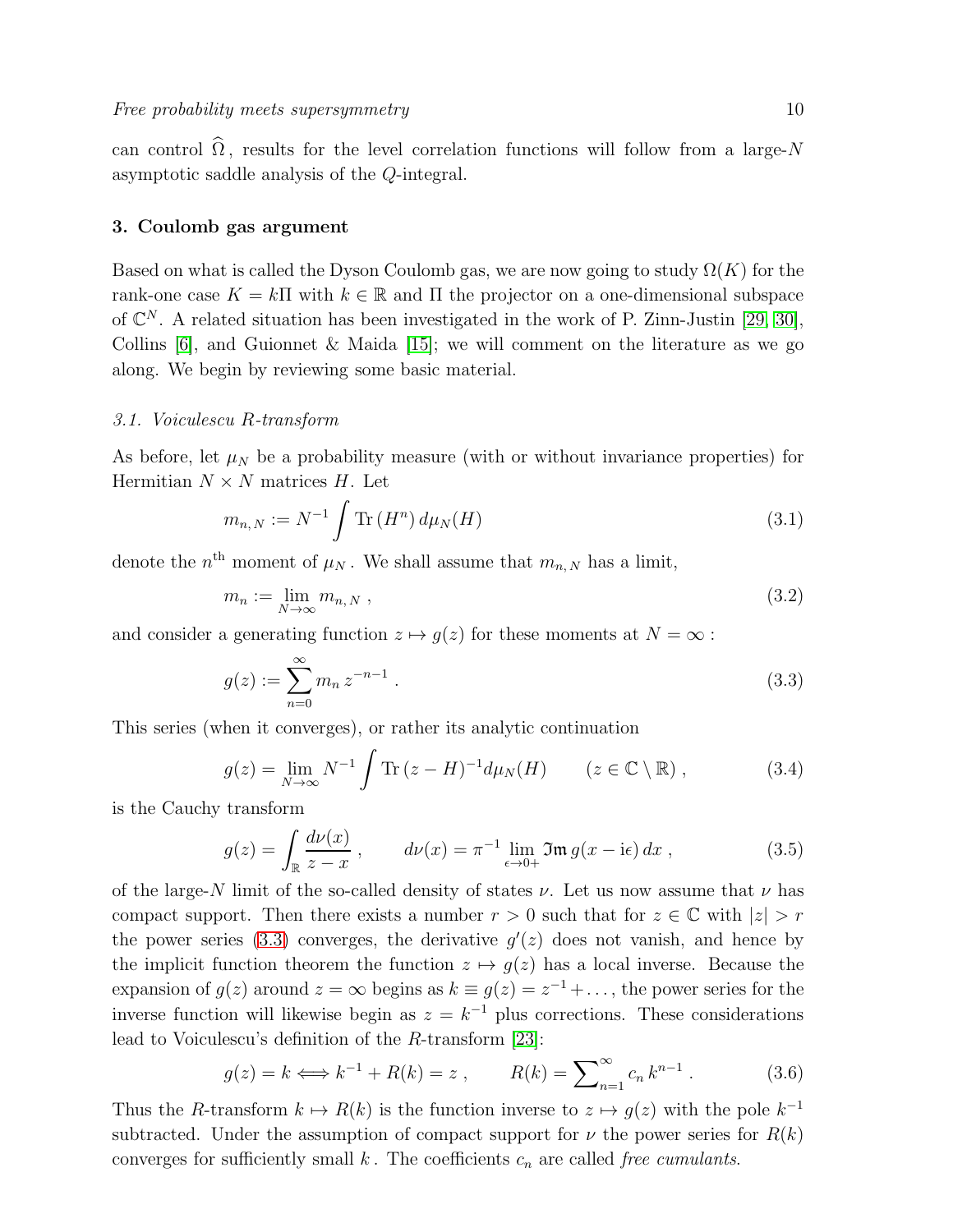Freeness of random variables is defined in an algebraic way [\[25\]](#page-37-0) which will not be reviewed here. Suffice it to say that two random matrices  $A, B$  are free (in the limit  $N = \infty$ ) if the probability law of  $A + B$  remains unchanged under conjugation  $B \mapsto U^{\dagger} B U$  by any  $U \in U_{\infty}$ . Voiculescu proved [\[23\]](#page-37-2) that the R-transform is linear for free convolution, i.e., if A, B are free [with R-transforms  $R_A(k)$  resp.  $R_B(k)$ ], then  $R_{A+B}(k) = R_A(k) + R_B(k)$ . This linearity property parallels the fact that the cumulants of a sum of commutative random variables equal the sum of the cumulants, and it leads to the expectation that the R-transform is closely related to the logarithm of the Fourier transform of  $\mu_N$ ,  $N \to \infty$ .

Let us mention in passing that, since  $q(z)$  is also known as the Green's function, physicists by Zee's fancy [\[28\]](#page-37-9) sometimes call  $b(k) := k^{-1} + R(k)$  the Blue's function.

3.1.1. Examples. The Gaussian measure  $\mu_N$  with density  $d\mu_N(H) \propto e^{-\frac{N}{2}\text{Tr }H^2}dH$  is called the Gaussian Unitary Ensemble (GUE) with  $c_2 = 1$ . For this measure one has  $R(k) = k$  and solving the equation  $z = k^{-1} + R(k) = k^{-1} + k$  for  $k = g(z)$  one finds

$$
g(z) = \frac{1}{2}(z \pm \sqrt{z^2 - 4}),\tag{3.7}
$$

which gives Wigner's semicircle law  $d\nu(x) = (2\pi)^{-1}\sqrt{4-x^2} dx$ .

Another example (taken from recent work [\[18\]](#page-37-10) by Lueck, Sommers and one of the authors, on the energy correlations of a random matrix model for disordered bosons) is this. Consider

$$
R(k) = \frac{k}{1 - k^2} = \sum_{n=1}^{\infty} k^{2n - 1} .
$$
 (3.8)

Thus all odd free cumulants vanish and the even free cumulants are all equal to unity. Solving Voiculescu's equation  $k^{-1} + R(k) = z$  for  $k = g(z)$  one obtains

$$
g(z) = i \left( \sqrt{\frac{1}{27} - \frac{1}{4z^2}} - \frac{i}{2z} \right)^{1/3} - i \left( \sqrt{\frac{1}{27} - \frac{1}{4z^2}} + \frac{i}{2z} \right)^{1/3} .
$$
 (3.9)

The density of states of this example has compact support but is unbounded due to an inverse cube root singularity  $|x|^{-1/3}$  at  $x=0$ .

### 3.2. Eigenvalue reduction of  $\Omega$

We now specialize to the case of a  $U_N$ -invariant probability measure for Hermitian operators H with density  $d\mu_N(H) = e^{-N \text{Tr} V(H)} dH$ . The goal here is to relate the Rtransform  $R(k)$  to the large-N limit of the characteristic function [\(1.2\)](#page-2-1) for  $K = k\Pi$ with Π a rank-one projector. Our approach will be similar to that of P. Zinn-Justin [\[30\]](#page-37-5) based on the Harish-Chandra-Itzykson-Zuber integral.

We start by diagonalizing the Hamiltonian  $H$  by a unitary transformation:

$$
H = g^{-1} X g , \quad X = \text{diag}(x_1, \dots, x_N) , \quad g \in U_N .
$$
 (3.10)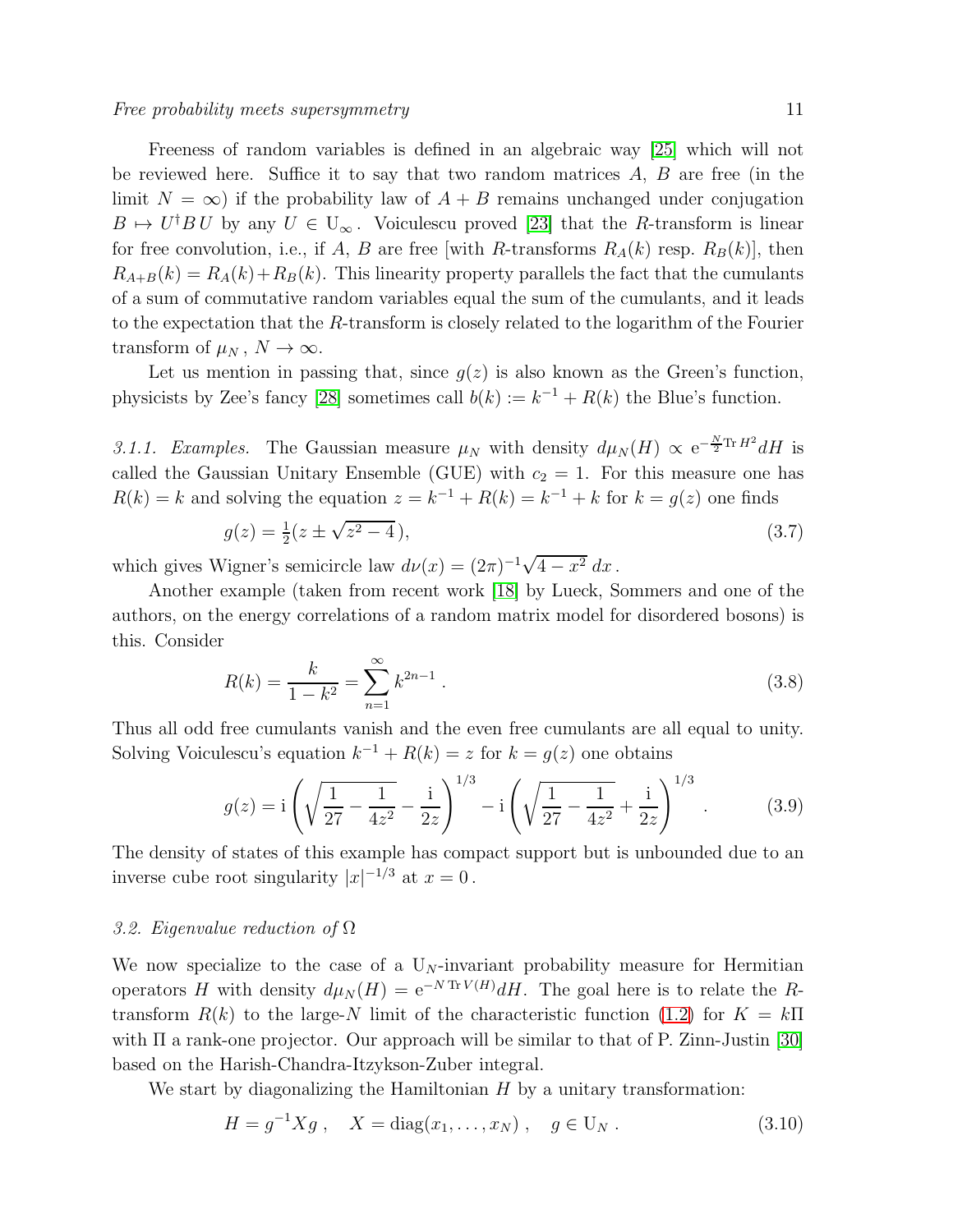Recalling that the Jacobian  $J(X)$  associated with this transformation is the square of the Vandermonde determinant:

$$
J(X) = \prod_{i < j} (x_i - x_j)^2 \tag{3.11}
$$

we cast the expression for the characteristic function in the form

<span id="page-11-0"></span>
$$
\Omega(K) = C_N \int_{\mathbb{R}^N} \left( \int_{\mathcal{U}_N} e^{\text{Tr}\,(XgKg^{-1})} dg \right) e^{-N \text{Tr}\,V(X)} J(X) d^N x , \qquad (3.12)
$$

where dg is a Haar measure for  $U_N$ . The normalization constant  $C_N$  is determined by the condition  $\Omega(0) = 1$ .

Now let  $K \equiv k \Pi$  where  $k \in \mathbb{R}$  and  $\Pi$  is the orthogonal projector on some (fixed) complex line in  $\mathbb{C}^N$ . We are then faced with the inner integral

$$
\int_{\mathcal{U}_N} e^{k \operatorname{Tr}(Xg \Pi g^{-1})} dg . \tag{3.13}
$$

The integrand depends on  $g \in U_N$  only through the projector  $\Pi$  conjugated by g, and the set of all these projectors  $g\Pi g^{-1}$  is in bijection with the projective space  $\mathbb{C}P^{N-1} \simeq \mathrm{U}_N/(\mathrm{U}_1 \times \mathrm{U}_{N-1})$  of complex lines in  $\mathbb{C}^N$ . By parametrizing  $g\Pi g^{-1}$  in the eigenbasis of H as  $(g\Pi g^{-1})_{ij} = u_i \bar{u}_j$  with  $\sum_{j=1}^N |u_j|^2 = 1$ , we reduce our integral to

<span id="page-11-2"></span>
$$
\int_{U_N} e^{k \operatorname{Tr}(Xg \Pi g^{-1})} dg = \int_{\mathbb{C}P^{N-1}} e^{k \sum_{j=1}^N x_j |u_j|^2} du , \qquad (3.14)
$$

where du is a U<sub>N</sub>-invariant measure for  $\mathbb{C}P^{N-1}$ .

Now  $\mathbb{C}P^{N-1}$  is a Kähler manifold with U<sub>N</sub>-invariant Riemannian geometry, and the function

$$
\mu : \mathbb{C}P^{N-1} \to \text{Lie } U_N , \quad g \cdot (U_1 \times U_{N-1}) \mapsto ig \Pi g^{-1}, \tag{3.15}
$$

is a momentum mapping [\[3\]](#page-36-3). We observe that the expression  $k \text{Tr} (Xg \Pi g^{-1})$  in the exponent of our integrand is obtained by contracting  $\mu$  with the Lie algebra element  $-i kX \in \text{Lie } U_N$ . It follows that the integral is governed by the Duistermaat-Heckman localization principle [\[3\]](#page-36-3). In other words, the integral can be computed exactly by performing the stationary-phase approximation (including the Gaussian fluctuations) for each of its critical points and summing the contributions.

There are N critical points; these are the points where  $g\Pi g^{-1}$  is diagonal (with one diagonal element equal to unity and all others equal to zero). By computing the contribution from each point and taking the sum, we get

<span id="page-11-1"></span>
$$
\int_{\mathbb{C}P^{N-1}} e^{k \sum_{j=1}^{N} x_j |u_j|^2} du = C_{1,N} k^{-(N-1)} \sum_{i=1}^{N} \frac{e^{k x_i}}{\prod_{j(\neq i)} (x_i - x_j)},
$$
\n(3.16)

with some N-dependent constant  $C_{1,N}$ .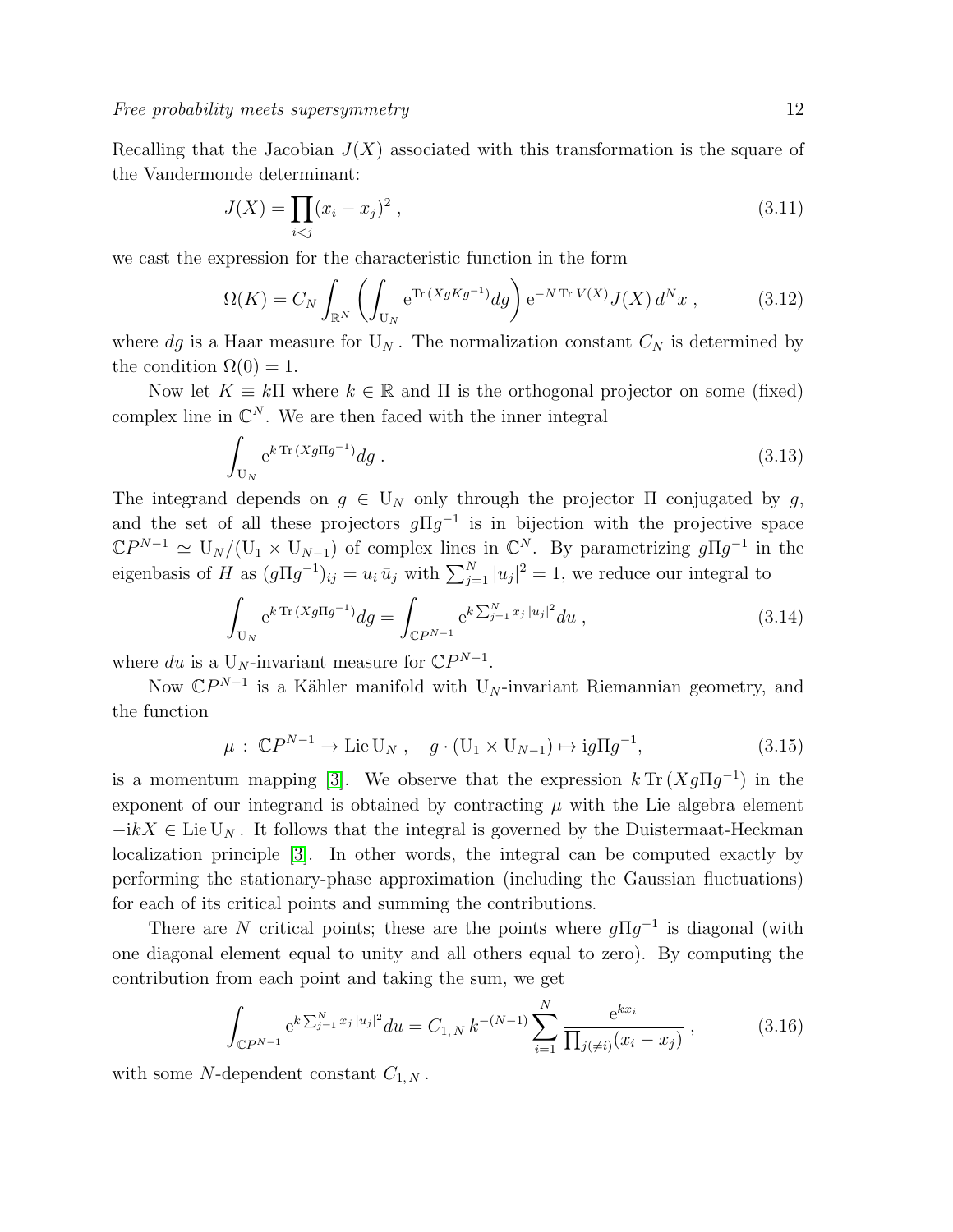# <span id="page-12-3"></span>3.3. Coulomb gas

Based on the exact expressions  $(3.12)$ – $(3.16)$ , our goal is to compute the large-N asymptotics of  $N^{-1} \ln \Omega(Nk\Pi)$ . We begin by recalling [\[8\]](#page-36-4) that, governed by

$$
\prod_{i < j} (x_i - x_j)^2 \prod_l e^{-NV(x_l)} dx_l \tag{3.17}
$$

the eigenvalues  $x_1, \ldots, x_N$  distribute for  $N \to \infty$  according to the equilibrium measure,  $\nu$ , which is determined by minimizing Dyson's Coulomb gas energy functional:

$$
N^{2} \int V(x) d\nu(x) - N^{2} \iint \ln|x - y| d\nu(x) d\nu(y) , \qquad (3.18)
$$

the energy of a gas or fluid of charged particles subject to a confining potential  $N V$  and mutual repulsion by (the two-dimensional form of) Coulomb's law. The Euler-Lagrange equation for the Coulomb gas energy functional reads

<span id="page-12-0"></span>
$$
V(x) - 2 \int \ln|x - y| \, d\nu(y) + \ell = 0 \qquad (x \in \text{supp }\nu) , \qquad (3.19)
$$

where  $\ell$  is a Lagrange multiplier for the normalization constraint  $\int d\nu(x) = 1$ . By differentiating once with respect to  $x$  one obtains

<span id="page-12-1"></span>
$$
V'(x) = 2 P.V. \int \frac{d\nu(y)}{x - y} \qquad (x \in \text{supp }\nu). \tag{3.20}
$$

Physically speaking, this condition means that the total force vanishes in the state of equilibrium inside the fluid.

The task of determining the measure  $\nu$  from Eq. [\(3.19\)](#page-12-0) can be formulated and solved as a Riemann-Hilbert problem [\[8\]](#page-36-4). It is known that the solution is unique and corresponds to a minimum of the energy (hence a maximum of the integrand).

From now on we shall simplify our work by taking the confining potential  $V$  of the probability measure  $\mu_N$  to be *convex*. This assumption ensures that the large-N density of states is supported on a single interval: supp  $\nu = |a, b|$ .

Next recall the definition [\(3.5\)](#page-9-2) of the Cauchy transform  $g(z)$ . Denoting by  $g_{\pm}$  the two limits

$$
g_{\pm}(x) = \lim_{\varepsilon \to 0+} g(x \pm \mathrm{i}\varepsilon) , \qquad (3.21)
$$

which  $q(z)$  takes on approaching  $x \in [a, b]$  from the upper or lower half of the complex plane, one rewrites the relation [\(3.20\)](#page-12-1) as

$$
V'(x) = g_+(x) + g_-(x) \tag{3.22}
$$

As it stands, this equation holds only for  $x \in [a, b] \subset \mathbb{R}$ . However, from general theory [\[9\]](#page-36-5) one knows that  $g_{\pm}(x)$  are the two branches of a double-valued complexanalytic function  $z \mapsto (g(z), h(z))$  evaluated at  $z = x$ . Thus by the principle of analytic continuation we have, for all  $z \in \mathbb{C} \setminus \{a, b\},\$ 

<span id="page-12-2"></span>
$$
V'(z) = g(z) + h(z) \tag{3.23}
$$

Note that  $g(a) = h(a) = g_+(a) = g_-(a)$  and  $g(b) = h(b) = g_+(b) = g_-(b)$ .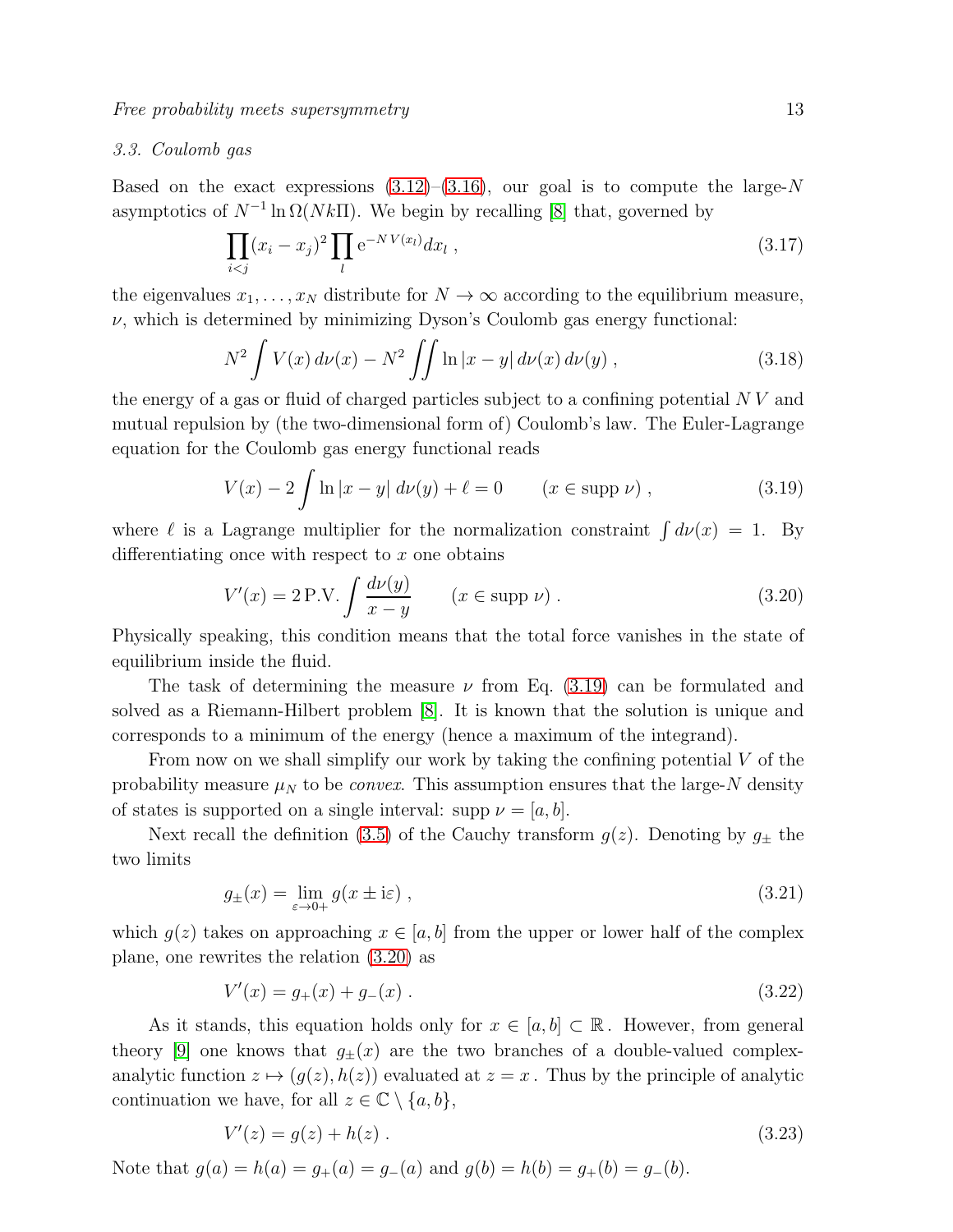We will also make use of the integrated form of Eq. [\(3.23\)](#page-12-2). For  $z \in \mathbb{C} \setminus (-\infty, b]$  let

$$
G(z) := \int_{a}^{b} \ln(z - x) \, d\nu(x) \;, \tag{3.24}
$$

where the principal branch of the logarithm is assumed, giving  $G(x) \in \mathbb{R}$  for  $x \in (b, \infty)$ . Then let  $H: \mathbb{C} \setminus (-\infty, b] \to \mathbb{C}$  be defined by the equation

<span id="page-13-0"></span>
$$
V(z) = G(z) + H(z) - \ell.
$$
\n(3.25)

We observe that  $G'(z) = g(z)$  and hence  $H'(z) = h(z)$ . Moreover, by combining [\(3.25\)](#page-13-0) with the Euler-Lagrange equation [\(3.19\)](#page-12-0) we have

$$
H(b) = V(b) - G(b) + \ell = V(b) - \int_{a}^{b} \ln|b - x| \, d\nu(x) + \ell = G(b). \tag{3.26}
$$

<span id="page-13-3"></span>By the same reasoning,  $H(a) = G(a)$ .

### 3.4. Asymptotics for k small

In this subsection, we take the absolute value of the real number k to be small. In order to compute the large-N asymptotics of  $\ln \Omega(Nk\Pi)$  for this situation, we modify the exact integral representation  $(3.12)$ – $(3.16)$  by expressing the right-hand side of  $(3.16)$ as a complex contour integral:

<span id="page-13-2"></span>
$$
\sum_{i=1}^{N} \frac{e^{kx_i}}{\prod_{j(\neq i)} (x_i - x_j)} = \frac{1}{2\pi i} \oint_{\mathcal{C}_x} \frac{e^{kz} dz}{\prod_{j=1}^{N} (z - x_j)},
$$
\n(3.27)

where the contour  $\mathcal{C}_x$  loops around the set of points  $x_1, \ldots, x_N$ . We thus obtain

$$
\Omega(Nk\Pi) = C_{2,N} k^{-N+1} \times \times \int_{\mathbb{R}^N} \left( \oint_{\mathcal{C}_x} \frac{e^{Nkz} dz}{\prod_{l=1}^N (z - x_l)} \right) \prod_{i < j} (x_i - x_j)^2 \prod_l e^{-NV(x_l)} dx_l \,. \tag{3.28}
$$

Because the Coulomb gas energy is of order  $N^2$ , which is large compared to the perturbation due to the contour integral and here in particular the 'external electric field' term  $Nkz$ , we expect the density of the fluid of charges  $x_1, \ldots, x_N$  to remain the same in the limit  $N \to \infty$ . (This will turn out to be fully correct as long as k does not exceed a critical value.) Thus the charges  $x_1, \ldots, x_N$  are still expected to distribute (for  $N \to \infty$ ) according to the equilibrium measure  $\nu$  with support [a, b].

Taking this fact for granted, we fix a contour C encircling supp  $\nu = [a, b]$  and interchange the integral over  $\{x_1, \ldots, x_N\}$  with the contour integral. Then, by taking the logarithm and passing to the large- $N$  limit we arrive at

<span id="page-13-1"></span>
$$
\omega(k) := \lim_{N \to \infty} N^{-1} \ln \Omega(Nk\Pi)
$$
  
=  $\gamma + \lim_{N \to \infty} N^{-1} \ln \oint_C e^{Nkz - N \int_a^b \ln (kz - kx) d\nu(x)} dz$ , (3.29)

with some number  $\gamma$  which remains unknown for the moment, as we did not keep track of the overall normalization constant. Note that  $\omega(0) = 0$  from  $\Omega(0) = 1$ .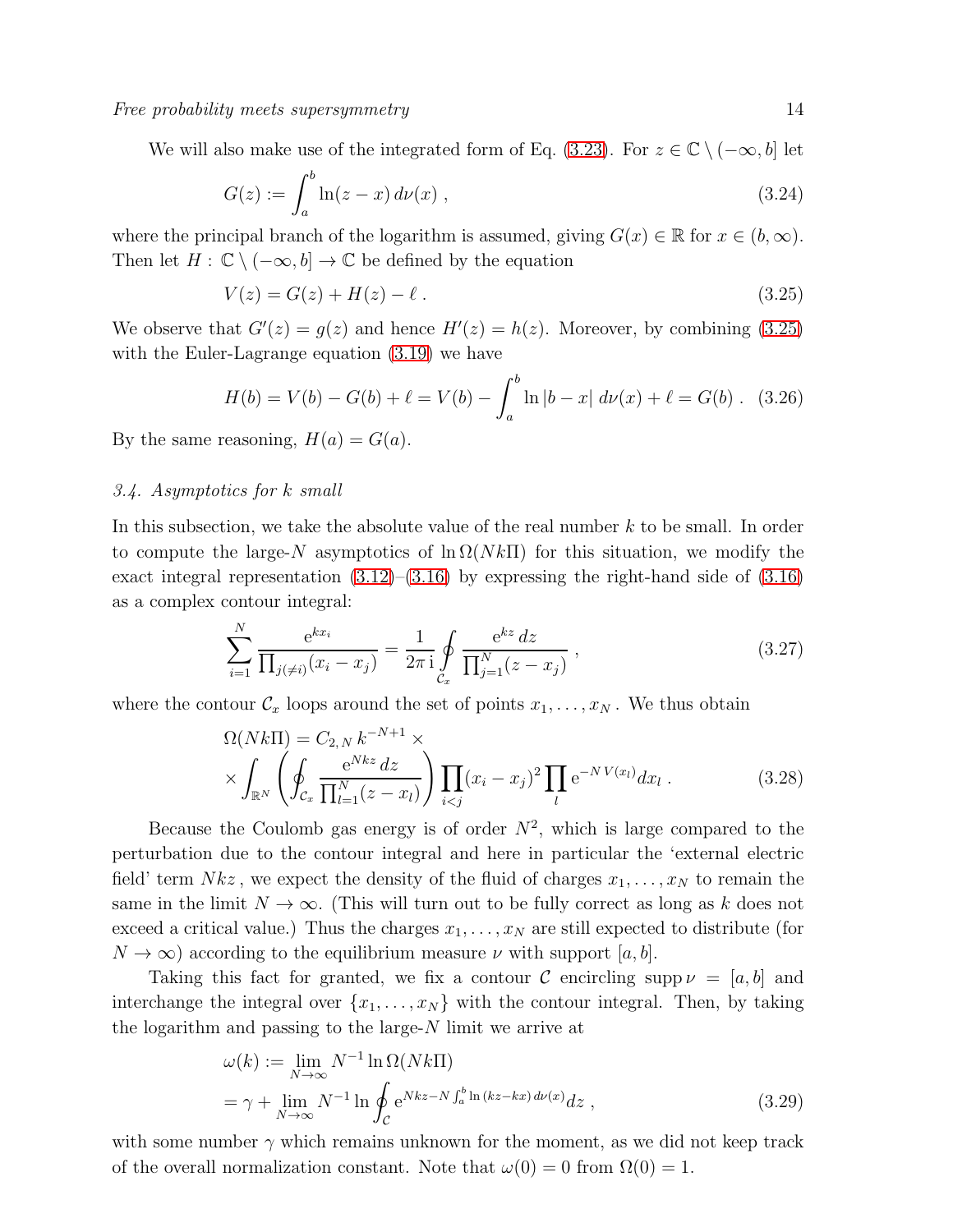Free probability meets supersymmetry and the state of the state of  $15$ 

The integral [\(3.29\)](#page-13-1) for  $N \to \infty$  is computable by saddle analysis and the method of steepest descent. We first look for the critical points of the integrand. The condition for  $z \equiv z_0$  to be an extremum is

$$
k = \int_{a}^{b} \frac{d\nu(x)}{z_0 - x} = g(z_0).
$$
 (3.30)

When does this equation have a solution for  $z_0 \in \mathbb{R}$ ? To find the answer, notice that the function  $g(x)$  for  $x \in \mathbb{R} \setminus [a, b]$  is monotonically decreasing:

$$
g'(x) = -\int_{a}^{b} \frac{d\nu(y)}{(x-y)^2} < 0 \qquad (x \notin [a, b]).
$$
 (3.31)

We therefore have the inequality  $q(b) > q(\infty) = 0 > q(a)$  and the function

$$
g: \mathbb{R} \setminus (a, b) \to [g(a), g(b)] \tag{3.32}
$$

is a bijection. Thus for any  $k \in [g(a), g(b)]$  there exists a unique solution

$$
z_0 = g^{-1}(k) \tag{3.33}
$$

of the equation  $k = g(z_0)$ . Note that  $z_0 \in \mathbb{R} \setminus (a, b)$ .

In the following let k be fixed, with  $g(a) < k < g(b)$ . To evaluate the integral [\(3.29\)](#page-13-1) by steepest descent, we deform the contour  $C$  for z into the axis  $g^{-1}(k) + i\mathbb{R}$  parallel to the imaginary z-axis. Because  $g'(x) < 0$  for  $x \in \mathbb{R} \setminus [a, b]$ , the saddle at  $z_0 = g^{-1}(k)$  is a local minimum of the integrand evaluated along the real axis, but is a local maximum of the integrand on the axis  $g^{-1}(k) + i\mathbb{R}$ . Thus the path of steepest descent leads across the saddle  $z_0 = g^{-1}(k)$  in the direction of iR. Steepest-descent evaluation of the integral then yields

<span id="page-14-1"></span>
$$
\omega(k) = -1 + k g^{-1}(k) - \int_{a}^{b} \ln(k g^{-1}(k) - k x) d\nu(x) . \qquad (3.34)
$$

Notice that since  $k g^{-1}(k) \to 1$  as  $k \to 0$ , this satisfies the required normalization condition  $\omega(0) = 0$  by insertion of the additive constant  $\gamma = -1$ . For later use, we write our result in the equivalent form

$$
\omega(k) = -1 + k g^{-1}(k) - G(g^{-1}(k)) - \ln k . \qquad (3.35)
$$

Now by using  $\frac{d}{dz}(kz - G(z))|_{z=g^{-1}(k)} = 0$ , we infer that  $\omega$  has derivative

$$
\omega'(k) = g^{-1}(k) - 1/k \tag{3.36}
$$

or equivalently,

$$
(k^{-1} + \omega'(k)) \Big|_{k=g(z)} = z . \tag{3.37}
$$

Comparison with [\(3.6\)](#page-9-3) then shows that  $\omega'(k) = R(k)$  coincides with the Voiculescu R-transform. Hence, by integrating,

<span id="page-14-0"></span>
$$
\omega(k) = \int_0^k R(t) dt . \qquad (3.38)
$$

The reasoning above makes good sense as long as  $g(a) < k < g(b)$ , so that the saddle  $z_0 = g^{-1}(k)$  lies outside the spectrum [a, b]. It should be mentioned that the same result [\(3.38\)](#page-14-0) was established under somewhat different assumptions (see below) by rigorous analysis [\[15\]](#page-36-2) using a large deviation principle.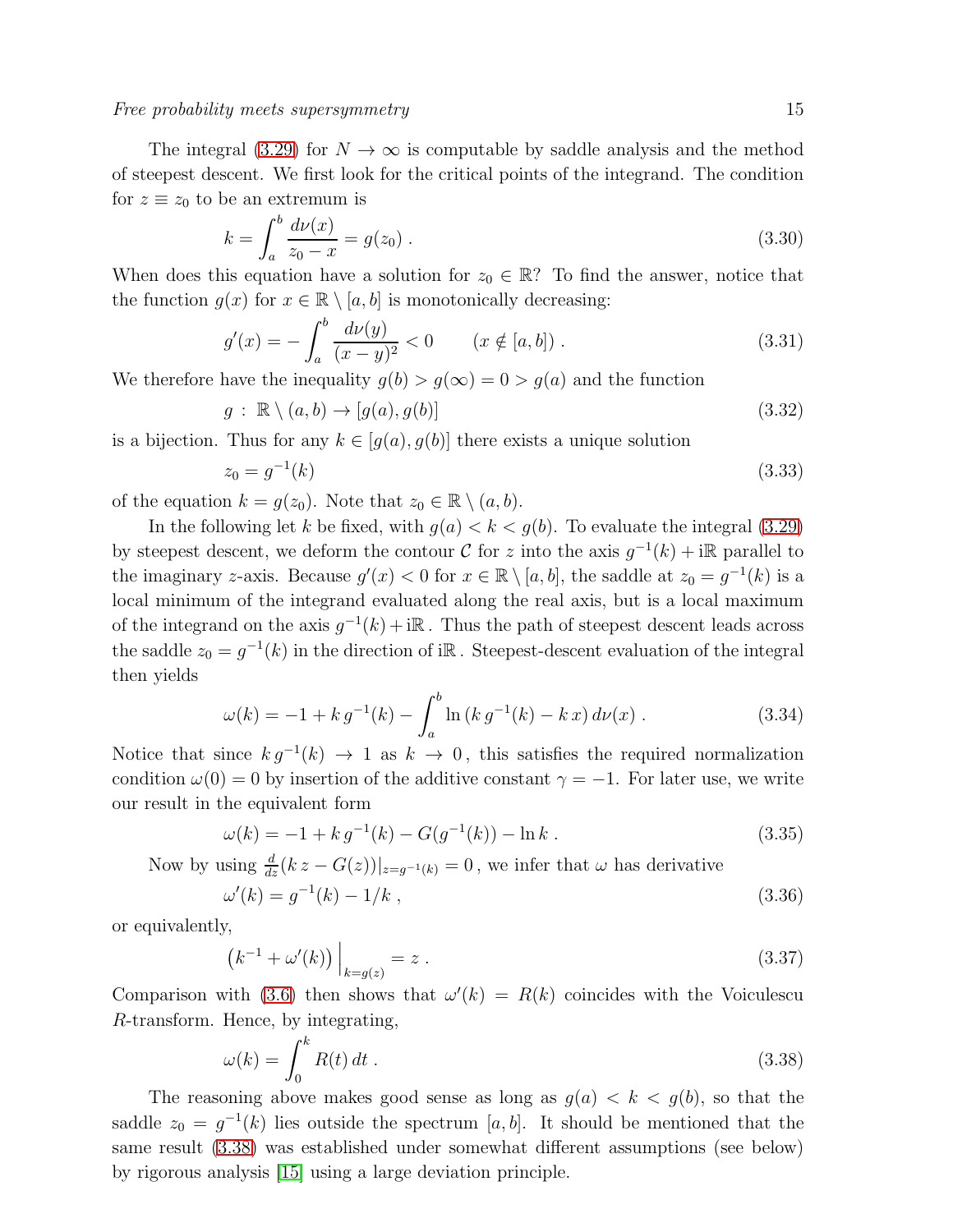# <span id="page-15-1"></span>3.5. Asymptotics for k large

We turn to the complementary case of large k, meaning the ranges  $k < g(a) < 0$  and  $k > g(b) > 0$ . In this case, as we shall see, one charge dissociates from the fluid in the interval [a, b] in response to the strong force exerted by the external field term  $e^{Nkx}$ . Consequently, the assumptions leading to the formula [\(3.29\)](#page-13-1) are no longer met and we need to proceed in a different manner.

Our modified procedure is as follows. Abandoning the contour integral formula  $(3.27)$ , we insert the identities  $(3.14)$ ,  $(3.16)$  into the eigenvalue integral representation [\(3.12\)](#page-11-0) for  $\Omega$  and use  $S_N$  permutation symmetry to single out one eigenvalue, say the first one  $x_1 =: x$ . In this way we obtain the exact expression

<span id="page-15-0"></span>
$$
\Omega(Nk\Pi) = C_{3,N} k^{-N+1} \int_{\mathbb{R}} e^{Nkx - NV(x)} \, \pi_{N-1,N}(x) \, dx \,, \tag{3.39}
$$

$$
\pi_{N-1,N}(x) = Z_N^{-1} \int_{\mathbb{R}^{N-1}} \prod_{2 \le i < j} (x_i - x_j)^2 \prod_{2 \le l \le N} (x - x_l) e^{-NV(x_l)} dx_l \tag{3.40}
$$

The function  $\pi_{N-1,N}(x)$  is a polynomial of degree  $N-1$  in the variable x. By a classical result [\[1,](#page-36-6) [20\]](#page-37-11) it is actually the *orthogonal* polynomial of degree  $N-1$  associated with the weight function  $e^{-NV(x)}$ . We find it convenient to choose the normalization constants  $C_{3,N}$  and  $Z_N$  in such a way that  $\pi_{N-1,N}(x) = x^{N-1} + \dots$  is monic.

Once again, we will use saddle analysis and the method of steepest descent to calculate the integral  $(3.39)$  for large N. To prepare this step, we observe that the orthogonal polynomial  $\pi_{N-1,N}$  has a big number  $N-1$  of real zeroes concentrated in a small neighborhood of the interval  $[a, b]$ . The large-N asymptotics of the high-order polynomial  $\pi_{N-1,N}$  divides the k-axis into different regions. In fact, when the absolute value of k is large, the term  $e^{Nkx}$  pushes the saddle of the x-integral away from [a, b] and thus into the region where  $\pi_{N-1,N}$  does not oscillate but varies monotonically. The large- $N$  asymptotic analysis of  $(3.39)$  then is rather straightforward; see below. On the other hand, as k decreases below a critical value the saddle merges with the fluid  $[a, b]$ , where  $\pi_{N-1, N}$  oscillates rapidly. The integral representation [\(3.39\)](#page-15-0) then does not give a direct view of the large-N asymptotics. Fortunately, this case has already been dealt with in Section [3.4](#page-13-3) using the alternative representation by a contour integral.

For definiteness, from here on let  $k > g(b)$ . (For  $k < g(a)$  the argument goes just the same.) The main contribution to the integral [\(3.39\)](#page-15-0) then comes from large values of x, where the polynomial  $(3.40)$  behaves as

$$
\pi_{N-1,N}(x) \sim e^{(N-1)\int_a^b \ln(x-y) \, d\nu(y)} \sim e^{NG(x)} \,. \tag{3.41}
$$

By inserting this asymptotic expression into the integral [\(3.39\)](#page-15-0) we obtain

<span id="page-15-2"></span>
$$
\omega(k) = \gamma_1 - \ln k + \lim_{N \to \infty} N^{-1} \ln \int e^{Nkx - NV(x) + NG(x)} dx \qquad (3.42)
$$

with another constant  $\gamma_1$ .

The condition for  $x \equiv x_0$  to be an extremum of the integrand is

$$
k = V'(x_0) - g(x_0) \tag{3.43}
$$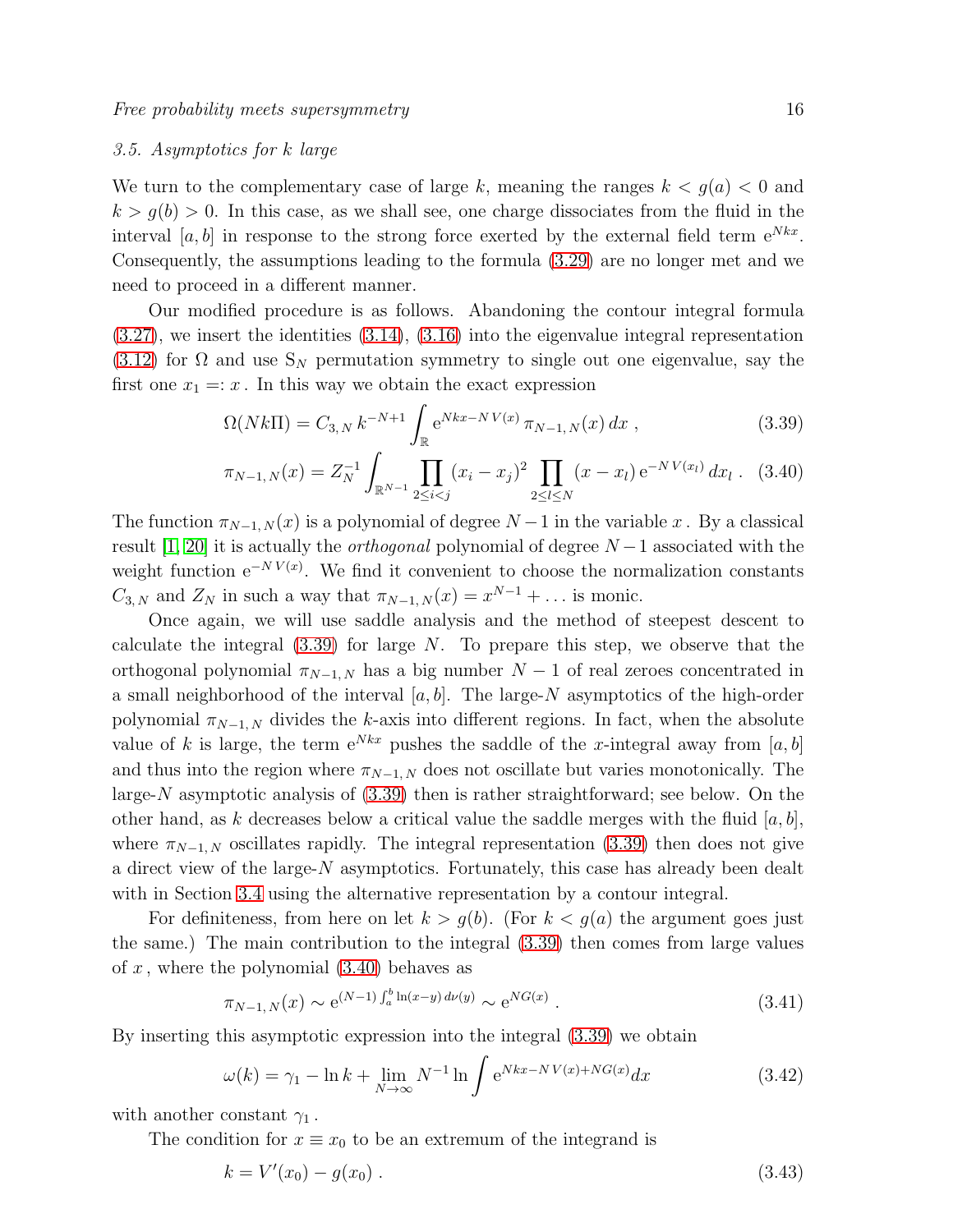From [\(3.23\)](#page-12-2) we know that  $V'(z) - g(z) = h(z)$  is the second branch of the double-valued function  $z \mapsto (q(z), h(z))$ . Thus the saddle-point equation is

<span id="page-16-1"></span>
$$
k = h(x_0) \tag{3.44}
$$

This equation does not always have a solution for  $x_0 \in \mathbb{R}$ . However, since V is analytic and convex by assumption, the derivative

$$
h'(x) = \frac{d}{dx} (V'(x) - g(x)) = V''(x) + \int_a^b \frac{d\nu(y)}{(x - y)^2}
$$
(3.45)

for  $x > b$  is positive, so  $h(x)$  is monotonically increasing. Therefore if  $k > h(b) = g(b)$ , then k lies in the range of the function  $h : (b, +\infty) \to \mathbb{R}$ , and by the implicit function theorem the monotonicity of h guarantees the local existence of an inverse

$$
k \mapsto h^{-1}(k) = z \tag{3.46}
$$

of the function  $z \mapsto h(z) = k$ . By  $h'(x) > 0$  for  $x > b$  the solution  $x_0 = h^{-1}(k)$  of [\(3.44\)](#page-16-1) is a maximum of the integrand. Hence, by applying the method of steepest descent and evaluating the integrand of [\(3.39\)](#page-15-0) at the critical point  $x_0 = h^{-1}(k)$  we obtain

<span id="page-16-2"></span>
$$
\omega(k) = \gamma_1 + k h^{-1}(k) - V(h^{-1}(k)) + \int_a^b \ln\left(\frac{h^{-1}(k) - x}{k}\right) d\nu(x)
$$
  
=  $\gamma_1 + \ell + k h^{-1}(k) - H(h^{-1}(k)) - \ln k$ , (3.47)

where the second equality is by [\(3.25\)](#page-13-0). We observe that the derivative of  $\omega$  is still given by the R-transform:

$$
\omega'(k) = h^{-1}(k) - 1/k = R(k) \tag{3.48}
$$

By matching [\(3.47\)](#page-16-2) to the small-k result [\(3.34\)](#page-14-1) we infer that  $\gamma_1 + \ell = -1$ . (Matching will be justified in Section [3.6.](#page-16-0))

Essentially the same reasoning goes through for the opposite range  $k < g(a)$  $h(a) < 0$ , resulting in the same formula [\(3.47\)](#page-16-2). Notice that the argument of the logarithm under the integral sign in  $(3.47)$  remains positive in this k-range, as there is a sign change in both the numerator and the denominator.

To summarize our results, we have found that

$$
\omega(k) = \begin{cases}\n-1 + k g^{-1}(k) - G(g^{-1}(k)) - \ln k, & g(a) < k < g(b), \\
-1 + k h^{-1}(k) - H(h^{-1}(k)) - \ln k, & k < g(a) \text{ or } g(b) < k.\n\end{cases}
$$
\n(3.49)

Recalling from Section [3.3](#page-12-3) the relations  $g(x) = h(x)$  and  $G(x) = H(x)$  for  $x \in \{a, b\}$ , we see that the different pieces of  $\omega$  combine to a smooth function (Figure [1\)](#page-17-0), since each piece has derivative  $\omega'(k) = R(k)$ .

### <span id="page-16-0"></span>3.6. Absence of phase transition

Related to the material of Sections [3.4](#page-13-3) and [3.5](#page-15-1) there exist mathematical results [\[15\]](#page-36-2) by Guionnet and Maida (GM), which we now discuss briefly. Using large deviations techniques, GM control the large- $N$  asymptotics of the spherical integral  $(1.5)$  under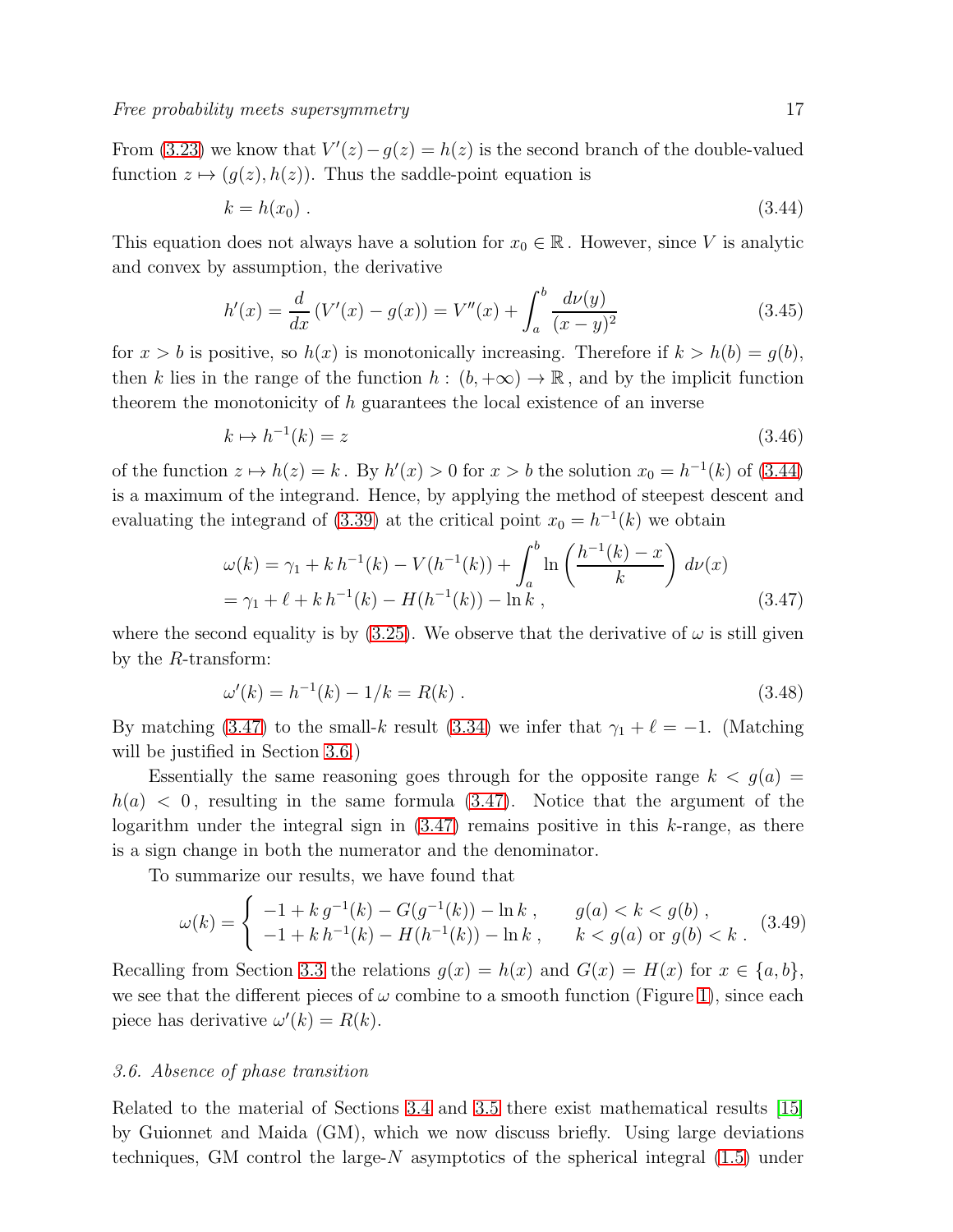

<span id="page-17-0"></span>**Figure 1.** The saddle trajectories  $k \mapsto g^{-1}(k)$  for  $g(a) < k < g(b)$ , and  $k \mapsto h^{-1}(k)$ for  $k < g(a)$  or  $g(b) < k$ , piece together at the critical points  $g(a)$ ,  $g(b)$  to yield a smooth function  $k \mapsto k^{-1} + R(k)$ .

the condition that the empirical measure (i.e., the sum of  $\delta$ -functions located at the eigenvalues) of a sequence of diagonal  $N \times N$  matrices  $X_N$  converges weakly  $(N \to \infty)$ to a compactly supported density of states  $\nu$  with supp  $\nu = [a, b]$ . In contrast to the present setting, GM stipulate that all eigenvalues of  $X_N$  remain strictly confined to the interval  $[a, b]$ . In Coulomb gas language this means that infinitely high potential walls are placed at the boundaries of the interval  $[a, b]$ .

With these assumptions, GM prove that  $N^{-1}\ln I_{X_N}(k)$  converges to our result  $\omega(k) = \int_0^k R(t)dt$  in the small-k range  $g(a) < k < g(b)$ . For k outside this range, however, they establish a qualitatively different behavior, separated from the small- $k$ behavior by phase transitions at the critical points  $k = g(a)$  and  $k = g(b)$ . Please be assured that there is no contradiction with our result [\(3.47\)](#page-16-2), as the underlying model assumptions are different. As we have seen, for large values of  $k$  the strong external field term  $e^{Nkx}$  has the effect of expelling one charge from the fluid of the other charges. Such a dissociation phenomenon is forbidden by the assumptions of GM.

Still, in view of the phase transitions found by GM and the rather different integral representations [\(3.29\)](#page-13-1) and [\(3.42\)](#page-15-2) appearing in our treatment, the reader may wonder why it is that the large- $N$  asymptotics for the small- $k$  and large- $k$  regions match perfectly to give a smooth result for  $\omega(k)$ . Let us now give a simple argument why this *must* be the case under our assumptions on the confining potential  $V$ .

Consider the mapping  $\pi$ : End $(\mathbb{C}^N) \to \mathbb{R}$  which sends H to its projection  $\pi(H) = x$ to the one-dimensional subspace with projector Π . Imagine computing the push forward of  $\mu_N$  by this mapping,

$$
e^{-N \operatorname{Tr} V(H)} dH \stackrel{\pi}{\mapsto} e^{-N \Gamma(x) + O(N^0)} dx , \qquad (3.50)
$$

for large N. In the language of quantum field theory one would call  $\Gamma$  the (large-N limit of the) generating function for the one-particle irreducible vertex functions.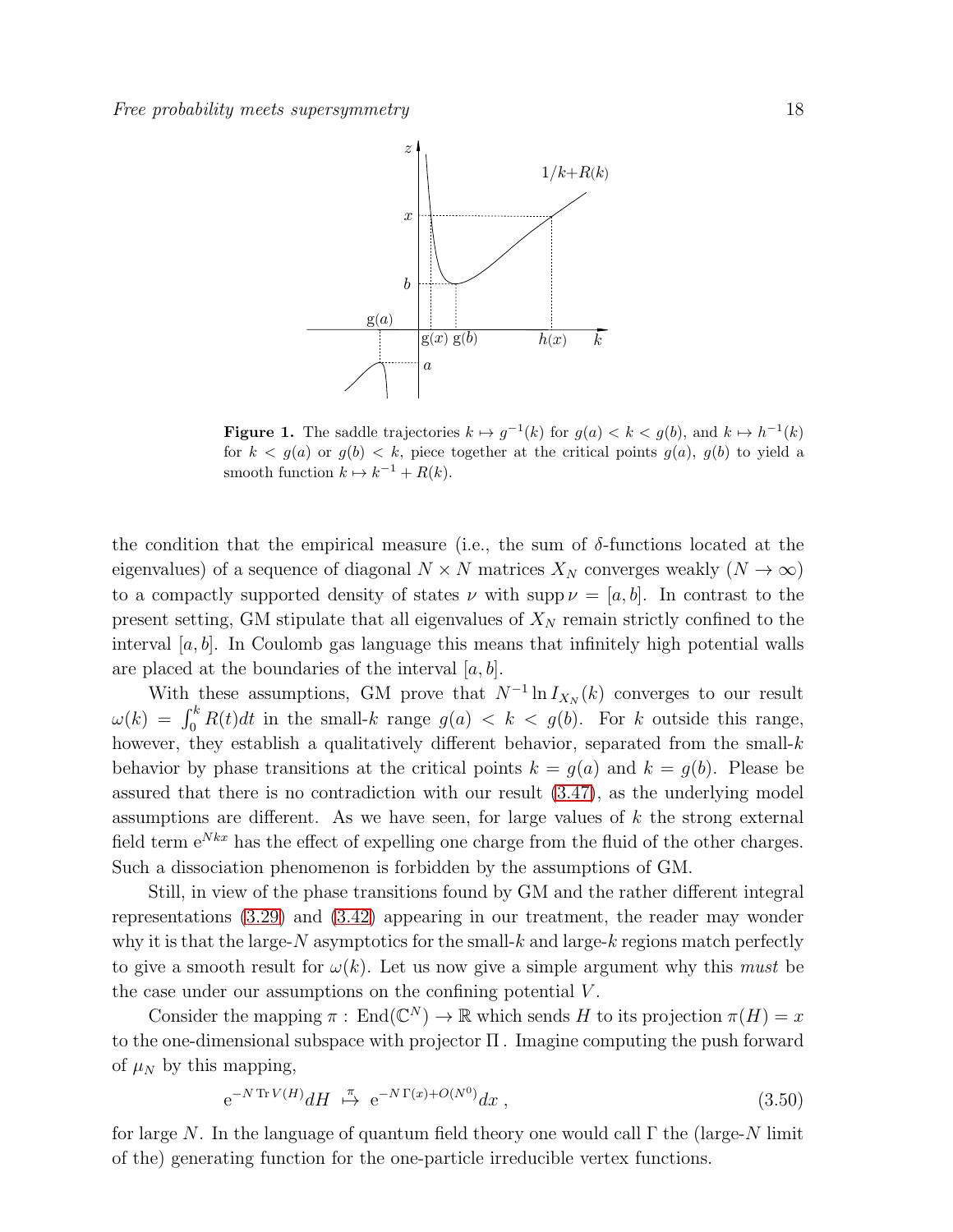### Free probability meets supersymmetry that the control of the supersymmetry of the state of the state of the state of the state of the state of the state of the state of the state of the state of the state of the state of t

$$
\omega(k) = \lim_{N \to \infty} N^{-1} \ln \int e^{Nk \operatorname{Tr} \Pi H} d\mu_N(H)
$$
  
= 
$$
\lim_{N \to \infty} N^{-1} \ln \int e^{Nkx - N\Gamma(x)} dx = (kx - \Gamma(x)) \Big|_{x: \Gamma'(x) = k}.
$$
 (3.51)

Thus our function  $\omega$  is the Legendre transform of Γ. Since  $\Gamma(x)$  is analytic and uniformly convex as a function of  $x \in \mathbb{R}$ , the Legendre transform  $\omega(k)$  must be analytic as a function of  $k \in \mathbb{R}$ , ruling out any possibility for a phase transition to occur.

Moreover, under the stated conditions on V one can show that the R-transform  $R(k)$  is an entire function of  $k \in \mathbb{C}$ . Also, in the present setting there is no reason to think that  $\omega$  should have any singularities in the complex k-plane. Hence, by the identity principle (i.e., uniqueness of analytic continuation) we expect that

<span id="page-18-3"></span>
$$
\omega(k) = \int_0^k R(t) dt
$$
\n(3.52)

<span id="page-18-0"></span>holds for all  $k \in \mathbb{C}$ . This is the result we propose.

# 4. Fermion-fermion sector

Our argument so far deals with the rank-one case  $K = \varphi \otimes \widetilde{\varphi} = k \Pi$ . It extends to the higher-rank case of several replicas  $\varphi_1, \ldots, \varphi_p$  without difficulty. However, as we have seen in Section [2,](#page-4-0) the supersymmetry method requires as input the characteristic function  $\Omega(K)$  for  $K = \varphi \otimes \tilde{\varphi} + \psi \otimes \tilde{\psi}$ , which includes the fermion-fermion expression  $\psi \otimes \widetilde{\psi}$  built from  $\psi \in \mathbb{C}^N \otimes \wedge((\mathbb{C}^N)^*)$  and  $\widetilde{\psi} \in (\mathbb{C}^N)^* \otimes \wedge(\mathbb{C}^N)$ . The reasoning of Section [3](#page-9-0) does not apply to that second summand. Therefore we now develop another scheme, concentrating again on the simple case of a single replica,  $K = \psi \otimes \psi$ .

So, in this section we make a study of  $\Omega(K) = \int e^{Tr HK} d\mu_N(H)$  for  $K = \psi \otimes \widetilde{\psi}$ . Since the probability measure  $\mu_N$  is invariant under conjugation  $H \mapsto gHg^{-1}$  for  $g \in U_N$ , the characteristic function  $\Omega(\psi \otimes \widetilde{\psi})$  has the property of depending only on the  $GL_N$ invariant  $\langle \psi, \psi \rangle$ . Although this property is not explicit from the definition of  $\Omega$ , it can be made so by averaging ad hoc over  $U_N$ -orbits. Hence we compute

<span id="page-18-1"></span>
$$
I_N(\psi \otimes \widetilde{\psi}; H) := \int_{U_N} e^{\text{Tr } (\psi \otimes \widetilde{\psi})g^{-1}Hg} dg = \int_{U_N} e^{-\langle \widetilde{\psi}g^{-1}, Hg\psi \rangle} dg \tag{4.1}
$$

as a useful preparation for the subsequent process of integrating against  $d\mu_N(H)$ .

We claim that the integral  $(4.1)$  has the following alternative expression:

<span id="page-18-2"></span>
$$
I_N(\psi \otimes \widetilde{\psi}; H) = N!^{-1} \int_0^\infty \text{Det}(t - \langle \widetilde{\psi}, \psi \rangle H) e^{-t} dt . \qquad (4.2)
$$

This formula is proved in the next subsection. Having established it, we will determine the large-N asymptotics of  $N^{-1} \ln \Omega(N\psi \otimes \psi)$  in Section [4.2.](#page-20-0)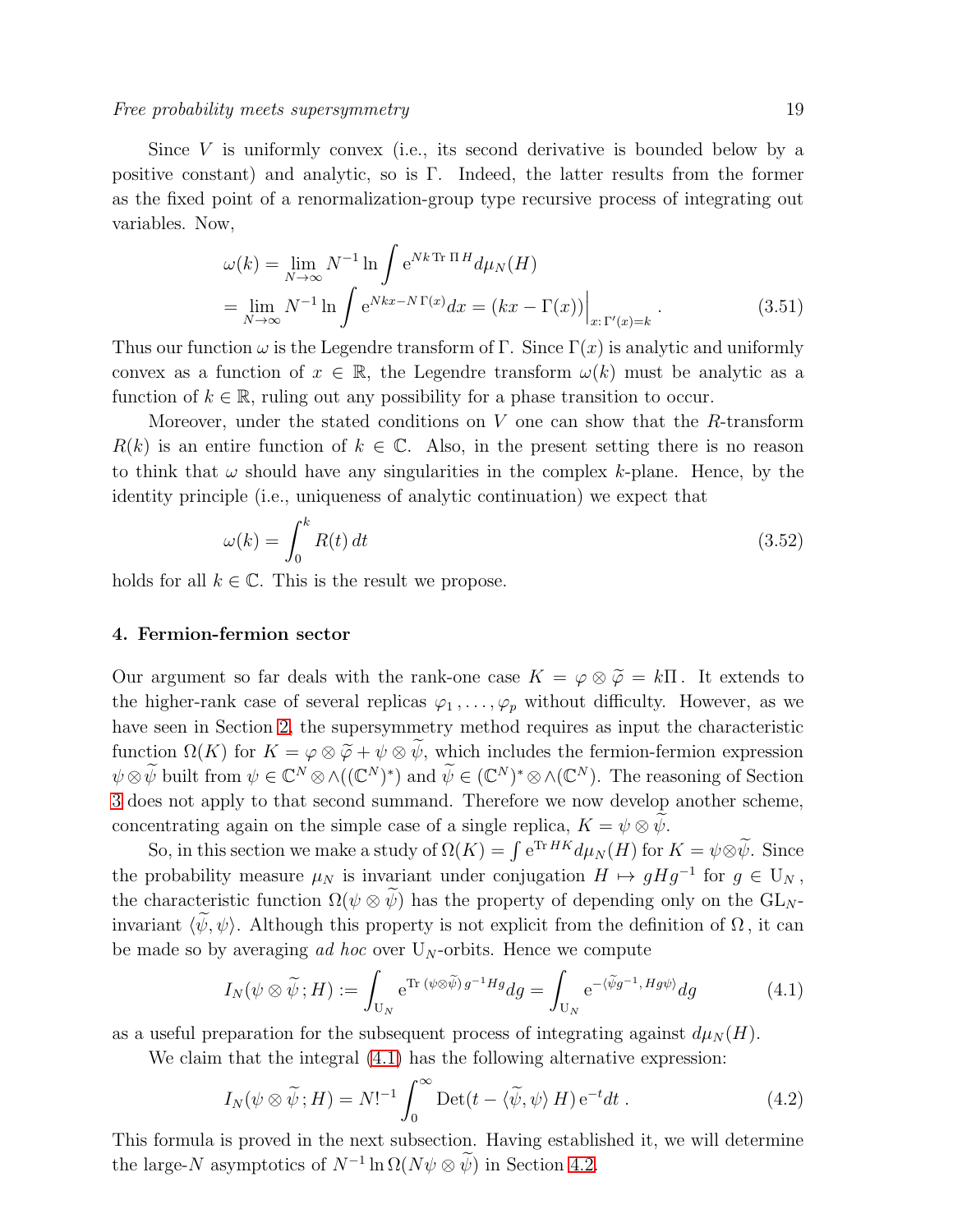# 4.1. Proof of formula [\(4.2\)](#page-18-2)

After expanding the integrand of [\(4.1\)](#page-18-1) by the power series of the exponential function,

$$
e^{-\langle \widetilde{\psi}g^{-1}, Hg\psi\rangle} = \sum_{m=0}^{N} \frac{(-1)^m}{m!} \langle \widetilde{\psi}g^{-1}, Hg\psi\rangle^m , \qquad (4.3)
$$

our task is to compute the integrals  $\int_{U_N} \langle \widetilde{\psi} g^{-1}, Hg\psi \rangle^m dg$ . To do so, it is helpful to recall some facts from the representation theory of  $\operatorname{GL}\nolimits_N$  .

The irreducible representations of  $GL_N$  are labeled by highest weights  $\lambda$  which are sequences of integers  $\lambda \equiv (\lambda_1, \lambda_2, \ldots, \lambda_N)$  with  $\lambda_1 \geq \lambda_2 \geq \ldots \geq \lambda_N$ . Here we will need only those representations which extend holomorphically to  $\text{End}(\mathbb{C}^N)$ ; these are distinguished by  $\lambda_N \geq 0$ . The character of the representation  $\rho_{\lambda}$  with highest weight  $\lambda$ is denoted by  $s_{\lambda}(g) = \text{Tr} \rho_{\lambda}(g)$  and is called a Schur function. The Schur functions form an orthonormal system w.r.t. Haar measure  $dg$  for  $U_N$  of total mass  $\int_{U_N} dg = 1$ :

$$
\int_{U_N} s_\lambda(g^{-1}) s_{\lambda'}(g) dg = \delta_{\lambda\lambda'}.
$$
\n(4.4)

To do the integrals  $\int_{U_N} \langle \widetilde{\psi} g^{-1}, Hg\psi \rangle^m dg$ , our first step is to recognize the integrand as a special Schur function:

<span id="page-19-0"></span>
$$
(-\langle \widetilde{\psi}g^{-1}, Hg\psi \rangle)^m = s_{[1^m]}((\psi \otimes \widetilde{\psi})g^{-1}Hg) , \qquad (4.5)
$$

where  $\lambda = [1^m]$  is the highest weight given by

$$
\lambda_1 = \lambda_2 = \ldots = \lambda_m = 1 \,, \quad \lambda_{m+1} = \ldots = \lambda_N = 0 \,.
$$
 (4.6)

In the second step we use the general identity

<span id="page-19-1"></span>
$$
\int_{U_N} s_{\lambda}(Kg^{-1}Hg) dg = \int_{U_N} \text{Tr}\,\rho_{\lambda}(K)\rho_{\lambda}(g^{-1})\rho_{\lambda}(H)\rho_{\lambda}(g) dg
$$
\n
$$
= \frac{\text{Tr}\,\rho_{\lambda}(K)\,\text{Tr}\,\rho_{\lambda}(H)}{\text{Tr}\,\rho_{\lambda}(\text{Id}_N)} = \frac{s_{\lambda}(K)\,s_{\lambda}(H)}{s_{\lambda}(\text{Id}_N)},
$$
\n(4.7)

which derives from the fact that  $\rho_{\lambda}$  is a representation.

We now establish [\(4.5\)](#page-19-0). For this we start from the relation

<span id="page-19-2"></span>
$$
Det (Id_N - K) = \sum_{m=0}^{N} (-1)^m s_{[1^m]}(K) ,
$$
\n(4.8)

which is a special case of what is sometimes called the dual Cauchy identity [\[5\]](#page-36-7). Then, substituting  $K = \psi \otimes \widetilde{\psi}$  we manipulate the left-hand side as follows:

$$
\text{Det} \left( \text{Id}_{N} - \psi \otimes \widetilde{\psi} \right) = e^{\text{Tr} \ln \left( \text{Id}_{N} - \psi \otimes \widetilde{\psi} \right)} = e^{-\sum_{m=1}^{N} m^{-1} \text{Tr} \left( \psi \otimes \widetilde{\psi} \right)^{m}}
$$
\n
$$
= e^{+ \sum_{m=1}^{N} m^{-1} \langle \widetilde{\psi}, \psi \rangle^{m}} = e^{-\ln \left( 1 - \langle \widetilde{\psi}, \psi \rangle \right)} = \sum_{m=0}^{N} \langle \widetilde{\psi}, \psi \rangle^{m} . \tag{4.9}
$$

By combining equations we have

$$
\sum_{m=0}^{N} \langle \widetilde{\psi}, \psi \rangle^{m} = \sum_{m=0}^{N} (-1)^{m} s_{[1^{m}]}(\psi \otimes \widetilde{\psi}) . \tag{4.10}
$$

Since the Schur function  $s_{[1^m]}(K)$  is a homogeneous polynomial of degree m in the matrix entries of K, the desired relation [\(4.5\)](#page-19-0) follows on replacing  $\widetilde{\psi} \to \widetilde{\psi} g^{-1} H g$ .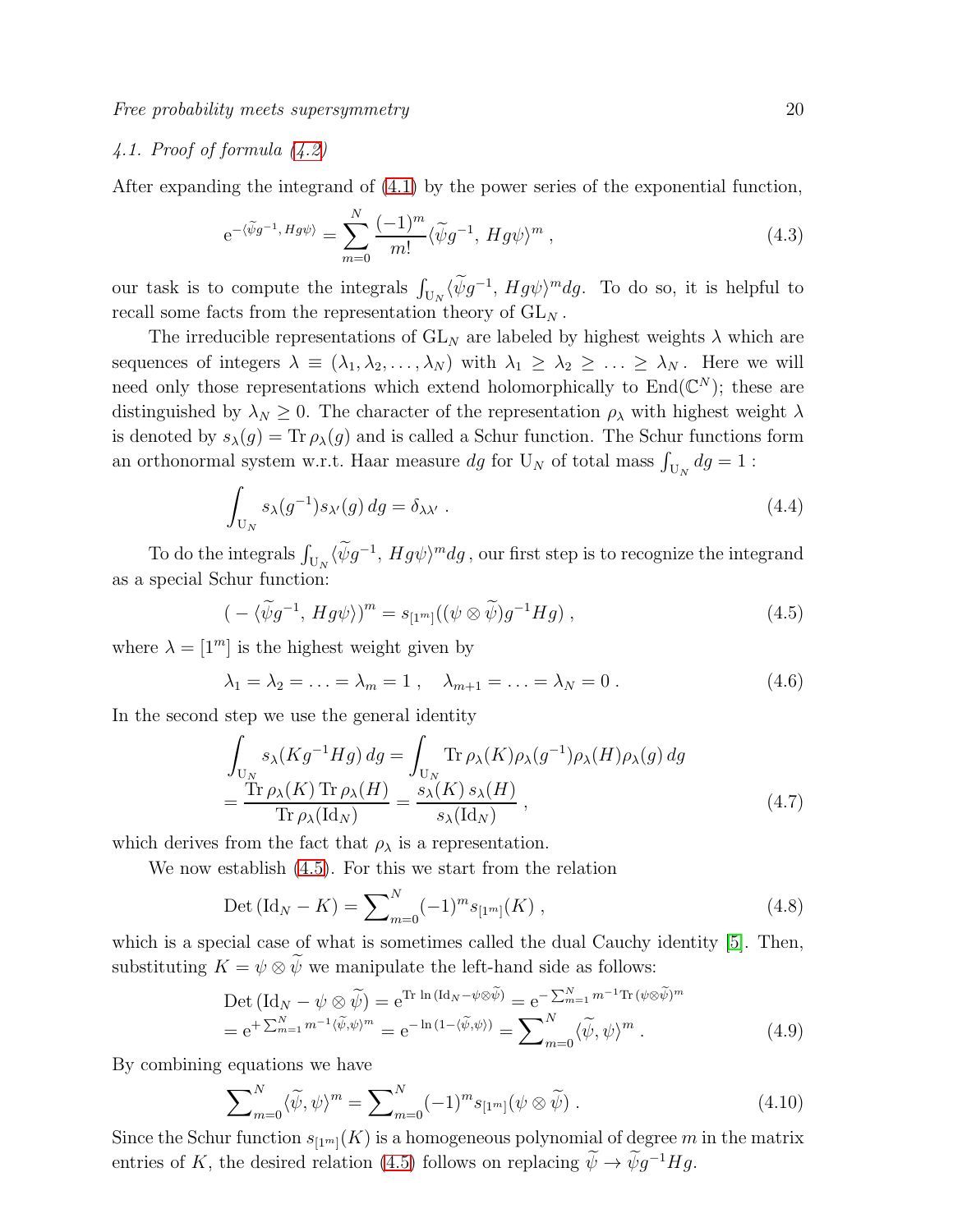We are now in a position to compute our integral:

$$
\int_{U_N} \left( -\langle \widetilde{\psi}g^{-1}, Hg\psi \rangle \right)^m dg
$$
\n
$$
= \int_{U_N} s_{[1^m]} (\psi \otimes \widetilde{\psi}g^{-1} Hg) dg = \frac{s_{[1^m]} (\psi \otimes \widetilde{\psi}) s_{[1^m]} (H)}{s_{[1^m]} (Id_N)},
$$
\n(4.11)

where we used [\(4.7\)](#page-19-1). On the right-hand side we have the simplification  $s_{[1^m]}(\psi \otimes \tilde{\psi}) =$  $(-\langle \psi, \psi \rangle)^m$  from [\(4.5\)](#page-19-0), and the denominator is the dimension of the representation:

$$
s_{[1^m]}(\text{Id}_N) = \dim \wedge^m (\mathbb{C}^N) = \frac{N!}{m!(N-m)!} \,. \tag{4.12}
$$

Thus we obtain the following expression for  $I_N$ :

$$
I_N(\psi \otimes \widetilde{\psi}; H) = \sum_{m=0}^N \frac{1}{m!} \int_{U_N} \left( -\langle \widetilde{\psi}g^{-1}, Hg\psi \rangle \right)^m dg
$$
  
= 
$$
\frac{1}{N!} \sum_{m=0}^N (-1)^m (N-m)! \langle \widetilde{\psi}, \psi \rangle^m s_{[1^m]}(H) .
$$
 (4.13)

We finally resum this expansion. For that, we express the factorial as  $(N - m)!$  =  $\int_0^\infty t^{N-m} e^{-t} dt$  and use the dual Cauchy identity [\(4.8\)](#page-19-2) in reverse to arrive at

$$
I_N(\psi \otimes \widetilde{\psi}; H) = \int_0^\infty \frac{t^N}{N!} \sum_{m=0}^N (-1/t)^m \langle \widetilde{\psi}, \psi \rangle^m s_{[1^m]}(H) e^{-t} dt
$$
  
=  $N!^{-1} \int_0^\infty \text{Det}(t - \langle \widetilde{\psi}, \psi \rangle H) e^{-t} dt$ . (4.14)

<span id="page-20-0"></span>This completes the proof.

### 4.2. Large-N limit

Recall the definition

$$
\Omega(N\psi \otimes \widetilde{\psi}) = \int I_N(N\psi \otimes \widetilde{\psi}; H) d\mu_N(H).
$$
 (4.15)

As was reviewed in Section [2,](#page-4-0) in the superbosonization method one lifts  $\Omega(N\psi \otimes \tilde{\psi})$ to a holomorphic function  $k \mapsto \widehat{\Omega}(Nk)$  of a complex variable  $k \in \mathbb{C}$ . By substituting  $t \rightarrow Nt$  in [\(4.2\)](#page-18-2) and changing the order of integration, we see that

$$
\widehat{\Omega}(Nk) = \frac{N^{N+1}}{N!} \int_0^\infty \left( \int \mathrm{Det}\,(t - k) \, d\mu_N(H) \right) e^{-Nt} dt \tag{4.16}
$$

is such a function. We now tackle the task of determining its large-N limit.

Stirling's formula gives  $\lim_{N\to\infty} N^{-1} \ln(N^{N+1}/N!) = 1$ , and by the type of reasoning of Section [3](#page-9-0) we find the large- $N$  approximation

$$
\int \mathrm{Det}\left(t - kH\right) d\mu_N(H) \sim \mathrm{e}^{N \int_a^b \ln\left(t - kx\right) d\nu(x)}\,. \tag{4.17}
$$

We now take  $N \to \infty$  to define

$$
\phi(k) := \lim_{N \to \infty} N^{-1} \ln \widehat{\Omega}(Nk) . \tag{4.18}
$$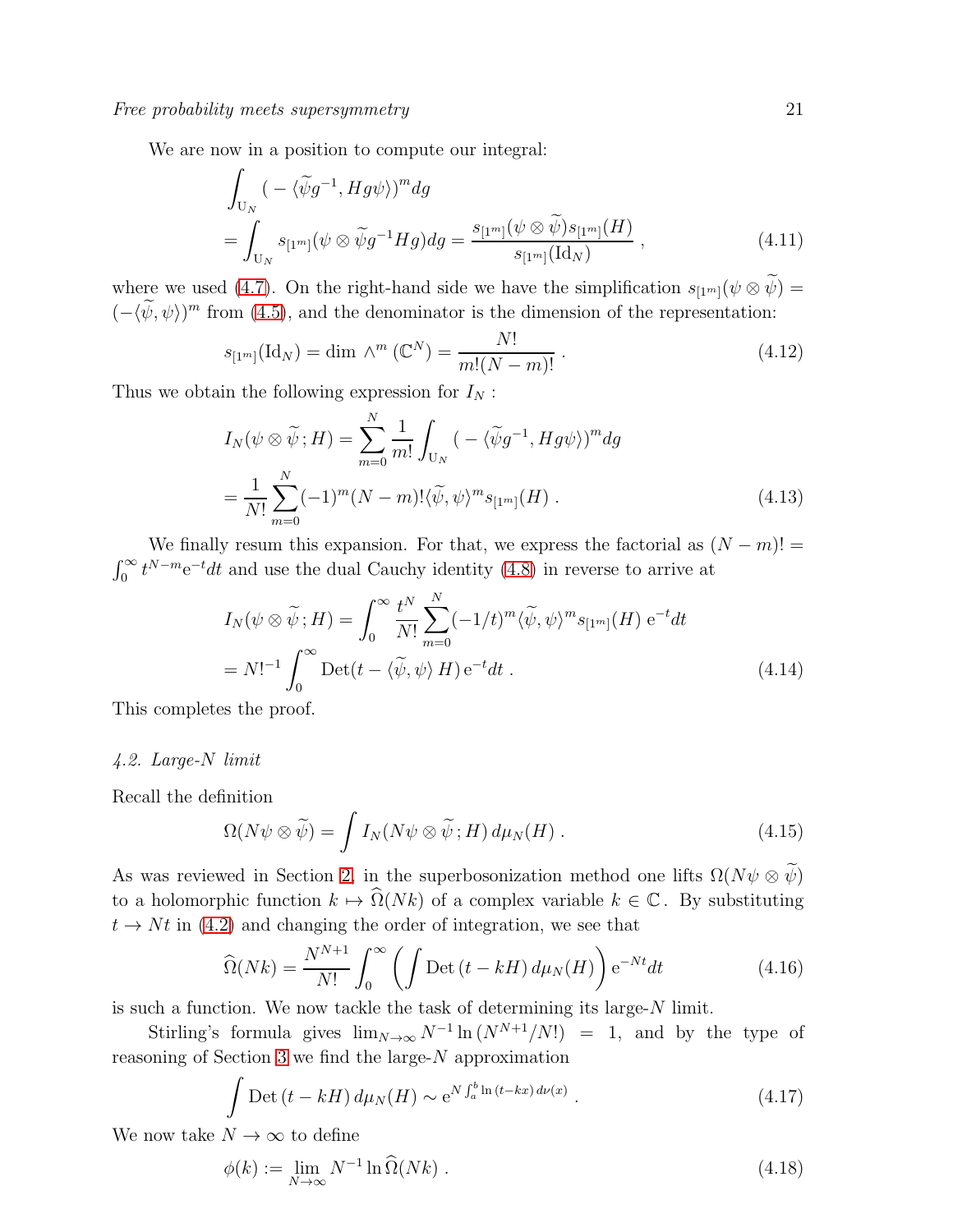Note that  $\phi(0) = 0$ , and by combining the above we have

$$
\phi(k) = 1 + \lim_{N \to \infty} N^{-1} \ln \int_0^\infty e^{-Nt + N \int_a^b \ln (t - kx) \, d\nu(x)} dt \,. \tag{4.19}
$$

The integral on the right-hand side is a close cousin of the integral [\(3.29\)](#page-13-1) and, in fact, has essentially the same saddle point,  $t = k g^{-1}(k)$ . The overall sign in the exponent is reversed, but at the same time we are now integrating over  $t$  in the direction of the real axis, while the path of steepest descent in the case of [\(3.29\)](#page-13-1) was along the imaginary direction. Thus the saddle analysis is essentially the same and need not be repeated here. We just quote the result:

$$
\phi(k) = 1 - k g^{-1}(k) + \int_{a}^{b} \ln (k g^{-1}(k) - kx) d\nu(x) . \qquad (4.20)
$$

This is exactly the negative of  $\omega(k)$  in [\(3.34\)](#page-14-1). Hence we conclude (cf. [\(3.52\)](#page-18-3)) that

$$
\phi(k) = -\int_0^k R(t) dt . \tag{4.21}
$$

Returning to the original meaning of  $k = \langle \tilde{\psi}, \psi \rangle$  we state our final result as follows:

$$
\lim_{N \to \infty} N^{-1} \ln \Omega(N\psi \otimes \widetilde{\psi}) = -\sum_{n \ge 1} \frac{c_n}{n} \langle \widetilde{\psi}, \psi \rangle^n. \tag{4.22}
$$

In Section [3](#page-9-0) we achieved a satisfactory understanding of the large-N behavior of  $N^{-1} \ln \Omega(NK)$  for a rank-one operator  $K = \varphi \otimes \tilde{\varphi}$ . The current section does the same for  $K = \psi \otimes \widetilde{\psi}$ . In both cases, our treatment carries over without difficulty to K of higher rank (or several replicas).

However, the supersymmetry method calls for  $\Omega(NK)$  with K of the mixed type  $K = \varphi \widetilde{\varphi} + \psi \widetilde{\psi}$ ; cf. [\(2.22\)](#page-7-0). The techniques used in Sections [3](#page-9-0) and [4](#page-18-0) are quite different, and at the present time we do not know how to combine them to handle the mixed situation. For this reason we now turn to a completely different approach.

# <span id="page-21-0"></span>5. Large-N combinatorial theory of  $\Omega(K)$

In the present section we launch yet another attack, combining the planar graph limit of perturbation theory with Speicher's combinatorial approach to the free cumulants. An early physics paper in this direction is [\[28\]](#page-37-9).

### 5.1. From moments to cumulants

We begin by reviewing the usual connection between the moments and the cumulants of a random number, and afterwards state the analog of this connection in the setting of free probability theory.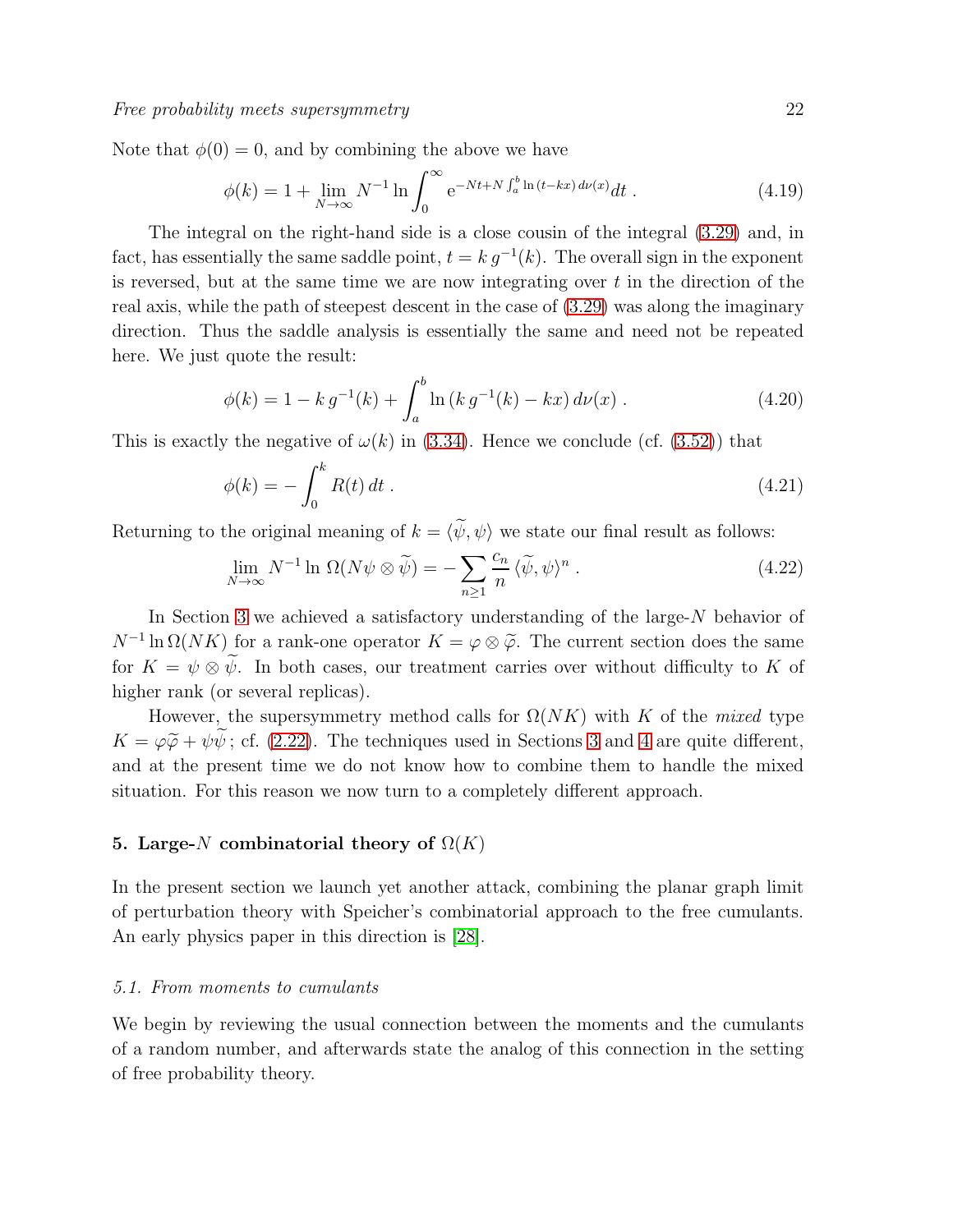5.1.1. Commutative case  $(N = 1)$ . Although our interest is in  $N \times N$  random matrices in the limit  $N \to \infty$ , we temporarily set  $N = 1$  and review the connection between moments and cumulants for the case of a single random variable  $x \in \mathbb{R}$  with probability measure  $\mu$ . The moments  $m_n$  of  $\mu$ ,

$$
m_n = \int_{\mathbb{R}} x^n d\mu(x) , \qquad (5.1)
$$

are generated by the characteristic function,

$$
\Omega(k) = \int_{\mathbb{R}} e^{kx} d\mu(x) = \sum_{n=0}^{\infty} m_n \frac{k^n}{n!}, \qquad \Omega(0) = 1, \qquad (5.2)
$$

while the cumulants  $c_n$  are generated by the logarithm of  $\Omega(k)$ :

$$
\ln \Omega(k) = \sum_{n=1}^{\infty} c_n \frac{k^n}{n!} \,. \tag{5.3}
$$

Sometimes one wants to express the moments in terms of the cumulants, or vice versa. Switching between the two descriptions is an exercise in basic combinatorics and the Leibniz product rule of differential calculus. Let us do this exercise as a warm up for a more strenuous calculation to come in Section [5.5](#page-26-0) below.

We start by writing the  $n^{\text{th}}$  moment as an  $n^{\text{th}}$  derivative at  $k = 0$ :

<span id="page-22-1"></span>
$$
m_n = \frac{d^n}{dk^n} e^{\ln \Omega(k)} \Big|_{k=0} = \left( e^{-\ln \Omega(k)} \frac{d}{dk} \circ e^{\ln \Omega(k)} \right)^n \Big|_{k=0}.
$$
 (5.4)

By the Leibniz rule this becomes

$$
m_n = \left(\frac{d}{dk} + \frac{\Omega'(k)}{\Omega(k)}\right)^n \bigg|_{k=0} \,. \tag{5.5}
$$

From this formula, by multiplying out factors using the distributive law, we generate a sum of terms which are in one-to-one correspondence with partitions  $p \in \Pi(n)$  of the set  $\{1, 2, \ldots, n\}$ . Indeed, we are to break up (or partition) n identical factors into  $\nu_l(p)$ blocks of integer length  $l \geq 1$  subject to  $\sum_l l \nu_l(p) = n$ . Each block of length l consists of one logarithmic derivative  $\Omega'(k)/\Omega(k)$  together with  $l-1$  derivatives  $d/dk$  acting on it before evaluation at  $k = 0$ . Now since each block of length l contributes a cumulant  $c_l = (d/dk)^l \ln \Omega(k)|_{k=0}$ , we obtain a formula expressing the moment,

<span id="page-22-0"></span>
$$
m_n = \sum_{p \in \Pi(n)} \prod_{l \ge 1} c_l^{\nu_l(p)} \,, \tag{5.6}
$$

as a sum over partitions  $p \in \Pi(n)$  in terms of the cumulants  $c_1, \ldots, c_n$ .

5.1.2. Speicher's formula  $(N = \infty)$ . We return to the case of  $N \times N$  random matrices H with probability measure  $\mu_N$  and recall the definition [\(3.1\)](#page-9-4) of the moments  $m_{n,N}$  and their large-N limits  $m_n = \lim_{N \to \infty} m_{n,N}$ . We also recall the definition [\(3.6\)](#page-9-3) of the free cumulants  $c_n$  by the Voiculescu R-transform.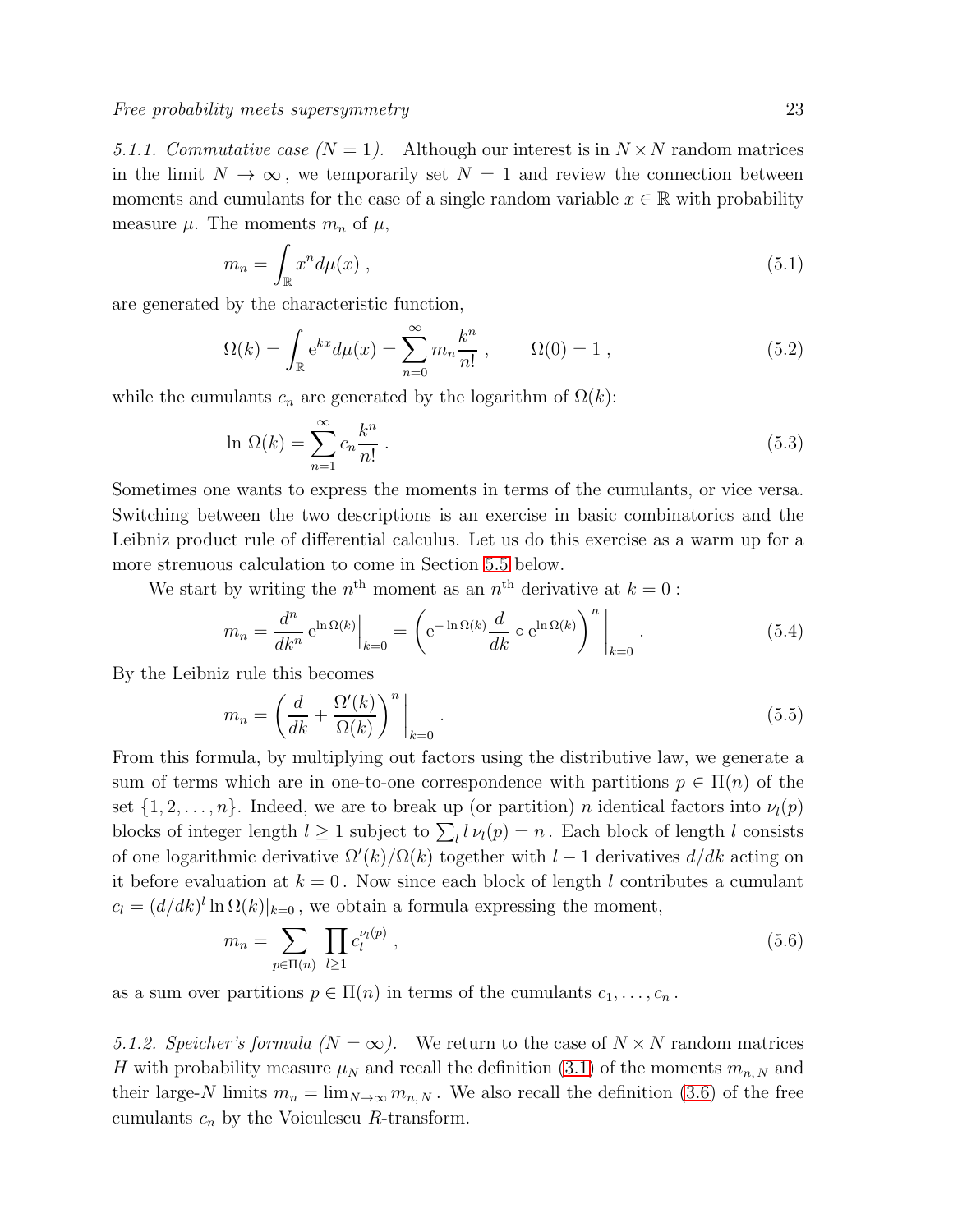Free probability meets supersymmetry and the control of the control of  $24$ 

It turns out that the large-N moments  $m_n$  are expressible in terms of the free cumulants  $c_l$  (with  $l \leq n$ ) by a combinatorial formula closely analogous to [\(5.6\)](#page-22-0). Due to Speicher [\[19\]](#page-37-3), this formula reads

<span id="page-23-0"></span>
$$
m_n = \sum_{p \in \text{NC}(n)} \prod_{l \ge 1} c_l^{\nu_l(p)} \,. \tag{5.7}
$$

It differs from [\(5.6\)](#page-22-0) only in that the sum over all partitions  $p \in \Pi(n)$  has been restricted to the subset of *non-crossing* partitions  $p \in NC(n)$ . A partition p is called non-crossing if for any two pairs  $\{i_1, i_2\}$  and  $\{j_1, j_2\}$  taken from any two different blocks of p, it never happens that

$$
i_1 < j_1 < i_2 < j_2 \tag{5.8}
$$

Informally speaking, this means that if we arrange the numbers  $1, \ldots, n$  in cyclic order around the boundary of a disk and connect the numbers of each block of the partition by lines via the interior of the disk in a 'minimal' way, then the lines associated with different blocks do not cross each other. See Figure [2](#page-28-0) below for an example.

Consider the single-block (or trivial) partition p, where  $\nu_1(p) = \ldots = \nu_{n-1}(p) = 0$ and  $\nu_n(p) = 1$ . This partition is non-crossing and contributes  $\prod_{l \geq 1} c_l^{\nu_l(p)} = c_n$  to Speicher's formula [\(5.7\)](#page-23-0) for the moment  $m_n$ . Thus (5.7) has the general structure

$$
m_n = c_n + P_{n-1}(c_1, c_2, \dots, c_{n-1}), \qquad (5.9)
$$

where  $P_{n-1}$  is a polynomial in the free cumulants of order  $n-1$  or less. It follows that the relation [\(5.7\)](#page-23-0) can be inverted to express  $c_n$  in terms of the moments  $m_1, \ldots, m_n$ . In this sense the formula [\(5.7\)](#page-23-0) may serve to define the free cumulants in terms of the large-N moments. Speicher [\[19\]](#page-37-3) has proved (under suitable conditions on  $\mu_N$ ) that this combinatorial definition is equivalent to Voiculescu's analytic definition of  $k \mapsto R(k) = \sum c_n k^{n-1}$  via inversion of  $z \mapsto g(z) = \sum m_n z^{-n-1}$ .

# 5.2. Cumulant tensor

After these preliminaries, we will outline a combinatorial description of the large-N limit of  $N^{-1}\ln\Omega(NK)$  by way of expansion in powers of K (restricting the numerical part of K to be of finite rank). For this purpose we fix some degree  $n \geq 1$  and consider the full tensor of cumulants

<span id="page-23-1"></span>
$$
C_{j_1\ldots j_n}^{i_1\ldots i_n} = \frac{\partial^n}{\partial K_{i_1j_1}\partial K_{i_2j_2}\cdots \partial K_{i_nj_n}} \ln \Omega(K) \Big|_{K=0}.
$$
\n(5.10)

We refer to the set of components  $C_{i_1...i_n}^{i_1...i_n}$  $j_1...j_n$  as the 'cumulant tensor' (at degree *n*) for short. Please note that our simple notation does not display the dependency which  $C^{i_1...i_n}_{i_1...i_n}$  $j_1^{i_1...i_n}$  has on the random matrix dimension N.

For a general probability measure  $\mu_N$  with no symmetries (and  $N \geq n$ ), we expect all components of this tensor to be independent of each other. However, we shall now assume a probability distribution of the U<sub>N</sub>-invariant form  $e^{-N \text{Tr }V(H)} dH$ . The characteristic function then inherits the invariance property  $\Omega(K) = \Omega(g^{-1}Kg)$  for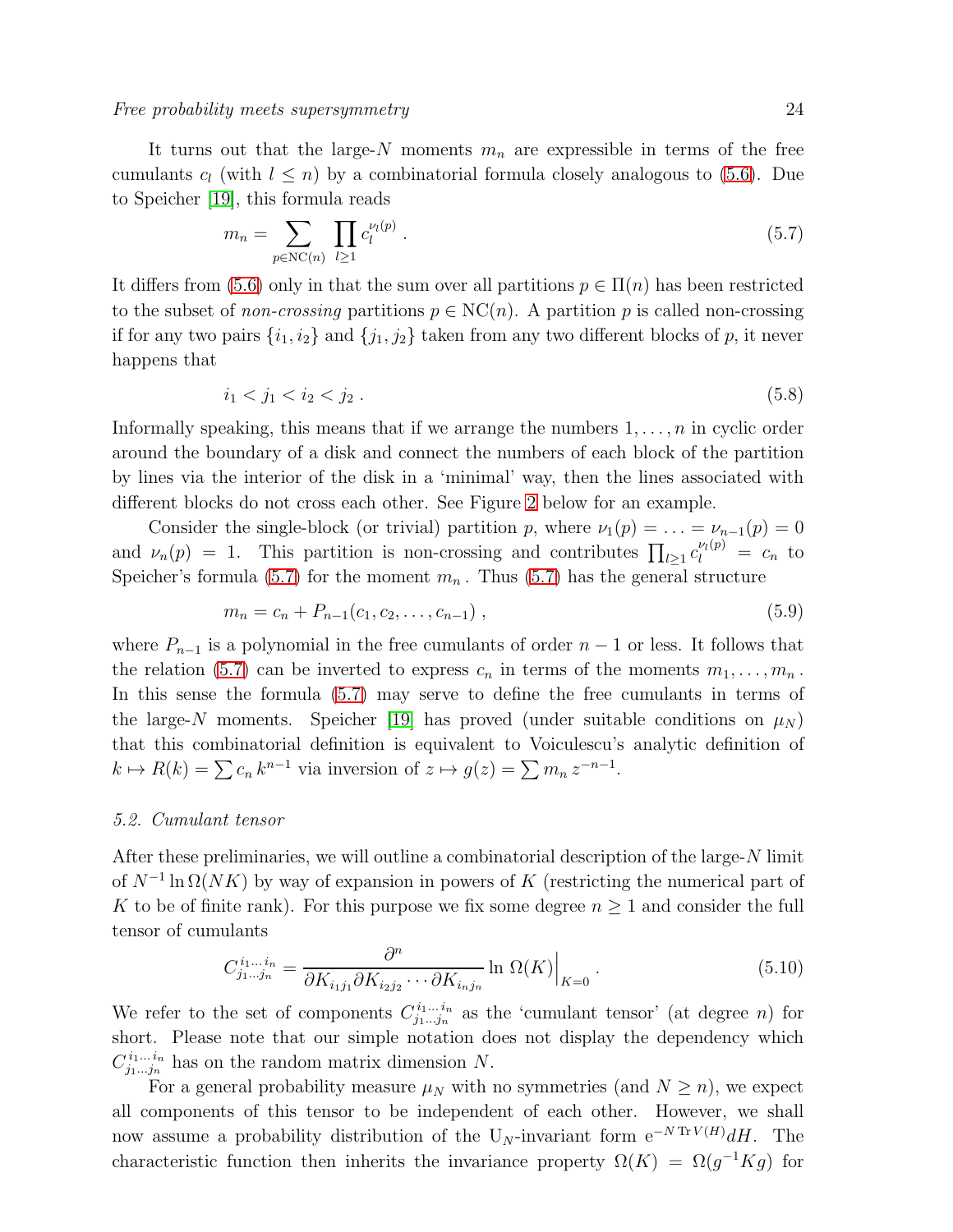$g \in U_N$ . It follows that the set of components  $C^{i_1 \ldots i_n}_{j_1 \ldots j_n}$  $j_1...j_n$  constitute an invariant tensor of  $U_N$  (or by analytic extension, of  $GL_N \equiv GL_N(\mathbb{C})$ , the complexification of  $U_N$ ):

$$
C_{j_1...j_n}^{i_1...i_n} = \sum_{i'_1,...,i'_n,j'_1,...,j'_n} g_{i'_1}^{i_1} \cdots g_{i'_n}^{i_n} C_{j'_1...j'_n}^{i'_1...i'_n} (g^{-1})_{j_1}^{j'_1} \cdots (g^{-1})_{j_n}^{j'_n}, \qquad (5.11)
$$

 $g \in GL_N$ . By a classical result of invariant theory due to Weyl [\[27\]](#page-37-12), one then knows that  $C^{i_1...i_n}_{i_1...i_n}$  $j_1...j_n$  is nonzero only if the numbers  $\{j_1,...,j_n\}$  agree as a set with the set  $\{i_1,...,i_n\}$ , i.e., if there exists an element  $\pi$  of the symmetric group  $S_n$  such that  $j_l = i_{\pi(l)}$  for  $l = 1, \ldots, n$ . Thus our cumulant tensor can be expressed as a sum over permutations:

<span id="page-24-1"></span>
$$
C_{j_1...j_n}^{i_1...i_n} = \sum_{\pi \in S_n} \gamma_{n,N}(\pi) \prod_{l=1}^n \delta_{i_l, j_{\pi(l)}}.
$$
\n(5.12)

Moreover, by its definition [\(5.10\)](#page-23-1) as an  $n^{\text{th}}$  symmetric derivative,  $C_{j_1...j_n}^{i_1...i_n}$  $j_1...j_n$  is invariant w.r.t. any permutation  $\sigma \in S_n$  of the index pairs,  $(i_l, j_l) \mapsto (i_{\sigma(l)}, j_{\sigma(l)}), l = 1, \ldots, n$ . It follows that we may assume the coefficients  $\gamma_{n,N}(\pi)$  to be conjugacy class functions, i.e.,  $\gamma_{n,N}(\pi) = \gamma_{n,N}(\sigma^{-1}\pi\sigma)$  for all  $\sigma \in S_n$ .

Recall now from the basic theory of the symmetric group that the conjugacy class  $[\pi]$  of an element  $\pi \in S_n$  is determined by its cycle structure; more precisely, by the set of non-negative integers  $\nu_1(\pi), \nu_2(\pi), \ldots, \nu_n(\pi)$  subject to  $\sum_l l\nu_l(\pi) = n$  where  $\nu_l(\pi)$  is the number of cycles of  $\pi$  of length l. An important role in the following will be played by the conjugacy class, [irr], of all irreducible cycles – by this we mean the conjugacy class of elements  $\pi \in S_n$  with  $\nu_1(\pi) = \ldots = \nu_{n-1}(\pi) = 0$  and  $\nu_n(\pi) = 1$ .

# 5.3. Large-N hypothesis

What has been said so far is true for all  $N$ , but now we take the large- $N$  limit and claim the following large-N hypothesis:

<span id="page-24-0"></span>
$$
\lim_{N \to \infty} N^{n-1} \gamma_{n,N}(\pi) = \begin{cases} c_n & \text{if } [\pi] = [\text{irr}], \\ 0 & \text{else.} \end{cases}
$$
 (5.13)

In words:  $N^{n-1}\gamma_{n,N}(\pi)$  goes to zero for  $N \to \infty$  unless  $\pi \in S_n$  belongs to the conjugacy class of one irreducible cycle of length n. (If so, the cumulant tensor of degree n is determined by a single number  $c_n$  for  $N \to \infty$ . We shall see that  $c_n$  is in fact the  $n<sup>th</sup>$  free cumulant, vindicating our notation.) The hypothesis [\(5.13\)](#page-24-0) is present in [\[6\]](#page-36-1), Theorem 4.5. To make our paper self-contained, we now offer some motivation (if not rigorous justification) of this hypothesis from perturbation theory.

### 5.4. Perturbation theory argument

We here assume the exponent of our probability distribution  $e^{-N \text{Tr} V(H)} dH$  to be of the form

$$
\text{Tr}\,V(H) = \frac{1}{2\sigma^2}\text{Tr}\,H^2 + \text{Tr}\,W(H)\,,\tag{5.14}
$$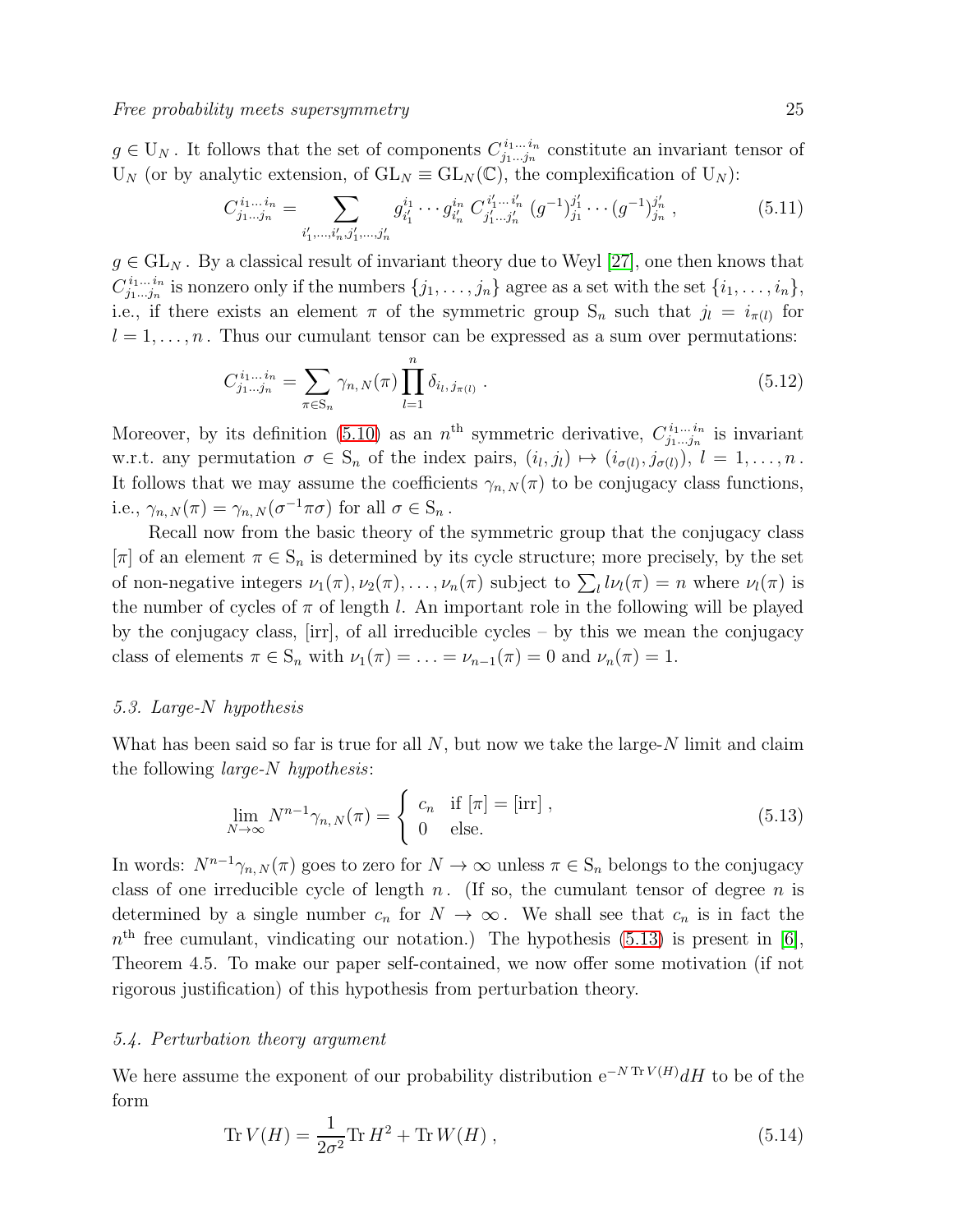where the parameter  $\sigma^2$  is small, so that the interaction (or non-quadratic part) Tr  $W(H)$ can be treated as a perturbation. In order to develop a perturbation expansion in the small parameter  $\sigma^2$ , we single out the Gaussian (or GUE) measure

$$
d\mu_{\text{GUE}}(H) = e^{-\frac{N}{2\sigma^2} \text{Tr} \, H^2} dH \,, \tag{5.15}
$$

with Lebesgue measure dH normalized by  $\int d\mu_{\text{GUE}}(H) = 1$ . Our goal is to compute

$$
\Omega(NK) = \int e^{-N \operatorname{Tr} W(H) + N \operatorname{Tr} HK} d\mu_{\text{GUE}}(H) . \qquad (5.16)
$$

We take it for granted that  $\Omega(0) = \int e^{-N \text{Tr} W(H)} d\mu_{\text{GUE}}(H) = 1$  by the choice of normalization constant  $W(0)$ .

Now, by passing to the logarithm on both sides of the equation and shifting the integration variable  $H \to H + \sigma^2 K$ , we obtain

$$
\ln \Omega(NK) = \frac{N\sigma^2}{2} \text{Tr} K^2 + \ln \int e^{-N \text{Tr} W(H + \sigma^2 K)} d\mu_{\text{GUE}}(H) . \tag{5.17}
$$

Next we use the trick of writing the GUE measure as the result of applying the heat semigroup (generated by the Laplacian  $\Delta = \sum \partial^2/\partial H_{ij}\partial H_{jij}$ ) to the Dirac  $\delta$ -distribution with unit mass localized at  $H = 0$ :

$$
d\mu_{\text{GUE}}(H) = (e^{\sigma^2 \Delta/2N} \delta)(H) \tag{5.18}
$$

We then use partial integration to bring  $N^{-1} \ln \Omega(NK)$  into the form

<span id="page-25-0"></span>
$$
N^{-1}\ln\Omega(NK) = \frac{\sigma^2}{2}\text{Tr}\,K^2 + N^{-1}\ln\left(e^{\sigma^2\Delta/2N}e^{-N\,\text{Tr}\,W(H)}\right)\Big|_{H=\sigma^2K}.
$$
 (5.19)

This expression serves as our starting point to develop the perturbation expansion as follows (we give only a brief sketch, referring to the literature [\[4\]](#page-36-8) for greater detail).

One expands the exponential function  $e^{-N \text{Tr } W(H)}$  by its power series. Using standard graphical code, one represents each monomial  $\text{Tr } H^l$  in  $\text{Tr } W(H)$  by an lvertex. One also expands the heat operator  $e^{\sigma^2 \Delta/2N}$  and represents each action of the Laplacian  $\Delta$  by an edge. In this way the contributions to the r.h.s. of [\(5.19\)](#page-25-0) are drawn as graphs.

Any given graph contributes with an overall power of  $N^{\chi-1}$  where  $\chi$  is the Euler characteristic of the graph, i.e., the number of vertices minus the number of edges plus the number of faces. Indeed, every vertex carries a factor of  $N$ , every edge comes with a factor of  $N^{-1}\sigma^2$ , and every face corresponds to a free summation variable, thereby contributing one factor of  $N$ . (To do this counting, we first delete the vertex legs that are saturated by the final substitution  $H \to \sigma^2 K$ .) Thus the second term on the r.h.s. of [\(5.19\)](#page-25-0) can be organized as a sum over topological sectors:

<span id="page-25-1"></span>
$$
N^{-1}\ln\left(e^{\sigma^2 \Delta/2N} e^{-N \text{Tr} W(H)}\right)\Big|_{H=\sigma^2 K} = \sum_{\chi} N^{\chi-1} \omega_{\chi}(K) ,\qquad (5.20)
$$

where  $\omega_{\gamma}(K)$  is the sum of all contributions from graphs with Euler characteristic  $\chi$ .

By the linked cluster theorem, disconnected graphs cancel upon taking the logarithm. Now among the set of all connected graphs (with at least one substitution  $H \to \sigma^2 K$ ) the Euler characteristic becomes maximal for planar graphs with the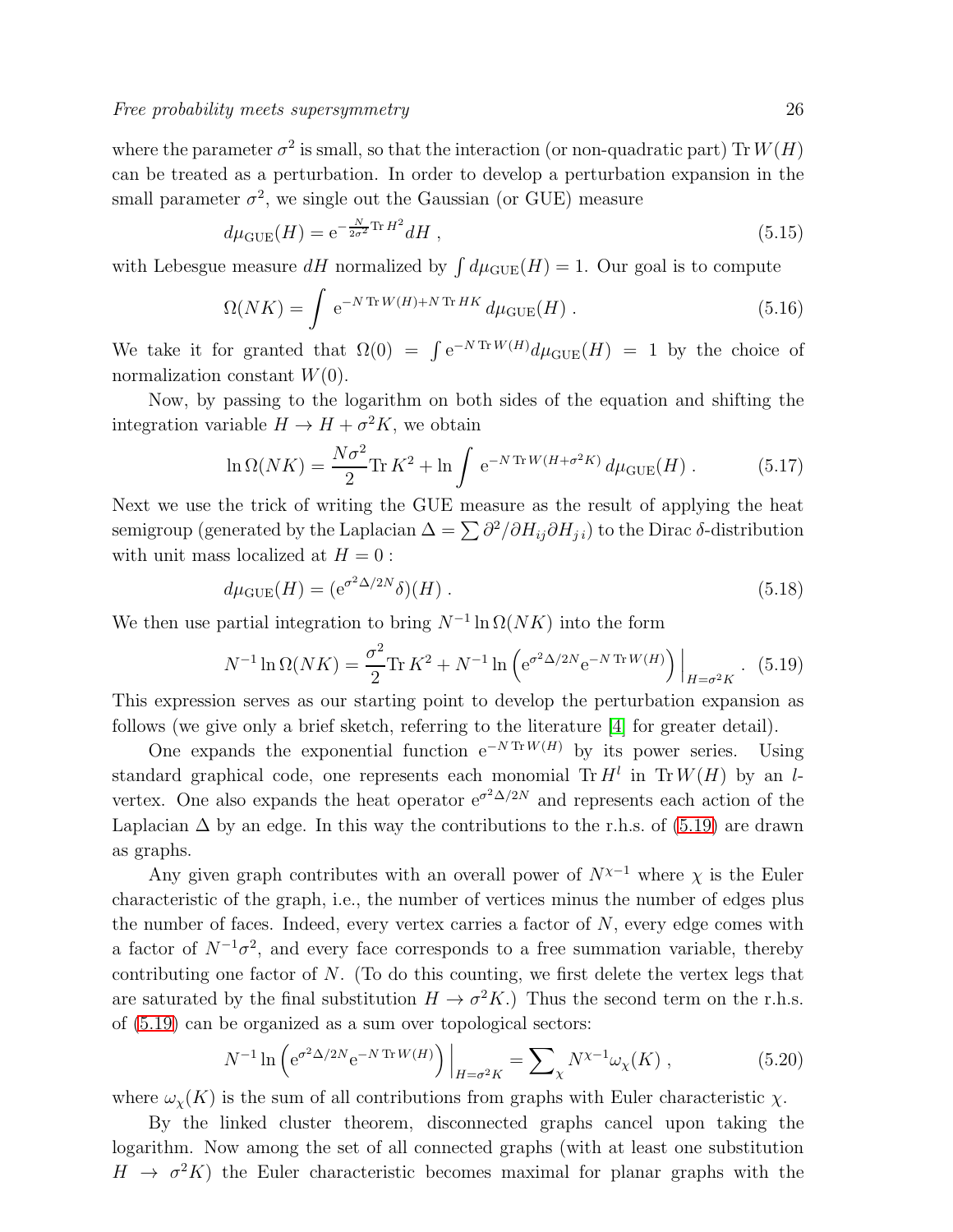topology of a disk D, where all substitutions  $H \to \sigma^2 K$  are arranged around the boundary of D. The Euler characteristic for such a graph is  $\chi(D) = 1$ ; indeed, a triangle, say, has three vertices, three edges, and one face, so  $\chi = 3 - 3 + 1 = 1$ .

The Euler characteristic of a non-planar graph is known to be smaller than the planar value  $\chi(D) = 1$ . There also exist planar graphs which have a topology different from that of a disk; examples are the annulus or a disk with several holes in its interior resulting in an 'inner' boundary. Again, the Euler characteristic of these non-disk planar graphs is smaller than 1. For an annulus A one has  $\chi(A) = \chi(D) - 1 = 0$ , since there is one face missing as compared with the disk D.

The upshot of all this is that the leading contribution to  $(5.20)$  in the large-N limit is of order  $O(N^0)$  and is given by the sum over all planar graphs with disk topology. Because these graphs are constructed by inserting every substitution  $H \to \sigma^2 K$  into a single line (circulating around the boundary of the disk-shaped graph), they all produce single-trace contributions Tr  $K<sup>n</sup>$ ,  $n \ge 1$ . Perturbation theory thus leads us to expect

<span id="page-26-1"></span>
$$
\lim_{N \to \infty} N^{-1} \ln \Omega(NK) = \omega_1(K) = \sum_{n=1}^{\infty} \frac{c_n}{n} \operatorname{Tr} K^n \,. \tag{5.21}
$$

The reason for writing the coefficient of Tr  $K^n$  as  $c_n/n$  will become clear shortly.

It should be emphasized at this point that we are taking the limit  $N \to \infty$  while keeping the rank of (the numerical part of) K  $finite$ . Non-disk (e.g., annular) planar graphs make contributions of the multi-trace form

<span id="page-26-2"></span>
$$
N^{-r} \text{Tr}\left(K^{n_1}\right) \text{Tr}\left(K^{n_2}\right) \cdots \text{Tr}\left(K^{n_r}\right) \text{Tr}\left(K^{n-n_1-n_2-\ldots-n_r}\right),\tag{5.22}
$$

which would not become negligible in the large-N limit if we let  $\text{Tr } K^n$  grow with N.

This ends our excursion into perturbation theory. Based on the result [\(5.21\)](#page-26-1), which should even be valid beyond the domain of validity of perturbation theory (if only as a series expansion with finite radius of convergence), it is straightforward to compute the large-N limit of the cumulant tensor  $(5.10)$ . Doing so with the help of  $(5.12)$ , we immediately arrive at the large- $N$  hypothesis [\(5.13\)](#page-24-0). Indeed, in the process of applying the first derivative  $\partial/\partial K_{i_1j_{\pi(1)}}$  to Tr  $K^n/n$  we have n factors of K to choose from and thus a freedom which cancels the factor  $1/n$ ; application of the remaining  $n-1$  derivatives  $\partial/\partial K_{i_l j_{\pi(l)}}$  gives precisely the sum over irreducible permutations  $\sum_{\pi \in [\text{irr}]} \prod_l \delta_{i_l, j_{\pi(l)}}$ .

At the present stage, we cannot tell whether  $c_n$  indeed is the  $n<sup>th</sup>$  free cumulant, but this open question will be settled in the next subsection. Our strategy will be to show that the large-N hypothesis  $(5.13)$  implies Speicher's formula  $(5.7)$ . Since it is already known that the coefficients  $c_n$  of the latter formula are the free cumulants, the desired result follows.

### <span id="page-26-0"></span>5.5. Retrieving Speicher's formula

Just as in the case [\(5.4\)](#page-22-1) of a random number, we can generate the moments [\(3.1\)](#page-9-4) of the probability measure  $\mu_N$  by differentiation of the characteristic function  $\Omega(K)$  =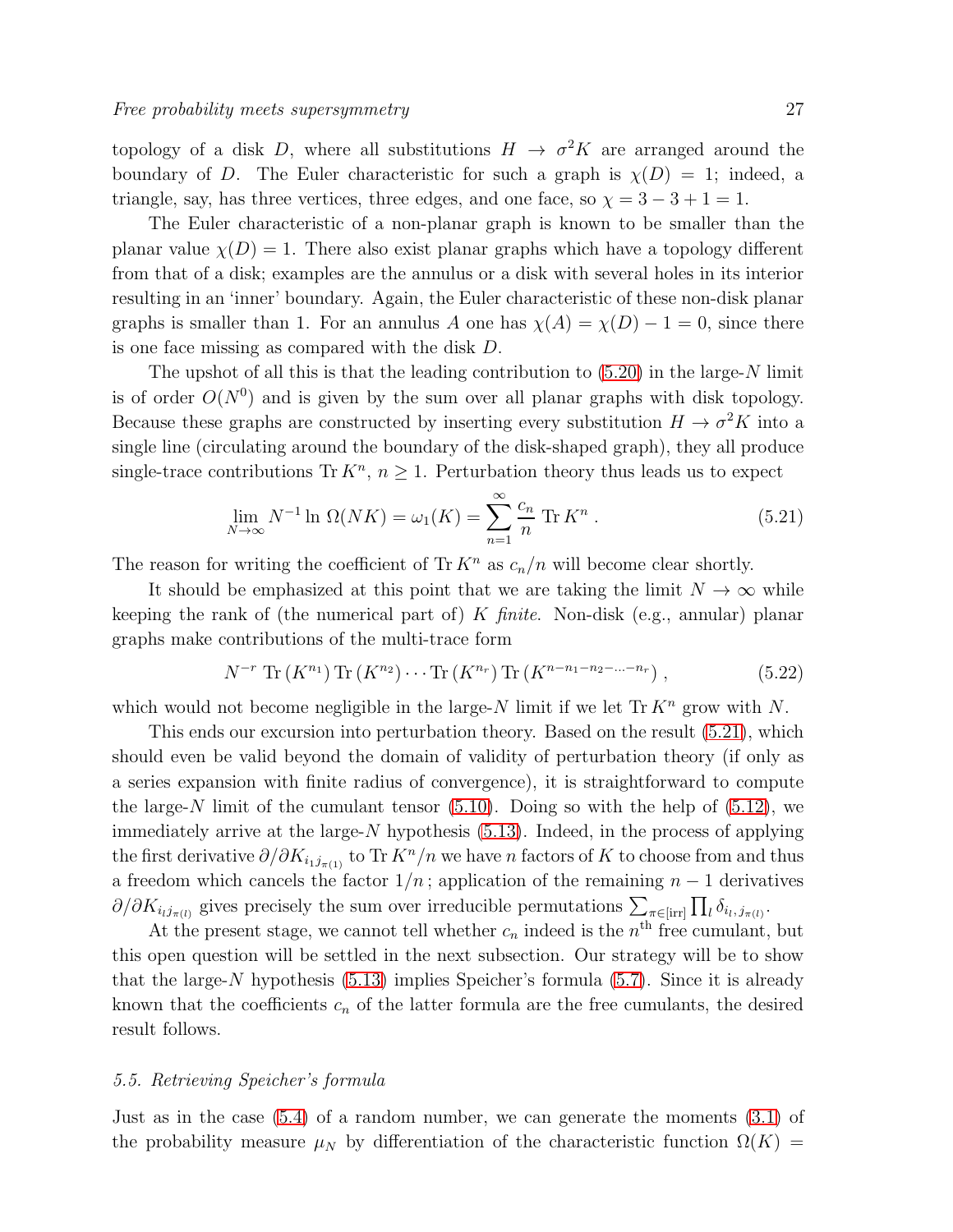Free probability meets supersymmetry and the control of the 28 control of  $28$ 

$$
e^{\ln \Omega(K)} = \int e^{\text{Tr} HK} d\mu_N(H) \text{ at } K = 0:
$$
  

$$
m_{n,N} = N^{-1} \sum_{i_1,\dots,i_n} \frac{\partial^n}{\partial K_{i_n i_{n-1}} \cdots \partial K_{i_2 i_1} \partial K_{i_1 i_n}} e^{\ln \Omega(K)} \Big|_{K=0},
$$
(5.23)

where indices are arranged in cyclic order and summed in order to manufacture the expectation of a single trace  $\text{Tr } H^n$ . By the identity

$$
e^{-\ln\Omega}\frac{\partial}{\partial K_{i_k i_{k-1}}}\circ e^{\ln\Omega} = \frac{\partial}{\partial K_{i_k i_{k-1}}} + \frac{\partial \ln\Omega}{\partial K_{i_k i_{k-1}}}
$$
(5.24)

the expression for  $m_{n,N}$  is cast in the form

<span id="page-27-0"></span>
$$
m_{n,N} = N^{-1} \sum_{i_1,\dots,i_n} \left( \frac{\partial}{\partial K_{i_n i_{n-1}}} + \frac{\partial \ln \Omega}{\partial K_{i_n i_{n-1}}} \right) \cdots \left( \frac{\partial}{\partial K_{i_1 i_n}} + \frac{\partial \ln \Omega}{\partial K_{i_1 i_n}} \right) \Big|_{K=0}.
$$
 (5.25)

In the following we adopt the convention of assigning to  $\partial/\partial K_{i_k i_{k-1}}$  the number k.

Now, by evaluating the derivatives at  $K = 0$  we get an expression which is a polynomial in the cumulant tensor of [\(5.10\)](#page-23-1). The summands of the polynomial generated in this way are in one-to-one correspondence (for fixed indices  $i_1, \ldots, i_n$  and by the bijection  $\partial/\partial K_{i_ki_{k-1}} \leftrightarrow k$ ) with partitions  $p \in \Pi(n)$ , where each block of length l of p corresponds to a cumulant tensor of degree l. For example, the following partition  $p \in \text{NC}(8) \subset \Pi(8),$ 

$$
p = \{1, 5, 8\} \cup \{2, 3, 4\} \cup \{6, 7\} \tag{5.26}
$$

contributes to  $m_{8,N}$  as

<span id="page-27-1"></span>
$$
N^{-1} \sum_{i_1,\dots,i_8} C_{i_8 i_4 i_7}^{i_1 i_5 i_8} C_{i_1 i_2 i_3}^{i_2 i_3 i_4} C_{i_5 i_6}^{i_6 i_7} \,. \tag{5.27}
$$

5.5.1. Contribution from non-crossing partitions. As a first step (which will turn out to be the main step), we compute the contribution to [\(5.25\)](#page-27-0) from the non-crossing partitions  $NC(n)$ , using the relations [\(5.10\)](#page-23-1), [\(5.12\)](#page-24-1) and the large-N hypothesis [\(5.13\)](#page-24-0).

So, let  $p \in NC(n)$ . To prepare for the task of counting powers of N, we will associate with p a 2-complex  $\Sigma(p)$  as follows. Let D be (any) disk, and divide the boundary line of D into n segments numbered in counterclockwise order by  $1, \ldots, n$ . These segments shall be 1-cells of the 2-complex  $\Sigma(p)$  to be constructed. Each pair  $(k, k - 1)$  of consecutive segments represents one partial derivative  $\partial/\partial K_{i_k i_{k-1}}$ , which we graphically depict by the boundary point (also numbered by  $k$ ) between the two segments. These  $n =: d_0$  points separating consecutive segments are the 0-cells of  $\Sigma(p)$ .

The partition  $p$  has not yet been used; but now, if l numbers taken from the set  $\{1,\ldots,n\}$  constitute one block of p, we draw  $l-1$  arcs across D to connect the members of that block (or rather, the numbered 0-cells assigned to them) with one another. We take each such arc to be another 1-cell of  $\Sigma(p)$ . Note that the total number of 1-cells of  $\Sigma(p)$  is

$$
d_1(p) = n + \sum_{l>1} (l-1)\nu_l(p) \tag{5.28}
$$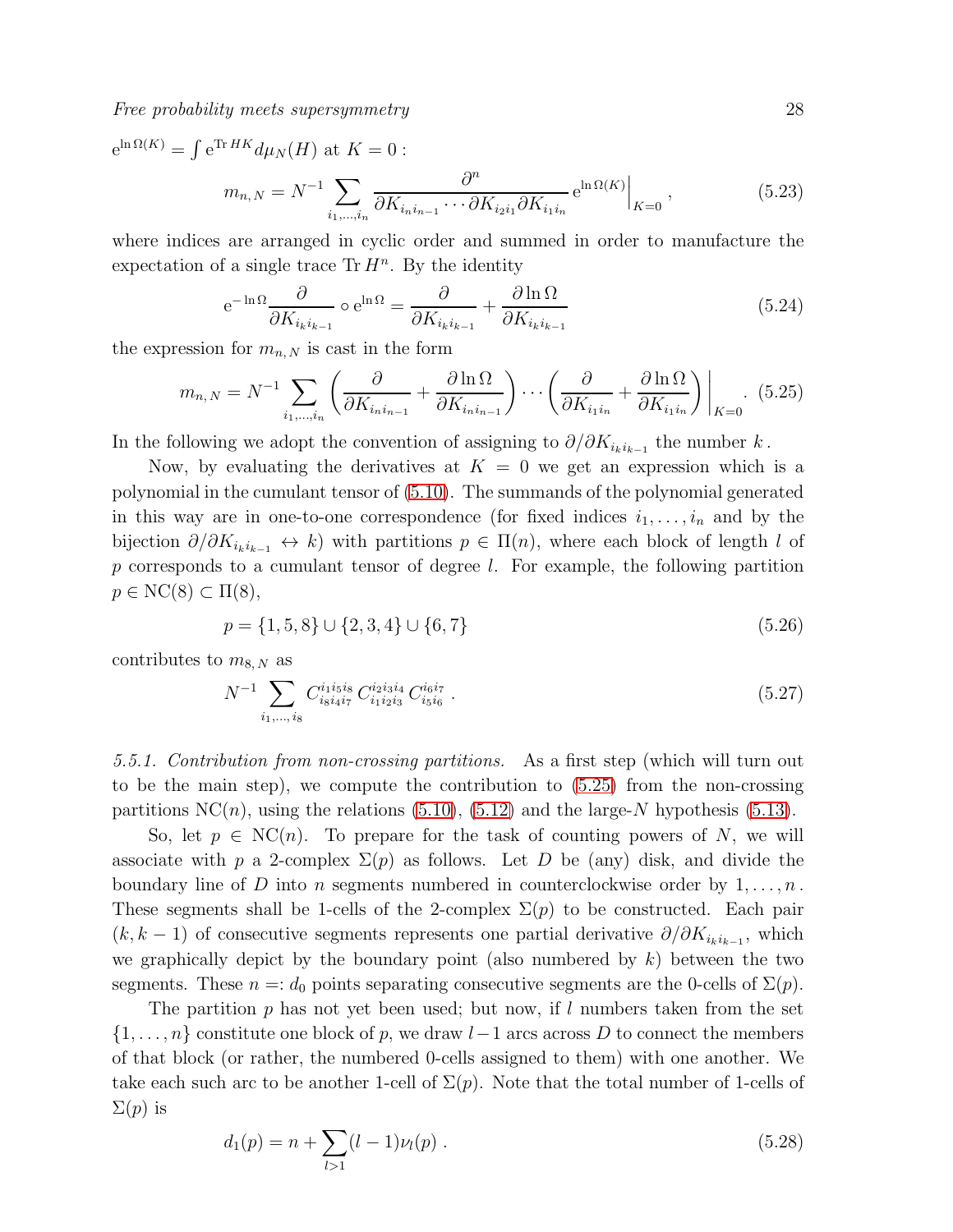

<span id="page-28-0"></span>**Figure 2.** Example of a non-crossing partition  $p = \{1, 5, 8\} \cup \{2, 3, 4\} \cup \{6, 7\}$  for  $n = 8$ . 0-cells belonging to the same block of the partition are connected by lines. These lines divide the disk into sectors (or 2-cells).

Because the partition p is non-crossing, the lines of the 1-cells of  $\Sigma(p)$  divide the area of the disk D into sectors. We take these sectors to be the 2-cells of the complex  $\Sigma(p)$ , and denote their total number by  $d_2(p)$ . Figure [2](#page-28-0) shows the result of this construction for the example given above. [Moreover, it is clear that any choice of orientation for the 1- and 2-cells of  $\Sigma(p)$  turns  $\Sigma(p)$  into a differential complex  $(\Sigma(p), \partial)$  with boundary operator  $\partial$ . It follows that  $(\Sigma(p), \partial)$  has an Euler characteristic, which can be computed as the alternating sum  $d_0 - d_1(p) + d_2(p)$ .

We are now in a position to evaluate the contribution to [\(5.25\)](#page-27-0) from our fixed partition  $p \in NC(n)$ . According to the definition [\(5.10\)](#page-23-1), each block of length l of derivatives  $\partial/\partial K_{i_k i_{k-1}}$  encodes one cumulant tensor of degree l. By the identity [\(5.12\)](#page-24-1) and the hypothesis [\(5.13\)](#page-24-0) the large-N leading contribution of each such block is a factor of  $N^{-l+1}c_l$  times the sum over irreducible permutations  $\sum_{\pi \in \text{irr}} \prod \delta_{i_k,j_{\pi(k)}}$ . Note that the total power of N from the product of these factors is

$$
N^{-\sum (l-1)\nu_l(p)} = N^{d_0 - d_1(p)}.
$$
\n(5.29)

We still need to do the sum over indices  $i_1, i_2, \ldots, i_n$  for the product of Kroneckerdelta symbols. Recall that by [\(5.12\)](#page-24-1) the set of lower indices of a nonzero component of the cumulant tensor must be the same as its set of upper indices. This constraint forces some of the indices to be equal. [For our example [\(5.27\)](#page-27-1) we have  $i_1 = i_4$  and  $i_5 = i_7$ .] There is a graphical meaning for these constraints:  $i_a = i_b$  if the two 1-cells numbered by  $a, b \in \{1, \ldots, n\}$  lie in the boundary of the same 2-cell of our complex  $\Sigma(p)$ .

Next we observe that for each block or cumulant tensor there exists just one large-N optimal permutation  $\pi \in S_l$  in the sum of  $(5.12)$  – this is the shift permutation, or translation by one unit; it is optimal because it produces no further constraints and hence yields the maximal power of N from index sums.

We finally calculate the index sum: each of the  $d_2(p)$  2-cells of  $\Sigma(p)$  amounts to one free index giving a factor of  $N$ ; there are no extra combinatorial factors, as the optimal permutation is unique for each block of p; hence the index sum equals  $N^{d_2(p)}$ . It follows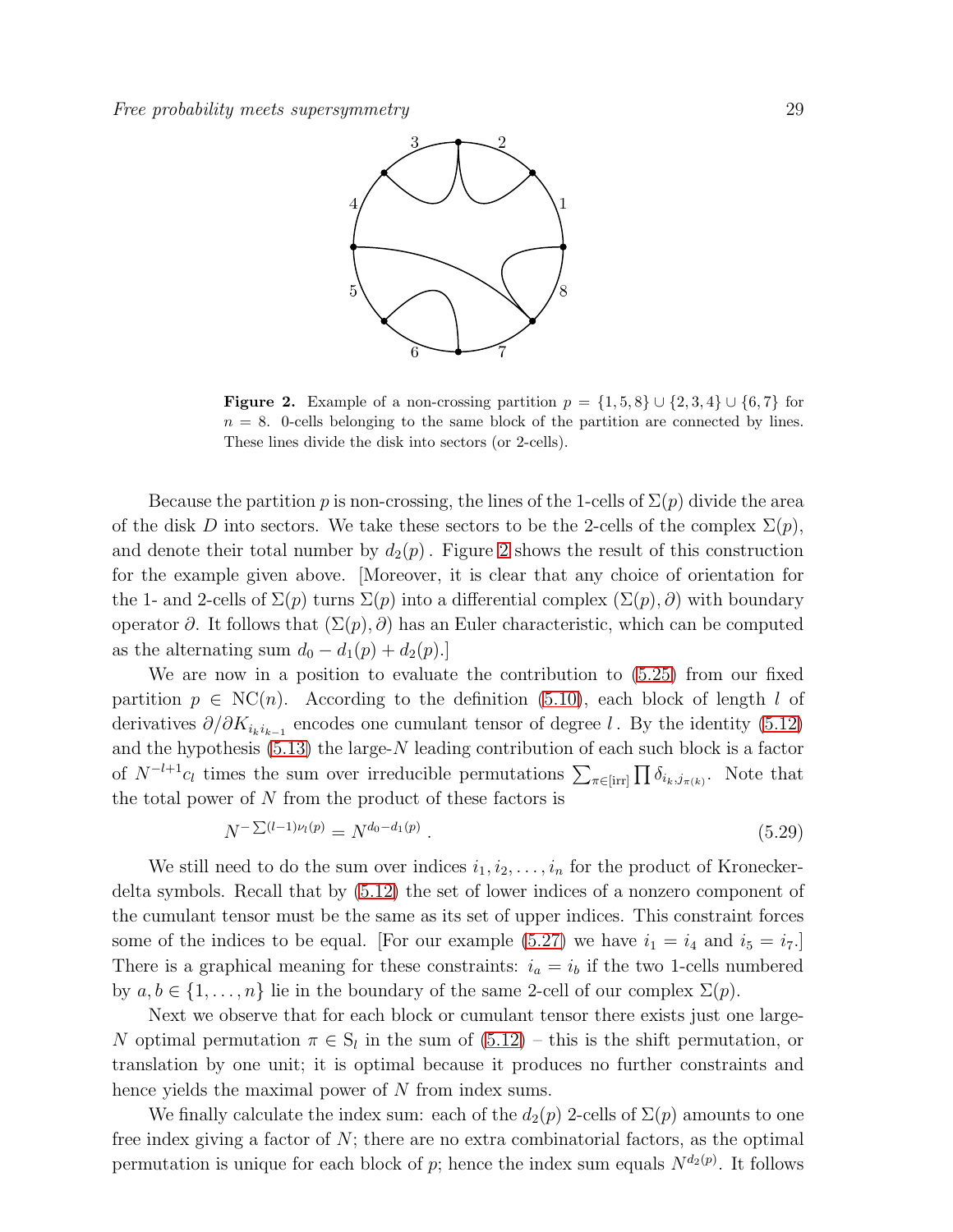Free probability meets supersymmetry  $\sim$  30



<span id="page-29-1"></span>**Figure 3.** Another drawing of the non-crossing partition of Figure [2.](#page-28-0) Blocks of size  $l$ are now drawn as 'blobs' with  $l$  arms. Each such block represents a free cumulant  $c_l$ .

that the total contribution to [\(5.25\)](#page-27-0) from  $p \in NC(n)$  is  $\prod c_l^{\nu_l(p)}$  multiplied by

$$
N^{d_0 - d_1(p) + d_2(p)} = N^{\chi(\Sigma(p))} . \tag{5.30}
$$

Now the Euler characteristic of a disk D is  $\chi(D) = 1$ . Therefore, since our complex  $\Sigma(p)$  shares with D its simplicial homology by construction, we have the relation

$$
\chi(\Sigma(p)) = d_0 - d_1(p) + d_2(p) = 1.
$$
\n(5.31)

Thus the total power is  $N^1$ , which is canceled by the normalization factor  $N^{-1}$  in [\(5.25\)](#page-27-0).

In summary, the result of summing all contributions from non-crossing partitions is

<span id="page-29-0"></span>
$$
m_{n,N} = \sum_{p \in \text{NC}(n)} \prod_{l=1}^{n} c_l^{\nu_l(p)} + \dots \tag{5.32}
$$

where the dots signify corrections from partitions  $p \notin NC(n)$  and from the multi-trace terms indicated in [\(5.22\)](#page-26-2).

5.5.2. Correction terms. The corrections to [\(5.32\)](#page-29-0) become negligible in the limit  $N \to \infty$ , and we now briefly discuss why. For that, we slightly expand our graphical representation. Let still  $p \in NC(n)$  and consider once more the associated 2-complex  $\Sigma(p)$ . Now, however, replace the arcs for each block of p of length l by a 'blob' the sum of all perturbation theory graphs for the cumulant tensor of degree  $l$  — with l external lines connecting it to the l members of that block. The resulting graph is planar [see Figure [3](#page-29-1) for how it looks in the case of our example [\(5.27\)](#page-27-1)]. It is planar because the partition  $p$  was taken to be non-crossing and the blobs were chosen to be full disks, as opposed to disks with one or several holes in them.

Now, inserting any correction of the multi-trace form [\(5.22\)](#page-26-2) amounts to changing the topology of a blob from disk to annulus or higher genus. Our graph then is no longer planar. The same goes for the replacement of  $p \in NC(n)$  by  $p \notin NC(n)$ : the resulting graph cannot be planar, as some lines emanating from the blobs must cross. As should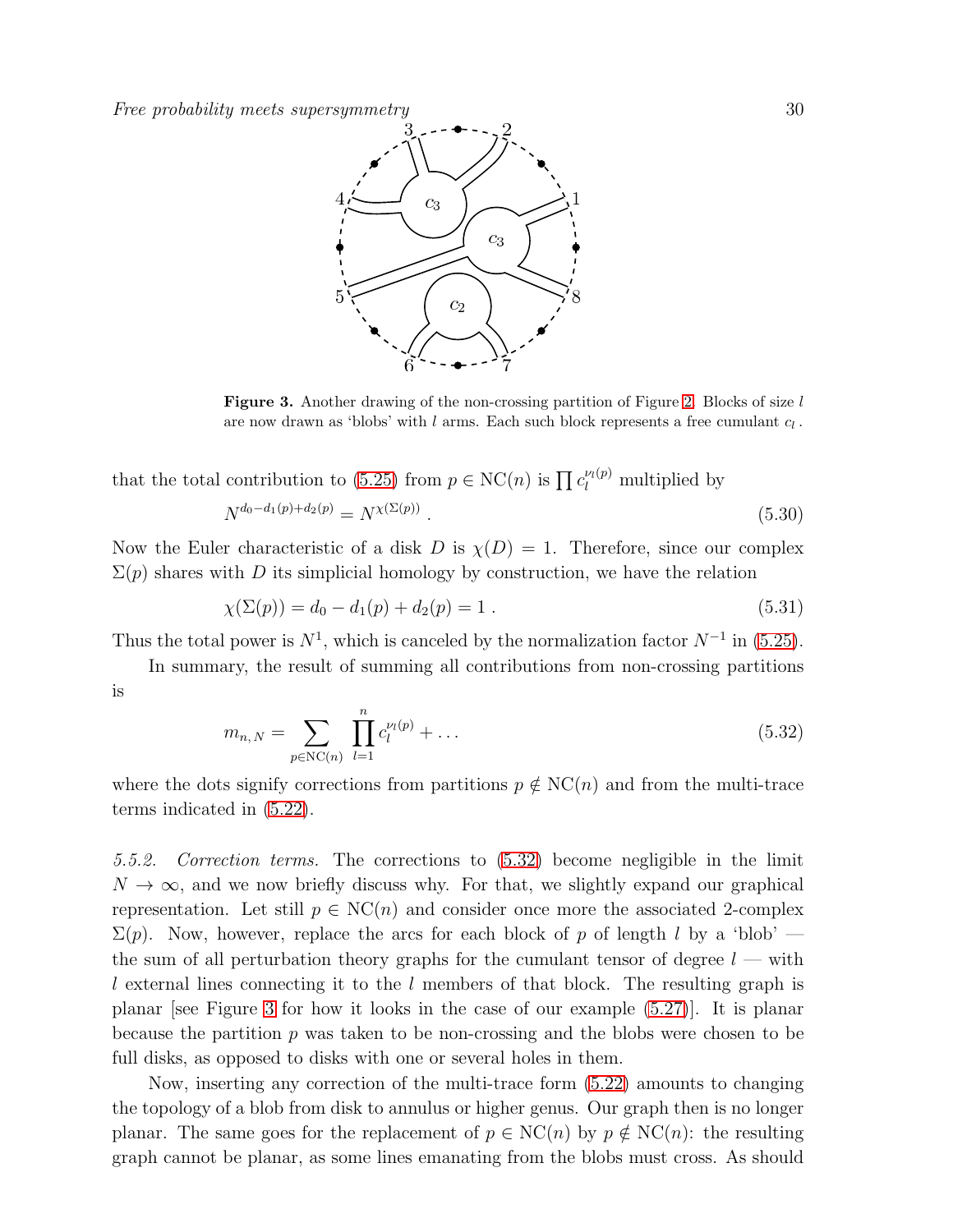be plausible by now, this loss of planarity results in the loss of at least one factor of  $N$ . We therefore claim that all corrections vanish in the large- $N$  limit:

$$
m_n = \lim_{N \to \infty} m_{n,N} = \sum_{p \in \text{NC}(n)} \prod_{l=1}^n c_l^{\nu_l(p)}.
$$
 (5.33)

This is Speicher's formula [\(5.7\)](#page-23-0), provided that we identify the coefficients  $c_n$  – unknowns for us up to now – with the free cumulants of free probability theory.

In summary, assuming that [\(5.21\)](#page-26-1) holds, we have argued that the coefficients  $c_n$ must be the free cumulants. This concludes our perturbation theory argument in support of [\(5.21\)](#page-26-1). Compared to the (non-perturbative) reasoning of Sections [3](#page-9-0) and [4,](#page-18-0) this argument has the advantage that it applies to the general mixed case where

$$
K = \sum_{a=1}^{p} \varphi_a \otimes \widetilde{\varphi}_a + \sum_{b=1}^{q} \psi_b \otimes \widetilde{\psi}_b . \tag{5.34}
$$

**Note added.** The large-N hypothesis [\(5.13\)](#page-24-0) with  $c_n$  equal to the  $n<sup>th</sup>$  free cumulant, is essentially equivalent to Theorem 2.6 of Collins, Mingo, Śniady, and Speicher [\[7\]](#page-36-9). (We thank a referee for alerting us to that result.)

## <span id="page-30-0"></span>6. Application to Disordered Scattering

As explained in Section [2,](#page-4-0) the arrival of the superbosonization method made it possible, in principle, for the existing treatment of Gaussian ensembles by supersymmetry techniques to be extended to non-Gaussian ensembles. What was missing up to now was a good understanding of the large-N behavior of the characteristic function  $\Omega(NK)$ . Having developed such an understanding in the present paper, we are now in a position to go ahead with the investigation of non-Gaussian ensembles and, in particular, of questions of universality. A natural candidate for a first application of the new formalism would be the well-known universality hypothesis for the spectral correlations of  $U_N$ invariant ensembles of  $N \times N$  Hermitian random matrices in the large-N limit. This hypothesis, however, has already been discussed extensively in the literature and strong results have been obtained by other methods. We therefore refrain from pursuing this issue here and, instead, turn to a problem which so far has been inaccessible: the question of universality in models of stochastic scattering.

To be concrete, we consider a standard scattering problem with M scattering channels coupled to an N-dimensional 'internal' space  $\mathbb{C}^N$ . We will use what is sometimes called the Heidelberg approximation to the scattering matrix:

$$
S(E) = \text{Id}_M - 2\text{i}W^{\dagger} \frac{1}{E - H + \text{i}WW^{\dagger}} W \,. \tag{6.1}
$$

Here H is the random matrix Hamiltonian acting in the internal space  $\mathbb{C}^N$ , the scalar parameter E is the scattering energy, and  $W \in \text{Hom}(\mathbb{C}^M, \mathbb{C}^N)$  is a coupling operator with Hermitian adjoint  $W^{\dagger} \in \text{Hom}(\mathbb{C}^N, \mathbb{C}^M)$ . Our interest is in the limit  $N \to \infty$  with the number M of scattering channels kept fixed.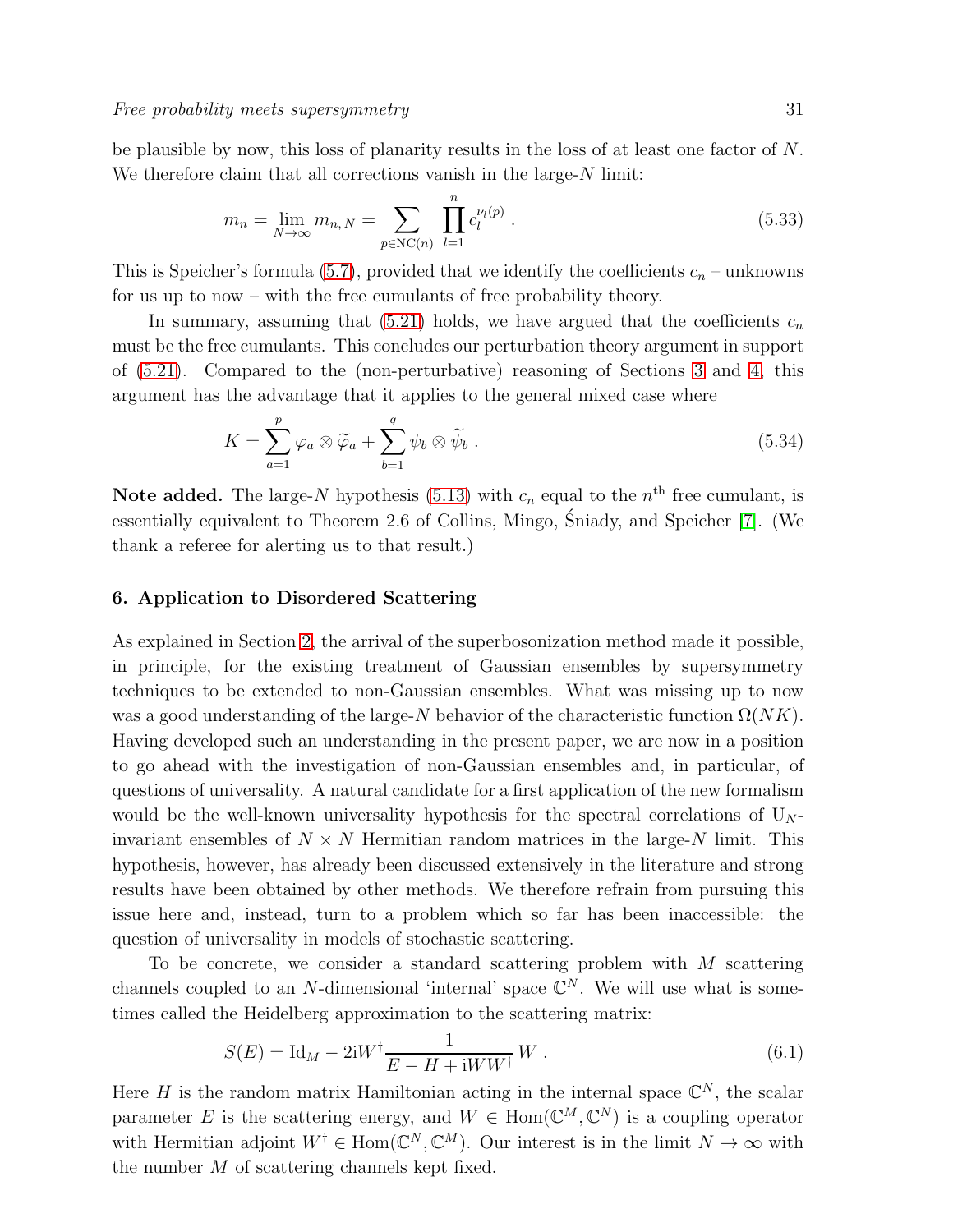To be specific, we consider the correlation function of two elements of the scattering matrix (correlation functions of higher order can be treated in exactly the same way):

<span id="page-31-0"></span>
$$
C_{ab, cd}(E_1, E_2) = \langle (S_{ab}(E_1) - \delta_{ab})(\overline{S_{cd}(E_2)} - \delta_{cd}) \rangle , \qquad (6.2)
$$

where the indices label scattering channels, and the angular brackets denote the expectation value w.r.t. to a probability measure  $\mu_N$  which we take to be  $U_N$ -invariant but non-Gaussian. Since we eventually want to utilize the result [\(1.4\)](#page-2-0), we require  $\mu_N$ to be of the form  $(1.1)$  with analytic and uniformly convex V.

Let us note that the correlation function  $(6.2)$  cannot be expressed solely in terms of the eigenvalues of H or  $H_{\text{eff}} := H - iWW^{\dagger}$ . One does have an alternative expression

$$
S(E) = \frac{\mathrm{Id}_M - iK(E)}{\mathrm{Id}_M + iK(E)}, \qquad K(E) = W^{\dagger}(E - H)^{-1}W,
$$

in terms of the Wigner-reaction matrix  $K(E)$ , but there exists no transparent relation between the distribution of eigenvalues of  $K(E)$  and that of H. Therefore, one does not know how to use orthogonal polynomial techniques for the computation of [\(6.2\)](#page-31-0).

Our method of choice is the supersymmetry method as reviewed in Section [2.](#page-4-0) To launch it, we express the elements of the S-matrix as derivatives of a determinant:

$$
S_{ab}(E) - \delta_{ab} = -2 \frac{\partial}{\partial X_{ba}} \ln \text{Det}(E - H + iW X W^{\dagger}) \Big|_{X = \text{Id}_M} . \tag{6.3}
$$

For the complex conjugates  $\overline{S_{cd}(E_2)} - \delta_{cd}$  in [\(6.2\)](#page-31-0) we do the same and thus obtain the following expression for the correlation function:

$$
C_{ab,cd}(E_1, E_2) = \frac{-4 \partial^2}{\partial X_{ba} \partial Y_{dc}} Z(X, Y) \Big|_{X = Y = \text{Id}_M},
$$
  

$$
Z(X, Y) = \int \frac{\text{Det}(E_1 - H + iW X W^{\dagger}) \text{Det}(E_2 - H - iW W^{\dagger})}{\text{Det}(E_1 - H + iW W^{\dagger}) \text{Det}(E_2 - H - iW Y W^{\dagger})} d\mu_N(H).
$$
 (6.4)

While the integrand on the right-hand side differs from that of [\(2.22\)](#page-7-0) by the presence of the  $WW^{\dagger}$  terms, it is easy enough to incorporate these into the formalism. We get

$$
Z(X,Y) = \int \Omega(K_1 + K_2) e^{-\text{Tr}(E_1 K_1 + E_2 K_2)}
$$
  
× $e^{-i\langle \tilde{\varphi}_1, WW^{\dagger} \varphi_1 \rangle + i\langle \tilde{\psi}_1, W X W^{\dagger} \psi_1 \rangle + i\langle \tilde{\varphi}_2, W Y W^{\dagger} \varphi_2 \rangle - i\langle \tilde{\psi}_2, W W^{\dagger} \psi_2 \rangle},$  (6.5)

where  $K_j = \varphi_j \otimes \widetilde{\varphi}_j + \psi_j \otimes \psi_j$   $(j = 1, 2)$ . The integral sign stands for the Berezin integral over the anti-commuting variables of  $\psi_j$ ,  $\psi_j$  as well as the ordinary integral (with Lebesgue measure) over  $\varphi_j$ ,  $\widetilde{\varphi}_j$ . The integration domain for the latter consists of two copies  $(j = 1, 2)$  of  $(\mathbb{C}^N)^* \times \mathbb{C}^N$  restricted to the real subspace  $\mathbb{C}^N$  which is given by  $\widetilde{\varphi}_1 = -i\varphi_1^{\dagger}$  and  $\widetilde{\varphi}_2 = +i\varphi_2^{\dagger}$  $\frac{1}{2}$ , respectively.

We now take the derivatives  $\partial/\partial X_{ba}$  and  $\partial/\partial Y_{dc}$  at  $X = Y = \text{Id}_M$ . We also scale  $K_j \to NK_j$ . The expression for the correlation function then becomes

<span id="page-31-1"></span>
$$
C_{ab,cd}(E_1, E_2) = \int \Omega(NK_1 + NK_2) e^{-N \operatorname{Tr} (E_1 K_1 + E_2 K_2)}
$$
(6.6)

$$
\times 4N^2 e^{-N \operatorname{Tr} (iK_1 - iK_2)WW^\dagger} \langle \widetilde{\psi}_1, W_b \rangle \langle W_a^\dagger, \psi_1 \rangle \langle \widetilde{\varphi}_2, W_d \rangle \langle W_c^\dagger, \varphi_2 \rangle. \tag{6.7}
$$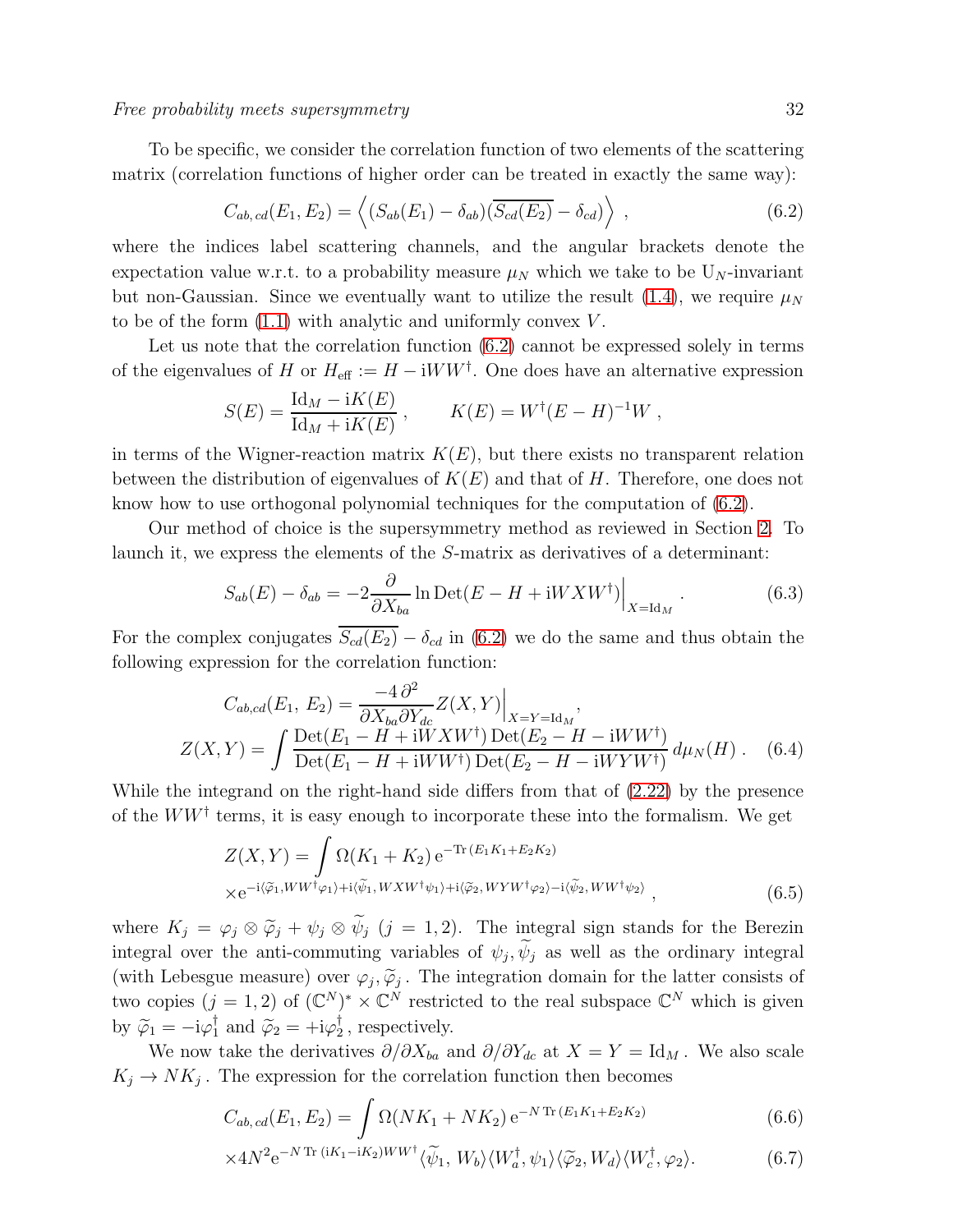At this stage, we would like to employ the superbosonization formula [\(2.27\)](#page-8-0), using the large-N information about  $\Omega(NK)$  from Sections [3](#page-9-0)[-5.](#page-21-0) However, this is not immediately possible, as the second line of  $(6.6)$  is not expressed by  $GL<sub>N</sub>$ -invariants owing to the presence of W and  $W^{\dagger}$ . We therefore use a trick.

# 6.1. Averaging trick

The trick is to enforce invariance by making a substitution of integration variables (which has unit Jacobian),

$$
\varphi_j \to g \varphi_j \ , \quad \psi_j \to g \psi_j \ , \quad \widetilde{\varphi}_j \to \widetilde{\varphi}_j \, g^{-1} \ , \quad \widetilde{\psi}_j \to \widetilde{\psi}_j \, g^{-1} \ . \tag{6.8}
$$

and averaging over  $g \in U_N$  with Haar measure to define the auxiliary quantity

<span id="page-32-1"></span>
$$
D_{ab, cd}^{(N)} := 4N^2 \int_{U_N} e^{-N \operatorname{Tr} g (iK_1 - iK_2) g^{-1} W W^{\dagger}} \times \langle \widetilde{\psi}_1 g^{-1}, W_b \rangle \langle W_a^{\dagger}, g \psi_1 \rangle \langle \widetilde{\varphi}_2 g^{-1}, W_d \rangle \langle W_c^{\dagger}, g \varphi_2 \rangle \, dg.
$$
 (6.9)

Our next step is to compute the unitary matrix integral  $D_{ab, cd}^{(N)}$  in the large-N limit. For this we use the following result: if  $A, B \in \text{End}(\mathbb{C}^N)$  are operators whose rank is kept fixed (i.e., finite) in the limit  $N \to \infty$ , then

<span id="page-32-0"></span>
$$
\int_{U_N} e^{-N \operatorname{Tr} (A g B g^{-1})} dg \simeq \operatorname{Det}^{-1} (\operatorname{Id}_N \otimes \operatorname{Id}_N + A \otimes B) ,
$$
\n(6.10)

where ' $\simeq$ ' means equality in the large-N limit, with the right-hand side tending to the determinant of the Fredholm operator  $End(\mathbb{C}^{\infty}) \ni X \mapsto X + AXB$ . While this formula follows as a corollary of the relation between the integral  $\int e^{-N \text{Tr}(A g B g^{-1})} dg$  and the R-transform [\[30\]](#page-37-5), it can be obtained more directly by the observation that the matrix entries of g and  $g^{-1} = g^{\dagger}$  (under the fixed rank condition on both A and B) become independent complex Gaussian random variables of variance  $N^{-1}$  in the large-N limit.

We now apply [\(6.10\)](#page-32-0) to the present situation with  $A = WW^{\dagger}$  and  $B = i(K_1 - K_2)$ :

$$
\int_{U_N} e^{-N \operatorname{Tr} (WW^\dagger g (iK_1 - iK_2)g^{-1})} dg
$$
\n
$$
\simeq \operatorname{Det}^{-1}(\operatorname{Id}_N \otimes \operatorname{Id}_N + WW^\dagger \otimes i(K_1 - K_2)).
$$
\n(6.11)

Then we switch from the determinant on  $\mathbb{C}^N \otimes \mathbb{C}^N$  to a (super-)determinant on  $\mathbb{C}^M \otimes \mathbb{C}^{2|2}$ , using that  $W^{\dagger}$  and  $W$  exchange  $\mathbb{C}^{N}$  with  $\mathbb{C}^{M}$ , while the quadruples  $\widetilde{\varphi}_1, \widetilde{\varphi}_2, \widetilde{\psi}_1, \widetilde{\psi}_2$  and  $\varphi_1, \varphi_2, \psi_1, \psi_2$  exchange  $\mathbb{C}^N$  with the  $\mathbb{Z}_2$ -graded vector space  $\mathbb{C}^{2|2}$ :

$$
\lim_{N \to \infty} \int_{\mathcal{U}_N} e^{-N \operatorname{Tr} (WW^\dagger g (iK_1 - iK_2) g^{-1})} dg
$$
  
= SDet<sup>-1</sup>(Id<sub>M</sub> ⊗ Id<sub>2|2</sub> + W<sup>†</sup>W ⊗ isQ). (6.12)

Here  $s = diag(1, -1, 1, -1)$  and Q denotes the supermatrix of  $GL_N$ -invariants

<span id="page-32-2"></span>
$$
Q = \begin{pmatrix} \langle \tilde{\varphi}_1, \varphi_1 \rangle & \langle \tilde{\varphi}_1, \varphi_2 \rangle & \langle \tilde{\varphi}_1, \psi_1 \rangle & \langle \tilde{\varphi}_1, \psi_2 \rangle \\ \langle \tilde{\varphi}_2, \varphi_1 \rangle & \langle \tilde{\varphi}_2, \varphi_2 \rangle & \langle \tilde{\varphi}_2, \psi_1 \rangle & \langle \tilde{\varphi}_2, \psi_2 \rangle \\ \langle \tilde{\psi}_1, \varphi_1 \rangle & \langle \tilde{\psi}_1, \varphi_2 \rangle & \langle \tilde{\psi}_1, \psi_1 \rangle & \langle \tilde{\psi}_1, \psi_2 \rangle \\ \langle \tilde{\psi}_2, \varphi_1 \rangle & \langle \tilde{\psi}_2, \varphi_2 \rangle & \langle \tilde{\psi}_2, \psi_1 \rangle & \langle \tilde{\psi}_2, \psi_2 \rangle \end{pmatrix} . \tag{6.13}
$$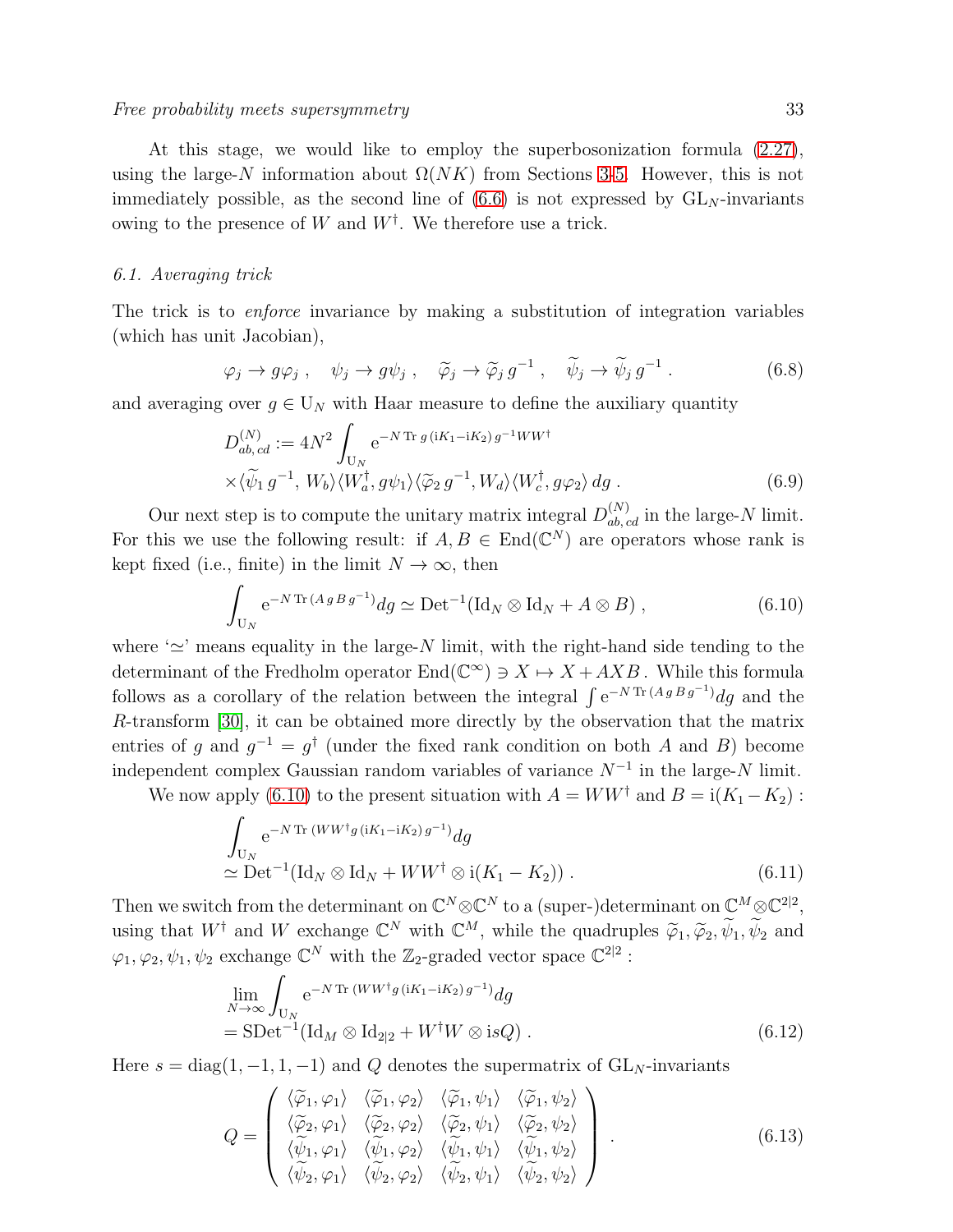Next, to account for the post-exponential factors in the integral [\(6.9\)](#page-32-1) we introduce

$$
f(Q) = (W^{\dagger} W \otimes Q) (\text{Id}_N \otimes \text{Id}_{2|2} + W^{\dagger} W \otimes \text{i} s Q)^{-1}.
$$
 (6.14)

By a slight extension of [\(6.10\)](#page-32-0) to include these factors, we have

$$
\lim_{N \to \infty} D_{ab, cd}^{(N)} = \text{SDet}^{-1}(\text{Id}_M \otimes \text{Id}_{2|2} + W^{\dagger} W \otimes \text{is}Q)
$$
  
×4
$$
\left(f(Q)_{ab, \tilde{\psi}_1, \psi_1} f(Q)_{cd; \tilde{\varphi}_2, \varphi_2} + f(Q)_{cb; \tilde{\psi}_1, \varphi_2} f(Q)_{ad; \tilde{\varphi}_2, \psi_1}\right) ,
$$
 (6.15)

where the first index pair indicates the position of the matrix entry in  $\text{End}(\mathbb{C}^M)$ , and the second pair indicates the one in  $\text{End}(\mathbb{C}^{2|2})$ . In the following we write

$$
\lim_{N \to \infty} D_{ab, cd}^{(N)} =: F_{ab, cd}(Q) . \tag{6.16}
$$

### 6.2. Superbosonization

Since the averaging trick has converted all dependence on  $\varphi, \psi$  of the integrand in [\(6.6\)](#page-31-1) into an implicit dependence through the supermatrix  $Q$  of  $(6.13)$ , we can now apply the superbosonization formula [\(2.27\)](#page-8-0). In the superbosonization step one forgets the expression  $(6.13)$  for the supermatrix  $Q$  and treats the matrix entries of  $Q$  as the new integration variables; at the same time, the integrand is 'lifted' to a function of Q.

To bring the result of superbosonization into a form suitable for the large-N saddle analysis of Section [6.3,](#page-34-0) we write  $SDet^{N}(Q) = e^{N \ln SDetQ} = e^{N STr \ln Q}$ . With the same motivation, we write the lift  $\widehat{\Omega}(NQ)$  of the characteristic function  $\Omega(NK)$  of [\(5.21\)](#page-26-1) as

$$
\widehat{\Omega}(NQ) = e^{N \operatorname{STr} \Phi(Q) + O(N^{-1})}, \quad \Phi(Q) = \sum_{n=1}^{\infty} \frac{c_n}{n} Q^n.
$$
 (6.17)

By sending  $N$  to infinity, we then obtain the exact result

$$
\lim_{N \to \infty} C_{ab, cd}(z + \varepsilon/N, z - \varepsilon/N)
$$
\n
$$
= \lim_{N \to \infty} \int DQ \, e^{N \, \text{STr} \, (\ln Q + \Phi(Q) - z \, Q)} e^{-\varepsilon \, \text{STr} \, (sQ)} F_{ab, cd}(Q). \tag{6.18}
$$

Here we used the fact (cf.  $[17]$ ) that the normalization constant in  $(2.27)$  has the value  $c_{p,q} = 1$  for the present case of  $p = q = 2$ . The explicit expression for the invariant Berezin integration form  $DQ$  defined in  $(2.30)$  becomes

$$
DQ = (2\pi)^{-4} \prod_{i,j=1}^{2} dQ_{\tilde{\varphi}_i,\varphi_j} dQ_{\tilde{\psi}_i,\psi_j} \frac{\partial^2}{\partial Q_{\tilde{\varphi}_i,\psi_j} \partial Q_{\tilde{\psi}_i,\varphi_j}}.
$$
(6.19)

We also observe that by [\(2.29\)](#page-8-3) the  $Q_{\tilde{\varphi}\varphi}$ -integral ranges over  $(isQ)^{\dagger}_{\tilde{\varphi}\varphi} = (isQ)_{\tilde{\varphi}\varphi} > 0$ , while the  $Q_{\tilde{\psi}\psi}$ -integral ranges over  $U_2$ .

One may ask why we keep  $e^{-\varepsilon \operatorname{STr}(sQ)}F_{ab,cd}(Q)$  but neglect  $O(N^0)$  correction terms in ln  $\Omega(NQ)$  which appear to be of the same order. This question will be answered at the end of the next subsection.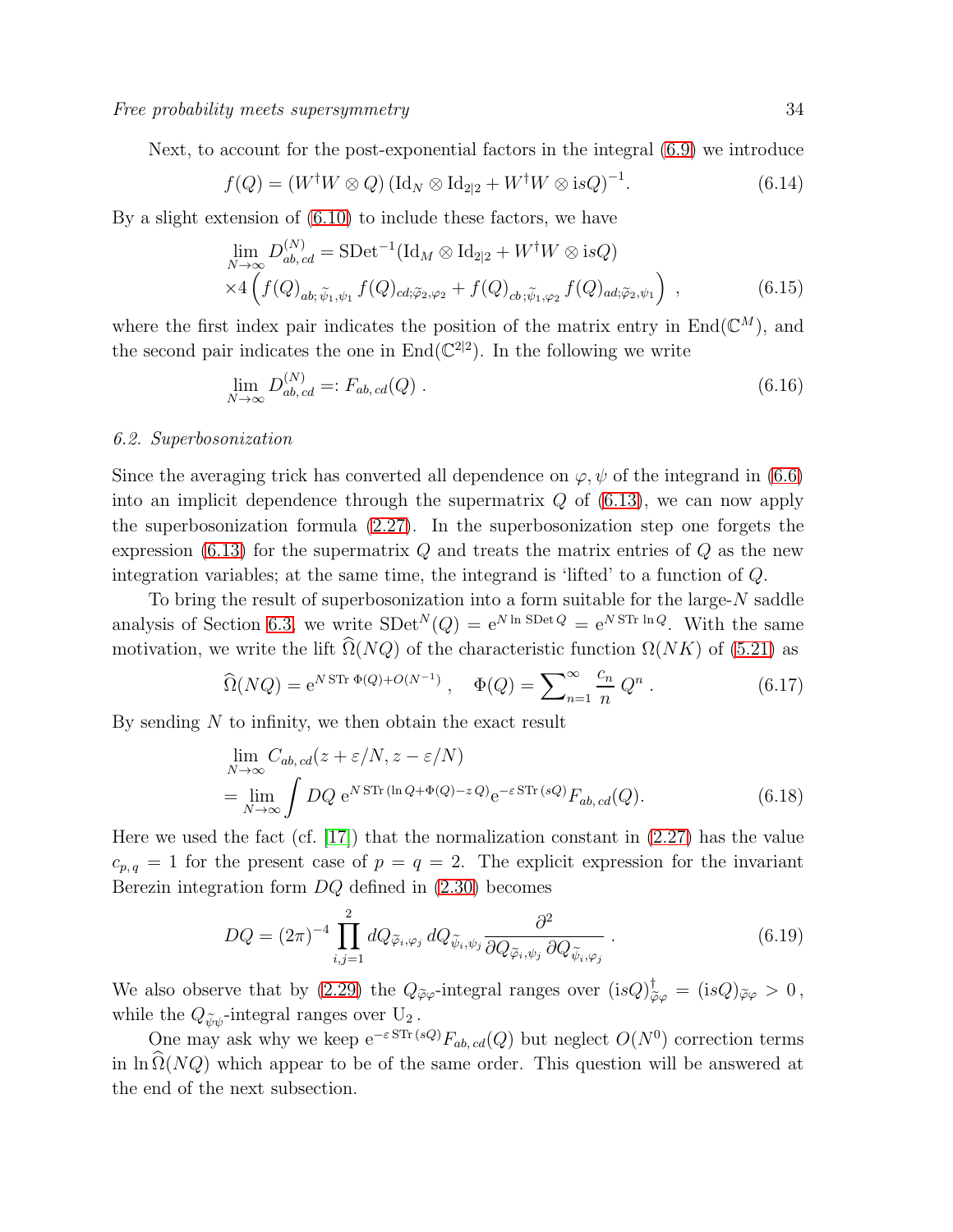### <span id="page-34-0"></span>6.3. Saddle approximation

In the limit  $N \to \infty$  the dominant factor in the integral is  $e^{N \operatorname{STr}(\ln Q + \Phi(Q) - zQ)}$ . Taking the first variation of the exponent gives the saddle-point equation

<span id="page-34-1"></span>
$$
Q^{-1} + R(Q) = z \cdot \text{Id}_{2|2} , \qquad R(Q) = \sum_{n=1}^{\infty} c_n Q^{n-1} . \qquad (6.20)
$$

This is Voiculescu's equation  $(3.6)$ , except that the role of the complex variable k is now taken by the supermatrix Q.

Let  $z \in \mathbb{R}$  be inside the support of the large-N spectral measure of the random matrix H. Then we know that the equation  $q^{-1} + R(q) = z$  for a scalar variable  $q \in \mathbb{C}$ has two solutions,  $q = g_{+}(z)$  and  $q = g_{-}(z)$ , with

$$
\Re \mathfrak{e} g_+(z) = \Re \mathfrak{e} g_-(z) , \quad \Im \mathfrak{m} g_+(z) = -\Im \mathfrak{m} g_-(z) < 0 . \tag{6.21}
$$

The following analysis is standard [\[22\]](#page-37-13) and we therefore give only a sketch. We first look for diagonal matrices Q that solve the saddle-point equation [\(6.20\)](#page-34-1). The condition  $isQ_{\widetilde{\varphi}\varphi}>0$  selects

$$
Q_{\tilde{\varphi}\varphi} = \text{diag}\left(g_+(z), g_-(z)\right). \tag{6.22}
$$

(This is literally true if  $\Re(\mathbf{e}_t, \mathbf{z}) = 0$ . When the real part is nonzero, a contour deformation is necessary in order to reach this saddle point.)

In the fermion-fermion sector (i.e.,  $Q_{\tilde{\psi}\psi}$ ) there are in principle four possible choices of diagonal saddle for  $Q_{\tilde{\psi}\psi}$ . Two of these, (++) and (--), do not contribute for  $N \to \infty$ as they come with suppression factors  $1/N$  due to fermionic Goldstone modes from breaking of supersymmetry. The remaining two choices,  $(+-)$  and  $(-+)$ , are equivalent in the sense that they turn out to lie on the same orbit of the symmetry group. Thus we select the diagonal saddle

$$
Q_0 = \text{diag}(g_+(z), g_-(z), g_+(z), g_-(z)) = \Re\mathfrak{e} g_+(z) \text{Id}_{2|2} + i\Im\mathfrak{m} g_+(z) s . \tag{6.23}
$$

The dominant part of the integrand is invariant under conjugation  $Q \to TQT^{-1}$  by elements T of the Lie supergroup  $U_{1,1|2}$  [\[2\]](#page-36-10). The orbit generated by the action on  $Q_0$  of this symmetry group is a supermanifold of saddle points

$$
Q = TQ_0(z)T^{-1} = \Re \mathfrak{e} g_+(z) \mathrm{Id}_{2|2} + i \Im \mathfrak{m} g_+(z) T s T^{-1} . \tag{6.24}
$$

Evaluating the dominant part of the integrand along this manifold we simply get unity:

$$
e^{NSTr(\ln Q + \Phi(Q) - zQ)}|_{Q = TQ_0(z)T^{-1}} = e^0 = 1.
$$
\n(6.25)

Moreover, the integration over the Gaussian fluctuations normal to the saddle-point manifold also gives unity by supersymmetry. Hence we have

$$
\lim_{N \to \infty} C_{ab, cd}(z + \varepsilon/N, z - \varepsilon/N)
$$
\n
$$
= \int DT \, e^{-\varepsilon \, \text{STr} \, (sTQ_0(z)T^{-1})} F_{ab, cd}(TQ_0(z)T^{-1}) \,, \tag{6.26}
$$

where  $DT$  denotes the  $U_{1,1|2}$ -invariant Berezin integration form for the saddle-point supermanifold. This is the very same result which is obtained for the case of the Gaussian Unitary Ensemble in the limit  $N \to \infty$ . In this sense the result is universal.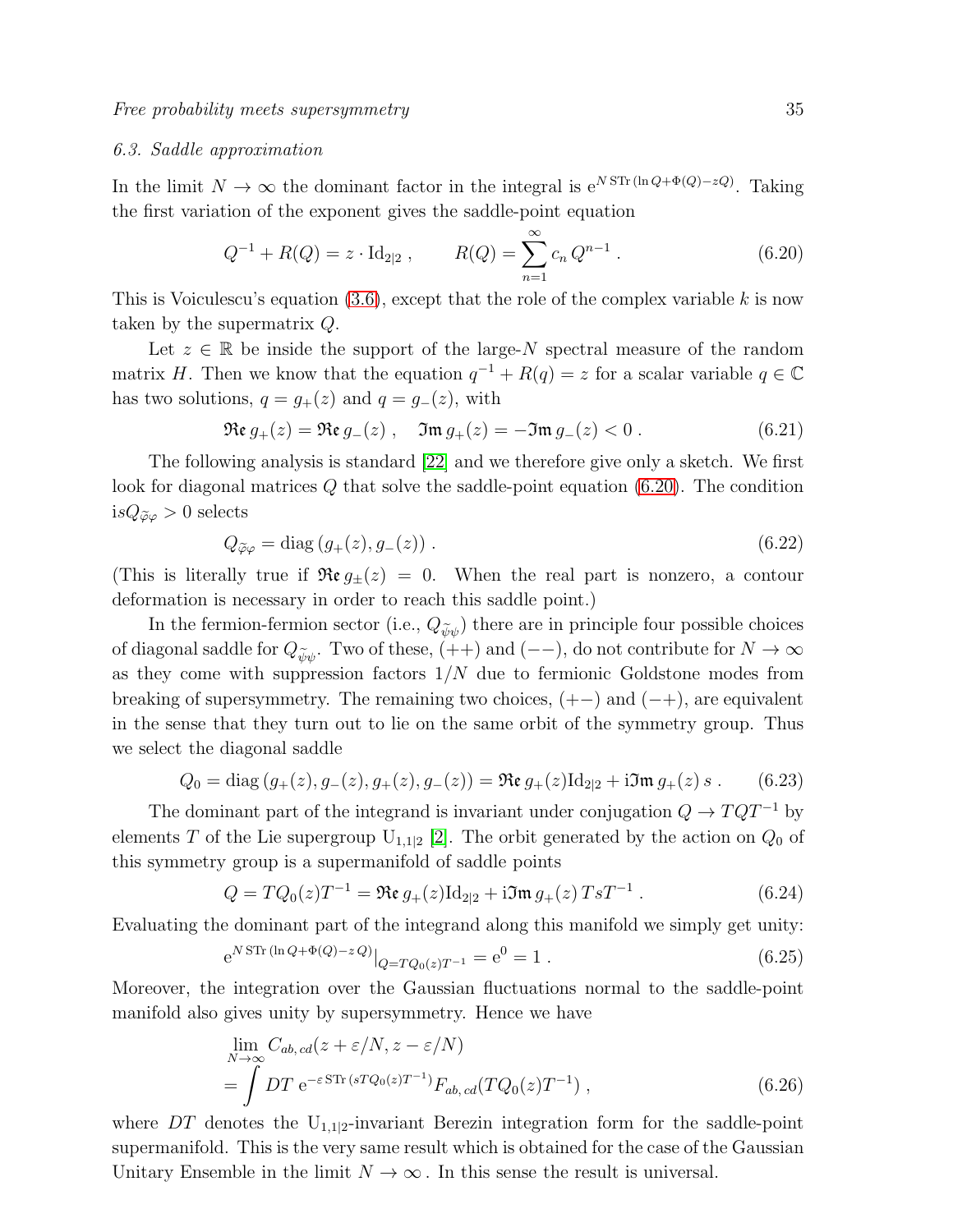Let us summarize what are the agents of the mechanism leading to universality. First of all, the dominant factor  $e^{NSTr(\ln Q)+\Phi(Q)-zQ)}$  of our integral is invariant under a Lie supergroup  $U_{1,1|2}$ . This symmetry group is determined by the type of correlation function under consideration and does not depend on the details of the probability measure  $\mu_N$ . All saddle-point supermanifolds then are orbits of  $U_{1,1|2}$ .

Second, by the principle of maximal supersymmetry the large-N limit always selects the same type of orbit,  $Q = TQ_0(z)T^{-1}$ , as long as z lies in the bulk of the spectrum. [At the edges of the spectrum, the orbit degenerates by the vanishing of  $\Delta := \pm \mathfrak{Im} g_{\pm}(z)$ .] The specific details of the probability measure  $\mu_N$  enter only via the scale factor  $\Delta$ .

Third, the correlation function is obtained by restricting the (non-invariant part of the) integrand to the orbit  $Q = T Q_0(z) T^{-1}$  and integrating along it. The scale factor  $\Delta$  is needed in order to express the energy dependence of the correlation function in the proper units given by the mean level spacing. At the same time, the 'scattering observable'  $F_{ab, cd}(TQ_0(z)T^{-1})$  is expressed in terms of the average S-matrix and physical quantities called 'sticking probabilities' or transmission factors [\[22\]](#page-37-13). When this is done, the correlation function assumes its universal form.

Let us finally give the reason why it was legitimate to neglect the  $O(N^0)$  corrections to ln  $\widehat{\Omega}(NQ)$ . Any such correction is U<sub>1,1|2</sub>-invariant and, in fact, vanishes along the dominant saddle-point supermanifold. Its only effect is to cause a slight perturbation of the scale of this supermanifold and correct the density of states by a term of order  $1/N$ . This effect is negligible in the large-N limit.

### <span id="page-35-0"></span>7. Summary and outlook

In this paper, we employed a variety of techniques to study the characteristic function  $\Omega(NK)$  and its lift  $\Omega(NQ)$ , which are key to a recent variant of the supersymmetry method, i.e., the Wegner-Efetov technique of integration over commuting and anticommuting variables. What we found is that the large-N asymptotics of  $\Omega(NQ)$  for any unitary ensemble 'close to Gaussian' is determined by the R-transform known from free probability theory. (More precisely, we made the assumption that the confining potential for the random matrix eigenvalues is uniformly convex and analytic, in which case the R-transform is an entire function.) The task of computing correlation functions then reduces to a discussion centered around supermanifolds which are given as solution spaces of Voiculescu's equation  $(1.10)$  extended to the case of a supermatrix  $Q$ .

This insight opens the door to numerous applications which in the past had been beyond the reach of the supersymmetry method. In the present paper, we have given a first application to stochastic scattering, demonstrating the universality of S-matrix correlations for the case of unitary ensembles close to Gaussian. Future applications of the method will be aimed at more demanding situations with two or more cuts (i.e., with a density of states supported on several disjoint intervals) and double scaling limits at critical points. To make progress with such far-from-Gaussian problems, we first have to learn how to deal with singularities that develop in the R-transform.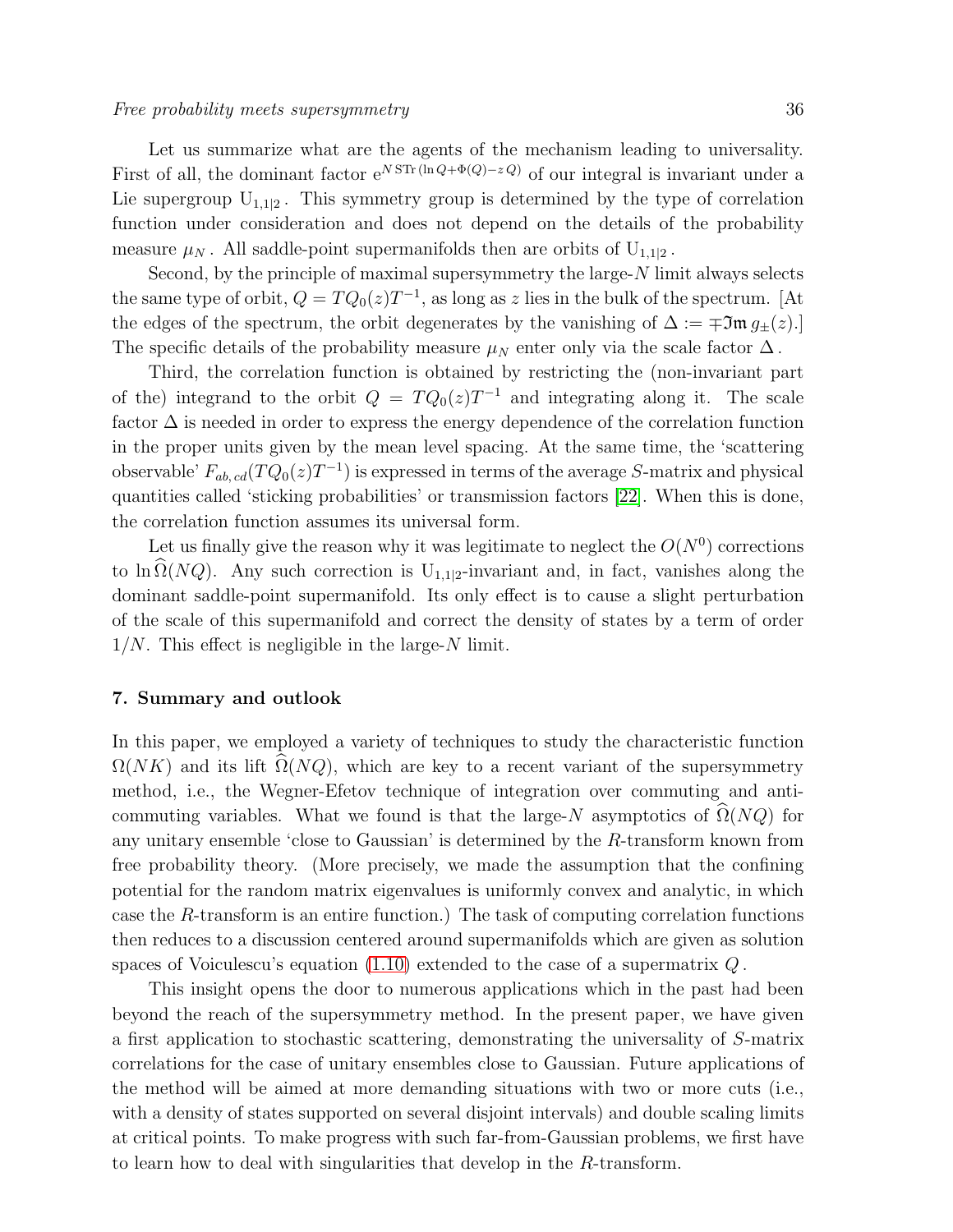We stress that although our paper deals exclusively with unitary ensembles, the methods used are robust and do extend to ensembles of different symmetry type.

Let us finish with a quick glance at a new and exciting development. In a long series of papers by Erdös, Ramirez, Schlein, Yau, and Tao, Vu  $[11, 12, 21, 13, 14]$  $[11, 12, 21, 13, 14]$  $[11, 12, 21, 13, 14]$  $[11, 12, 21, 13, 14]$  $[11, 12, 21, 13, 14]$ , sinekernel (or GUE) universality of spectral correlations has recently been established for the case of Hermitian Wigner matrices, i.e., random matrices with statistically independent entries. Using these results as input to the present formalism, we may now address the wider class of random matrices given as the sum of a Wigner matrix and a unitary ensemble. Indeed, the characteristic function of such a random matrix is a product  $\Omega = \Omega_{\text{Wiener}} \times \Omega_{\text{unitary}}$ . In the present paper we developed a large-N theory of the second factor, while the results of Erdös et al. give control of the first factor; more precisely,  $\Omega_{\text{Wigner}}(NQ)$  approaches  $\Omega_{\text{GUE}}(NQ)$  with a rate of convergence which is sufficiently fast in order for sine-kernel universality to emerge. Moreover, because the sum of a Wigner matrix and a unitary ensemble is a sum of free random variables, the R-transform of the sum is the sum of the individual R-transforms. This offers a good prospect of obtaining analytical control of the more general situation.

Acknowledgment. M.R.Z. acknowledges a helpful discussion with A. Guionnet. This work was financially supported by the Deutsche Forschungsgemeinschaft (SFB/TR 12).

### <span id="page-36-6"></span>References

- <span id="page-36-10"></span>[1] Baik J, Deift P and Strahov E 2003 Products and ratios of characteristic polynomials of random Hermitian matrices *J. Math. Phys.* 44 3657
- <span id="page-36-3"></span>[2] Berezin FA 1987 *Introduction to Superanalysis* (Dordrecht: Reidel)
- <span id="page-36-8"></span>[3] Berline M, Getzler E and Vergne M 1992 *Heat kernels and Dirac operators* (Berlin: Springer)
- <span id="page-36-7"></span>[4] Brezin E, Itzykson C, Parisi G and Zuber JB 1978 Planar diagrams *Commun. Math. Phys.* 69 35
- <span id="page-36-1"></span>[5] Bump D 2004 *Lie groups* Graduate Texts in Mathematics, vol. 225 (Berlin: Springer)
- [6] Collins B 2003 Moments and cumulants of polynomial random variables on unitary groups, the Itzykson-Zuber integral and free probability *Int. Math. Res. Not.* 17 953
- <span id="page-36-9"></span><span id="page-36-4"></span>[7] Collins B, Mingo JA, Sniady P, and Speicher R 2007 Second order freeness and asymptotics of random matrices III. higher order freeness and free cumulants *Documenta Math.* 12 1
- [8] Deift P 2000 *Orthogonal polynomials and random matrices: a Riemann-Hilbert approach* Courant Lecture Notes (New York: AMS)
- <span id="page-36-5"></span>[9] Deift P, Kriecherbauer T, McLaughlin KTR, Venakides S and Zhou X 1999 Uniform asymptotics for polynomials orthogonal with respect to varying exponential weights and applications to universality questions in random matrix theory *Commun. Pure Appl. Math.* 52 1335
- <span id="page-36-11"></span><span id="page-36-0"></span>[10] Efetov KB 1983 Supersymmetry and theory of disordered metals *Adv. Phys.* 32 127
- [11] Erdos L, Ramirez J, Schlein B and Yau H-T 2009 Universality of sine kernel for Wigner matrices with a small Gaussian perturbation *Preprint* [arXiv:0905.2089](http://arxiv.org/abs/0905.2089)
- <span id="page-36-13"></span><span id="page-36-12"></span>[12] Erdos L, Ramirez J, Schlein B and Yau H-T 2009 Bulk universality for Wigner matrices *Preprint* [arXiv:0905.4176](http://arxiv.org/abs/0905.4176)
- [13] Erdos L, Ramirez J, Schlein B, Tao T, Vu V and Yau J-T 2009 Bulk universality of Wigner hermitian matrices with subexponential decay *Preprint* [arXiv:0906.4400](http://arxiv.org/abs/0906.4400)
- <span id="page-36-14"></span>[14] Erdos L, Schlein B and Yau H-T 2009 Universality of random matrices and local relaxation flow *Preprint* [arXiv:0907.5605](http://arxiv.org/abs/0907.5605)
- <span id="page-36-2"></span>[15] Guionnet A and Maida M 2005 A Fourier view on the R-transform and related asymptotics of spherical integrals *J. Func. Anal.* 222 435